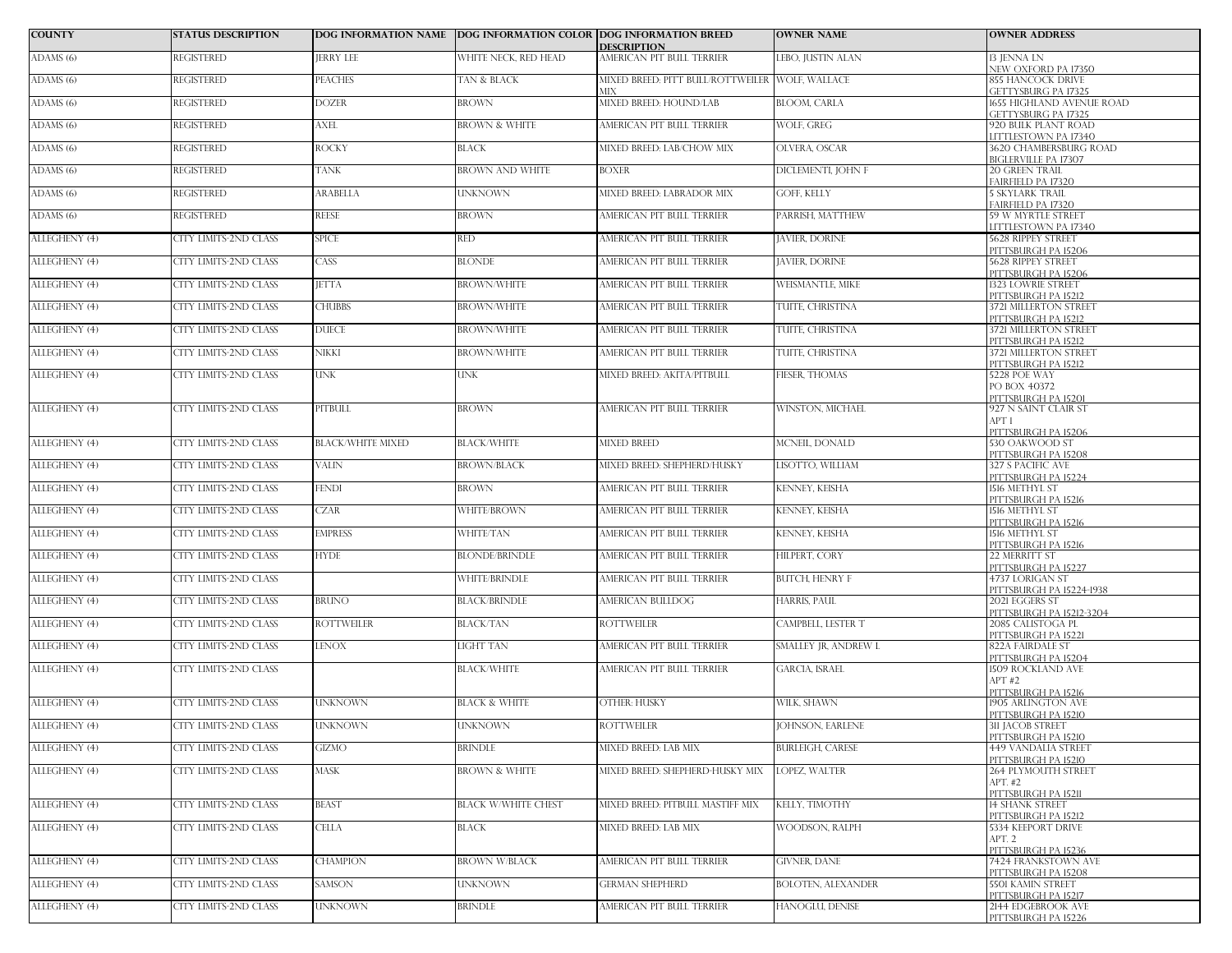| ALLEGHENY (4) | CITY LIMITS-2ND CLASS        | <b>KERBY</b>   | BLACK & TAN                | MIXED BREED: ROTTWEILER MIX    | PERSINGER, MICHAEL          | 2148 LOWRIE STREET<br>PITTSBURGH PA 15212         |
|---------------|------------------------------|----------------|----------------------------|--------------------------------|-----------------------------|---------------------------------------------------|
| ALLEGHENY (4) | CITY LIMITS-2ND CLASS        | <b>OSCAR</b>   | TAN                        | AMERICAN PIT BULL TERRIER      | ARDIS, JEANETTA ROSE        | <b>422 CHARLES STREET</b><br>PITTSBURGH PA 15210  |
| ALLEGHENY (4) | CITY LIMITS-2ND CLASS        | <b>TYSON</b>   | TAN                        | AMERICAN PIT BULL TERRIER      | ARDIS, JEANNETTA ROSE       | <b>422 CHARLES STREET</b>                         |
| ALLEGHENY (4) | CITY LIMITS-2ND CLASS        | <b>SASHA</b>   | GRAY                       | AMERICAN PIT BULL TERRIER      | JACKSON, GAIL               | PITTSBURGH PA 15210<br>6922 HARTMANS LANE         |
| ALLEGHENY (4) | CITY LIMITS-2ND CLASS        | <b>ROCKY</b>   | <b>BROWN &amp; WHITE</b>   | MIXED BREED: PIT BULL/LAB      | NAGY, MICHAEL               | PITTSBURGH PA 15206<br>716 CRYSLER STREET         |
| ALLEGHENY (4) | CITY LIMITS-2ND CLASS        | <b>BRUISER</b> | BRINDLE                    | <b>MIXED BREED</b>             | <b>EICH, LARRY</b>          | PITTSBURGH PA 15226<br>1318 1/2 HALSEY PLACE      |
| ALLEGHENY (4) | <b>CITY LIMITS-2ND CLASS</b> | <b>BLUE</b>    | BLUE                       | AMERICAN PIT BULL TERRIER      | <b>SCOTT, EBONI</b>         | PITTSBURGH PA 15212<br>2109 ROSE STREET           |
|               |                              |                |                            |                                |                             | PITTSBURGH PA 15219                               |
| ALLEGHENY (4) | CITY LIMITS-2ND CLASS        | <b>MALAKI</b>  | <b>WHITE &amp; TAN</b>     | AMERICAN PIT BULL TERRIER      | <b>BROWN, TAYLOR</b>        | 334 ANNABELL STREET<br>PITTSBURGH PA 15211        |
| ALLEGHENY (4) | CITY LIMITS-2ND CLASS        | <b>THOR</b>    | TAN & WHITE                | AMERICAN PIT BULL TERRIER      | SCHATZMAN, INDIA            | 3500 FLEMING AVE.<br>PITTSBURGH PA 15212          |
| ALLEGHENY (4) | CITY LIMITS-2ND CLASS        | <b>KING</b>    | <b>BRINDLE</b>             | CANE CORSO MASTIF              | OWENS, DWIGTH               | 7712 HAMILTON AVE<br>PITTSBURGH PA 15208          |
| ALLEGHENY (4) | <b>CITY LIMITS-2ND CLASS</b> | <b>SCOOBY</b>  | BRINDLE                    | AMERICAN PIT BULL TERRIER      | <b>WHITE, HARRIET</b>       | <b>308 EDDINGTON STREET</b>                       |
| ALLEGHENY (4) | CITY LIMITS-2ND CLASS        | <b>BRUZIER</b> | <b>BROWN</b>               | BULLMASTIFF                    | PERLA, MARISSA              | PITTSBURGH PA 15207<br>210 HOMESTEAD STREET       |
| ALLEGHENY (4) | <b>CITY LIMITS-2ND CLASS</b> | <b>LILLY</b>   | <b>GRAY &amp; WHITE</b>    | AMERICAN STAFFORDSHIRE TERRIER | CONTI, RAYMOND              | PITTSBURGH PA 15218<br>2402 CHARCOT STREET        |
| ALLEGHENY (4) | CITY LIMITS-2ND CLASS        | <b>UNKNOWN</b> | UNKOWN                     | <b>UNKNOWN</b>                 | <b>BASH, SANDY</b>          | PITTSBURGH PA 15210<br>865 DEELY ST               |
|               |                              |                |                            |                                |                             | PITTSBURGH PA 15217<br>213 CHALFONT ST            |
| ALLEGHENY (4) | CITY LIMITS-2ND CLASS        | <b>UNKNOWN</b> | UNKNOWN                    | UNKNOWN                        | <b>EDWARDS, LEE</b>         | PITTSBURGH PA 15217                               |
| ALLEGHENY (4) | CITY LIMITS-2ND CLASS        | <b>UNKNOWN</b> | <b>UNKNOWN</b>             | <b>UNKNOWN</b>                 | ELLIOT, RYAN                | 429 HASTINGS ST<br>PITTSBURGH PA 15206            |
| ALLEGHENY (4) | CITY LIMITS-2ND CLASS        | <b>UNKNOWN</b> | <b>UNKNOWN</b>             | UNKNOWN                        | <b>IONES, NADIA</b>         | 2200 SARNAC AVE<br>PITTSBURGH PA 15216            |
| ALLEGHENY (4) | <b>CITY LIMITS-2ND CLASS</b> | <b>UKNOWN</b>  | UNKNOWN                    | UNKNOWN                        | PARKER, VAUGHN              | 5637 HAYS ST<br>PITTSBURGH PA 15206               |
| ALLEGHENY (4) | CITY LIMITS-2ND CLASS        | <b>UKNOWN</b>  | UNKNOWN                    | UNKNOWN                        | REEVES, KEVIN               | 2408 CHARCOT ST                                   |
| ALLEGHENY (4) | CITY LIMITS-2ND CLASS        | <b>UNKNOWN</b> | UNKNOWN                    | <b>UNKNOWN</b>                 | STRATEMIER, LAURA           | PITTSBURGH PA 15210<br>1108 CRUCIBLE ST           |
| ALLEGHENY (4) | CITY LIMITS-2ND CLASS        | <b>UNKNOWN</b> | UNKNOWN                    | UNKNOWN                        | ZORN, KRISTIN               | PITTSBURGH PA 15204<br>6052 GRAFTON ST            |
| ALLEGHENY (4) | CITY LIMITS-2ND CLASS        | <b>UNKNOWN</b> | UNKNOWN                    | UNKNOWN                        | PETRELLI, KIM               | PITTSBURGH PA 15206<br>759 STEUBEN ST             |
| ALLEGHENY (4) | CITY LIMITS-2ND CLASS        | <b>UNKNOWN</b> | UNKNOWN                    | <b>UNKNOWN</b>                 | MINGONE, MICHAEL            | PITTSBURGH PA 15220<br>1926 DARTMORE ST           |
|               |                              |                |                            |                                |                             | PITTSBURGH PA 15210                               |
| ALLEGHENY (4) | CITY LIMITS-2ND CLASS        | <b>UNKNOWN</b> | <b>UNKNOWN</b>             | UNKNOWN                        | TRANCRAITOR, GREG           | 528 OXFORD ST<br>PITTSBURGH PA 15205              |
| ALLEGHENY (4) | CITY LIMITS-2ND CLASS        | <b>MAXIMUS</b> | <b>BROWN/WHITE/BRINDLE</b> | AMERICAN PIT BULL TERRIER      | FEHL, SARAH CHRISTINE       | 1420 COOPER AVE<br>PITTSBURGH PA 15212            |
| ALLEGHENY (4) | CITY LIMITS-2ND CLASS        | <b>MAMA</b>    | <b>BROWN-WHITE</b>         | AMERICAN PIT BULL TERRIER      | HALSEL, DEVAUGHN            | 919 GIBSON ST<br>PITTSBURGH PA 15220              |
| ALLEGHENY (4) | CITY LIMITS-2ND CLASS        | <b>MELA</b>    | RED-TAN                    | AMERICAN PIT BULL TERRIER      | HALSEL, DEVAUGHN            | 919 GIBSON ST                                     |
| ALLEGHENY (4) | CITY LIMITS-2ND CLASS        | <b>MOO</b>     | BLUE                       | <b>MIXED BREED</b>             | CIBRONE, LAUREN             | PITTSBURGH PA 15220<br>1100 BELLAIRE AVE          |
| ALLEGHENY (4) | CITY LIMITS-2ND CLASS        | <b>KING</b>    | TAN                        | AMERICAN PIT BULL TERRIER      | COLE, SAUNDRA               | PITTSBURGH PA 15226<br>216 TIPTON ST              |
| ALLEGHENY (4) | PENDING REGISTRATION         | <b>GOTTI</b>   | <b>BLACK/WHITE</b>         | AKITA                          | <b>JONES, MARLENE</b>       | PITTSBURGH PA 15207<br>7604 MULFORD STREET        |
| ALLEGHENY (4) | PENDING REGISTRATION         | <b>NORMAN</b>  | BLACK                      | <b>ABRADOR RETRIEVER</b>       | GLUNT, WILLIAM              | PITTSBURGH PA 15208<br><b>560 REUSCHELL DR</b>    |
|               |                              |                |                            |                                |                             | APOLLO PA 15613                                   |
| ALLEGHENY (4) | PENDING REGISTRATION         | FRITZ          | BLUE                       | <b>DOBERMAN PINSCHER</b>       | CRAWFORD, LORIN             | 99 CRAWFORD LANE<br>LEECHBURG PA 15656            |
| ALLEGHENY (4) | PENDING REGISTRATION         | <b>CHAOUS</b>  | <b>BROWN</b>               | <b>MIXED BREED</b>             | <b>BOWSER, MYRTLE</b>       | 811 CREEK STREET<br>TARENTUM PA 15084             |
| ALLEGHENY (4) | PENDING REGISTRATION         | <b>UNKNOWN</b> | <b>BROWN</b>               | AMERICAN PIT BULL TERRIER      | <b>GALLAGHER, ELIZABETH</b> | 197 N. BALPH AVENUE<br>PITTSBURGH PA 15202        |
| ALLEGHENY (4) | PENDING REGISTRATION         | <b>UNKNOWN</b> | YELLOW                     | <b>MIXED BREED</b>             | MALLOY, DEBBIE              | 2702 LINCOLN AVENUE                               |
| ALLEGHENY (4) | PENDING REGISTRATION         | <b>TERRIA</b>  | <b>SABRE</b>               | <b>GERMAN SHEPHERD</b>         | FABRIZI, JOHN               | CLAIRTON PA 15025<br><b>244 CURTIS STREET</b>     |
| ALLEGHENY (4) | PENDING REGISTRATION         | CASH           | <b>BROWN/BRINDLE</b>       | AMERICAN PIT BULL TERRIER      | WIND, DANA                  | PITTSBURGH PA 15235<br><b>1310 SIGEL STREET</b>   |
| ALLEGHENY (4) | PENDING REGISTRATION         | <b>UNKNOWN</b> | <b>BLACK/WHITE</b>         | AMERICAN PIT BULL TERRIER      | JENKINS, KARLIN             | PITTSBURGH PA 15212<br>235 WALL ST #2             |
| ALLEGHENY (4) | PENDING REGISTRATION         | <b>UNKNOWN</b> | TAN                        | AMERICAN PIT BULL TERRIER      | MINYDZAK, NICK              | BRIDGEVILLE PA 15017<br>229 N. MONONGAHELA AVENUE |
|               |                              |                |                            |                                |                             | GLASSPORT PA 15045                                |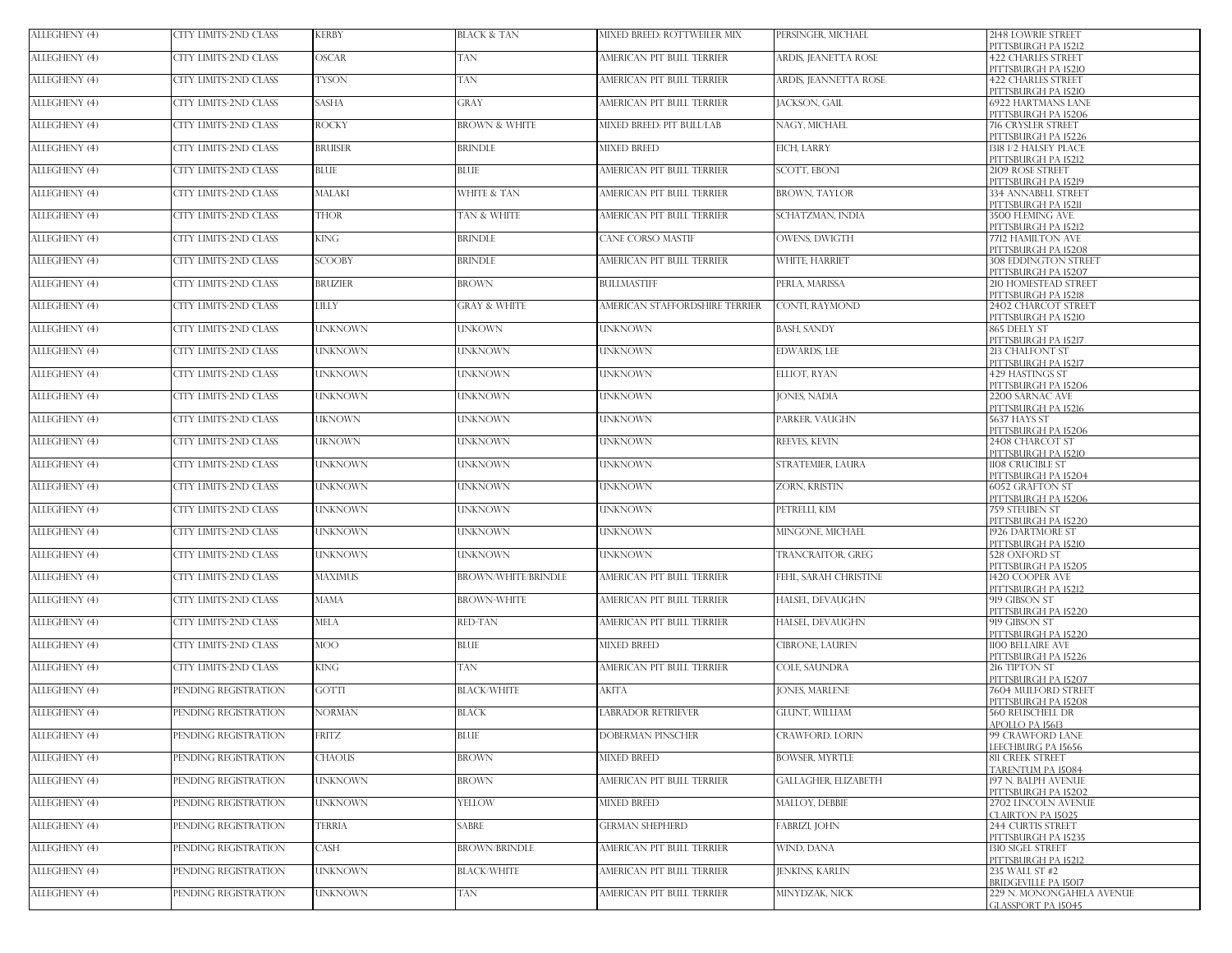| ALLEGHENY (4) | PENDING REGISTRATION | <b>BANDIT</b>     | <b>BLACK/WHITE</b>             | <b>OTHER</b>              | MILLER, WILLIAM            | <b>441 E. AGNEW STREET</b><br>PITTSBURGH PA 15210         |
|---------------|----------------------|-------------------|--------------------------------|---------------------------|----------------------------|-----------------------------------------------------------|
| ALLEGHENY (4) | PENDING REGISTRATION | <b>JADE</b>       | <b>BRINDLE</b>                 | AMERICAN PIT BULL TERRIER | MILLER, ED                 | 121 W. 9TH AVENUE<br>HOMESTEAD PA 15120                   |
| ALLEGHENY (4) | PENDING REGISTRATION | CHOW/LAB          | <b>BLACK</b>                   | <b>MIXED BREED</b>        | THOMAS, CARLA B.           | 1102 REBECCA AVE<br><b>BRADDOCK PA 15104</b>              |
| ALLEGHENY (4) | PENDING REGISTRATION | <b>UNKNOWN</b>    | TAN/CROPPED EARS               | AMERICAN PIT BULL TERRIER | MALLORY, EDWARD            | 909 OAK AVENUE                                            |
| ALLEGHENY (4) | PENDING REGISTRATION | <b>TINA</b>       | BLACK                          | <b>MIXED BREED</b>        | FISHER, HAZEL              | <b>TURTLE CREEK PA 15145</b><br>210 HALSEY DRIVE          |
| ALLEGHENY (4) | PENDING REGISTRATION | <b>UNKNOWN</b>    | <b>UNKNOWN</b>                 | UNKNOWN                   | <b>BURTON, RODNELL</b>     | MCKEESPORT PA 15132<br>2510 OAK STREET                    |
| ALLEGHENY (4) | PENDING REGISTRATION | <b>UNKNOWN</b>    | UNKNOWN                        | UNKNOWN                   | <b>MAKAR, CRAIG</b>        | MCKEESPORT PA 15132<br>125 7TH STREET                     |
| ALLEGHENY (4) | PENDING REGISTRATION | <b>UNKNOWN</b>    | <b>UNKNOWN</b>                 | <b>OTHER</b>              | WOODCOCK, DUANE            | WEST MIFFLIN PA 15182.<br>1707 MYER AVENUE                |
| ALLEGHENY (4) | PENDING REGISTRATION | <b>LITTLE BOY</b> | <b>BROWN/WHITE</b>             | <b>OTHER</b>              | TUITE, CHRISTINA           | PORT VUE PA 15133<br><b>3721 MILLERTON STREET</b>         |
| ALLEGHENY (4) | PENDING REGISTRATION | <b>CREAM</b>      | <b>WHITE</b>                   | <b>MIXED BREED</b>        | <b>LINNEN, ROBERT</b>      | PITTSBURGH PA 15212<br><b>160 SPRUCE STREET</b>           |
| ALLEGHENY (4) | PENDING REGISTRATION | <b>KNUCKLES</b>   | TAN                            | <b>MIXED BREED</b>        | <b>LOVE CINDEE</b>         | CLAIRTON PA 15025<br>345 WEST 15TH AVENUE REAR            |
| ALLEGHENY (4) | PENDING REGISTRATION | <b>JAKE</b>       | <b>BROWN</b>                   | AMERICAN PIT BULL TERRIER | <b>EDWARDS, GEORGE</b>     | HOMESTEAD PA 15120<br><b>1404 VERSALLES AVENUE</b>        |
| ALLEGHENY (4) | PENDING REGISTRATION | <b>MYSTIC</b>     | <b>BLACK/WHITE</b>             | AMERICAN PIT BULL TERRIER | <b>BAER, BRIAN</b>         | MCKEESPORT PA 15132<br><b>50 RIVER AVENUE APT 1</b>       |
|               |                      |                   |                                |                           |                            | NATRONA HEIGHTS PA 15065                                  |
| ALLEGHENY (4) | PENDING REGISTRATION | <b>ELLIE MAE</b>  | GOLD -                         | <b>GOLDEN RETRIEVER</b>   | DODSON, LYNN               | PO BOX 372 (316 FOURTH STREET)<br><b>DAKMONT PA 15139</b> |
| ALLEGHENY (4) | PENDING REGISTRATION | <b>STAR</b>       | <b>BLACK</b>                   | <b>MIXED BREED</b>        | RAWLINGS, BOBBY            | <b>2101 VILLAGE DRIVE</b><br>PITTSBURGH PA 15221          |
| ALLEGHENY (4) | PENDING REGISTRATION | <b>BREWSTER</b>   | BLACK/BROWN/BRINDLE/WHIT BOXER |                           | <b>BASHUR, LESLIE</b>      | 3015 ZEPHYR AVE<br>PITTSBURGH PA 15204                    |
| ALLEGHENY (4) | PENDING REGISTRATION | <b>KENO</b>       | <b>BROWN/GREY/WHITE/BLUE</b>   | AMERICAN PIT BULL TERRIER | <b>WINSTON, CASEY</b>      | 328 DOROTHY DR<br>PITTSBURGH PA 15235                     |
| ALLEGHENY (4) | PENDING REGISTRATION | <b>SILK</b>       | <b>BLACK/BROWN</b>             | <b>MIXED BREED</b>        | JACKSON, JAMES             | 1400 BEECH ST<br>MCKEESPORT PA 15132                      |
| ALLEGHENY (4) | PENDING REGISTRATION | <b>NEBOLA</b>     | TAN                            | AMERICAN PIT BULL TERRIER | PENN, DARLENE              | 306 DOROTHY DR<br>PITTSBURGH PA 15235                     |
| ALLEGHENY (4) | PENDING REGISTRATION | <b>KNUCKLES</b>   | <b>BLACK/WHITE</b>             | AMERICAN PIT BULL TERRIER | <b>TARASI, DENISE</b>      | 877 SECOND ST<br>VERONA PA 15147                          |
| ALLEGHENY (4) | PENDING REGISTRATION | <b>JADA</b>       | <b>WHITE</b>                   | AMERICAN PIT BULL TERRIER | <b>BALOGH, BRANDY</b>      | 212 SARAH ST                                              |
| ALLEGHENY (4) | PENDING REGISTRATION | <b>MOLLY</b>      | <b>BROWN W/WHITE FACE</b>      | AMERICAN PIT BULL TERRIER | MELE, CAMERON MARSHALL     | MCKEES ROCK PA 15136<br>7322 GREEN MEADOW DR              |
| ALLEGHENY (4) | PENDING REGISTRATION | <b>UNKNOWN</b>    | <b>BROWN/WHITE</b>             | AMERICAN PIT BULL TERRIER | DAVIDSON, MARLENE          | <b>IMPERIAL PA 15126</b><br>802 KLERE ST                  |
| ALLEGHENY (4) | PENDING REGISTRATION | <b>SADIE</b>      | <b>GRAY/WHITE</b>              | AMERICAN PIT BULL TERRIER | FEY, CHARLES               | <b>DUOUESNE PA 15110</b><br>210 BESSEMER AVE              |
| ALLEGHENY (4) | PENDING REGISTRATION | <b>NALLA</b>      | <b>BROWN/WHITE CHEST</b>       | AMERICAN PIT BULL TERRIER | HILL, MALCOMB              | PITTSBURGH PA 15112<br>326 NORTH 3RD ST                   |
| ALLEGHENY (4) | PENDING REGISTRATION | <b>HUSKY-BLK</b>  | <b>BLACK</b>                   | SIBERIAN HUSKY            | WAITE, ROBERT ALLEN        | CLAIRTON PA 15025<br>419 BANK ST                          |
| ALLEGHENY (4) | PENDING REGISTRATION | HUSKY-GREY/WHITE  | <b>GREYISH/WHITE</b>           | SIBERIAN HUSKY            | <b>WAITE, ROBERT ALLEN</b> | CARNEGIE PA 15106<br>419 BANK ST                          |
| ALLEGHENY (4) | PENDING REGISTRATION | <b>BRANDO</b>     | <b>BROWN</b>                   | <b>MIXED BREED</b>        | WILKINSON, CAROLYN         | CARNEGIE PA 15106<br>317 EDGEWOOD ROAD                    |
| ALLEGHENY (4) | PENDING REGISTRATION | <b>KAISER</b>     | <b>BLACK W/ SOME WHITE</b>     | AMERICAN PIT BULL TERRIER | <b>GAYNOR, CHERMISE</b>    | PITTSBURGH PA 15221<br>1112 TOMAN AVE                     |
| ALLEGHENY (4) | PENDING REGISTRATION | <b>BUDDY</b>      |                                |                           | MCCLELLAND, RONALD         | CLAIRTON PA 15025                                         |
|               |                      |                   | <b>BLACK/BROWN</b>             | <b>MIXED BREED</b>        |                            | 208 KILVINGTON DR<br>PITTSBURGH PA 15235                  |
| ALLEGHENY (4) | PENDING REGISTRATION | <b>DOZER</b>      | red                            | AMERICAN PIT BULL TERRIER | CRAIG, ALICE               | 65 WILSON ST<br>APT 1                                     |
| ALLEGHENY (4) | PENDING REGISTRATION | <b>DAYDO</b>      | BRINDLE                        | AKITA                     | SIMS, KYLA                 | PITTSBURGH PA 15223<br>3238 WALTHAM AVE                   |
| ALLEGHENY (4) | PENDING REGISTRATION | REMUS             | BLACK                          | <b>GREAT DANE</b>         | <b>GILBERTI, ANNALISA</b>  | DORMONT PA 15216<br>3806 LOGANS FERRY RD                  |
|               |                      |                   |                                |                           |                            | APT C<br>PITTSBURGH PA 15239                              |
| ALLEGHENY (4) | PENDING REGISTRATION | <b>SAPRANO</b>    | BLACK                          | <b>ROTTWEILER</b>         | HILL, NICOLE               | 316 MARION ST<br>FOREST HILLS PA 15221                    |
| ALLEGHENY (4) | PENDING REGISTRATION | GIZMO             | BRINDLE                        | AMERICAN PIT BULL TERRIER | WHATTON, RICHARD           | 145 CARMELIA ST<br>WHITE OAK PA 15131                     |
| ALLEGHENY (4) | PENDING REGISTRATION | <b>MAX</b>        | <b>GREAT DANE</b>              | <b>GREAT DANE</b>         | DORSEY, KENNETH            | 1211 SYLVAN AVE<br>HOMESTEAD PA 15120                     |
| ALLEGHENY (4) | PENDING REGISTRATION | LADY              | <b>BROWN/BRINDLE</b>           | AMERICAN PIT BULL TERRIER | <b>MARSHALL, TRACI ANN</b> | 231 SHILOH AVE                                            |
| ALLEGHENY (4) | PENDING REGISTRATION | <b>MALE</b>       | TAN/WHITE-MELDING 1 COLO       | MIXED BREED: LAB/PITBULL  | WILSHER, WILFRED           | PITTSBURGH PA 15202<br>984 BALDWIIN RD EXT                |
|               |                      |                   |                                |                           |                            | CARNEGIE PA 15106                                         |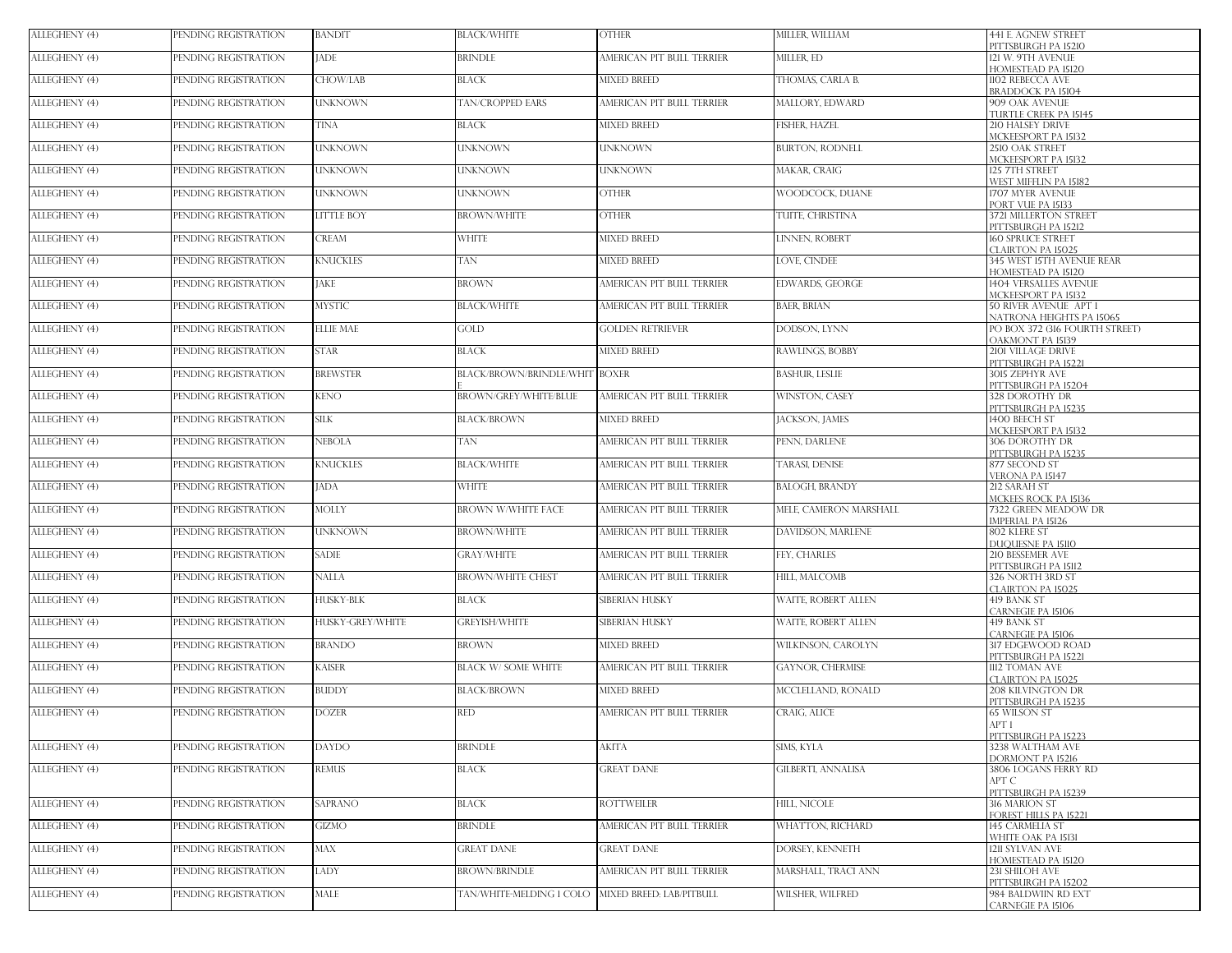| ALLEGHENY (4) | PENDING REGISTRATION | FEMALE BLK W/WHITE STRIPE | <b>BLACK/WHITE</b>          | AMERICAN PIT BULL TERRIER                            | WILSHER, WILFRED         | 348 BALDWIN RD EXT<br><b>CARNEGIE PA 15106</b>    |
|---------------|----------------------|---------------------------|-----------------------------|------------------------------------------------------|--------------------------|---------------------------------------------------|
| ALLEGHENY (4) | PENDING REGISTRATION | <b>REMY RED</b>           | WHITE/BROWN                 | AMERICAN PIT BULL TERRIER                            | RAY, KRISTEN             | 112 MAPLE RIDGE DR<br>CHESWICK PA 15024           |
| ALLEGHENY (4) | PENDING REGISTRATION | <b>DIPSTICK</b>           | <b>BLACK/WHITE</b>          | AMERICAN PIT BULL TERRIER                            | DECICCO, ED              | 4721 THIRD ST                                     |
| ALLEGHENY (4) | PENDING REGISTRATION | <b>PRINCESS</b>           | <b>BRINDLE</b>              | AMERICAN PIT BULL TERRIER                            | GIVNER, JEAN RENEE       | MCKEESPORT PA 15132<br>453 FOURTH ST              |
| ALLEGHENY (4) | PENDING REGISTRATION | <b>PITBULL</b>            | <b>BROWN/WHITE</b>          | AMERICAN PIT BULL TERRIER                            | REESE, TAMARA            | BRADDOCK PA 15104<br>102 AMANDA ST                |
| ALLEGHENY (4) | PENDING REGISTRATION | <b>ROTT</b>               | <b>BLACK/BROWN</b>          | <b>ROTTWEILER</b>                                    | CHAMBERS, NICOLE         | PITTSBURGH PA 15210<br>237 UNIVERSAL RD           |
| ALLEGHENY (4) | PENDING REGISTRATION | <b>DIAMOND</b>            | WHITE W/BROWN SPOTS         | AMERICAN PIT BULL TERRIER                            | DONNELLY, JOSEPH         | PITTSBURGH PA 15235<br>416 WYLIE AVE              |
| ALLEGHENY (4) | PENDING REGISTRATION | <b>DIESEL</b>             | <b>GRAY W/BLACK STRIPES</b> | AMERICAN PIT BULL TERRIER                            | EDWARDS, JOHN R          | CLAIRTON PA 15025<br>1419 PERRI DR                |
| ALLEGHENY (4) | PENDING REGISTRATION | <b>BONGO</b>              | <b>BLACK/WHITE</b>          | MIXED BREED: COLLIE                                  | DZUBAY, DONNA            | PITTSBURGH PA 15226<br>63 PUMPKIN CENTER RD       |
| ALLEGHENY (4) | PENDING REGISTRATION | <b>SHEMP</b>              | <b>BROWN</b>                | AMERICAN PIT BULL TERRIER                            | CONLEY, THOMAS PATRICK   | <b>INLEYVILLE PA 15332</b><br>128 CATSKILL AVE    |
| ALLEGHENY (4) | PENDING REGISTRATION | <b>SNICKERS</b>           | BLACK                       | <b>MIXED BREED</b>                                   | KILLEN, JODY R           | BRENTWOOD PA 15227<br>124 WRAY LARGE RD           |
|               |                      | <b>NINO</b>               | <b>BROWN</b>                | AMERICAN PIT BULL TERRIER                            |                          | CLAIRTON PA 15025                                 |
| ALLEGHENY (4) | PENDING REGISTRATION |                           |                             |                                                      | DRAKE, NEEKA(NEKA)       | 2708 ATCHESON ST<br>MCKEESPORT PA 15132           |
| ALLEGHENY (4) | PENDING REGISTRATION | <b>JOURNEY</b>            | TAN/WHITE                   | AMERICAN PIT BULL TERRIER                            | DRAKE, NEEKA (NEKA)      | 2708 ATCHESON ST<br>MCKEESPORT PA 15132           |
| ALLEGHENY (4) | PENDING REGISTRATION | <b>PEBBLES</b>            | WHITE W/BROWN SPOTS         | MIXED BREED: AKITA - PITBULL                         | HEWSTON, LAUREL LYNNE    | 1799 LOCUST RD<br>SEWCKLEY PA 15143               |
| ALLEGHENY (4) | PENDING REGISTRATION | <b>KIBA</b>               | <b>BLACK/WHITE</b>          | AMERICAN STAFFORDSHIRE TERRIER                       | MEYER, JR, JOHN          | <b>341 DERSAM ST</b><br>PORT VUE PA 15133         |
| ALLEGHENY (4) | PENDING REGISTRATION | <b>SNOOP</b>              | <b>BLACK/BROWN</b>          | <b>GERMAN SHEPHERD</b>                               | BLACKWELL, CHARTIA       | 1530 ROCKLAND AVE<br>PITTSBURGH PA 15216          |
| ALLEGHENY (4) | PENDING REGISTRATION | PEANUT                    | <b>CARMEL/IVORY</b>         | AMERICAN PIT BULL TERRIER                            | WALDRON III, JAMES F     | 704 HILL GROVE RD<br>PITTSBURGH PA 15216          |
| ALLEGHENY (4) | PENDING REGISTRATION | <b>SUGAR</b>              |                             | CARMEL/IVORY/WHITE/BRINDL AMERICAN PIT BULL TERRIER  | WALDRON III, JAMES F     | 704 HILL GROVE RD<br>PITTSBURGH PA 15216          |
| ALLEGHENY (4) | PENDING REGISTRATION |                           | <b>BLACK</b>                | <b>LABRADOR RETRIEVER</b>                            | ROBINSON, JAMEKIA        | 121 FREDRICK ST<br>MT OLIVER PA 15210             |
| ALLEGHENY (4) | PENDING REGISTRATION |                           | TAN                         | AMERICAN PIT BULL TERRIER                            | ROBINSON, JAMEKIA        | 121 FREDRICK ST                                   |
| ALLEGHENY (4) | PENDING REGISTRATION | <b>FIONA</b>              | <b>WHITE</b>                | AMERICAN PIT BULL TERRIER                            | VIXMAN, RACHEL           | MT OLIVER PA 15210<br>118 GEORGE ST               |
| ALLEGHENY (4) | PENDING REGISTRATION |                           | <b>TAN/LIGHT BROWN</b>      | AMERICAN PIT BULL TERRIER                            | BUXTON, ANDY K           | TURTLE CREEK PA 15145<br>2301 DUQUESNE RACE DR    |
|               |                      |                           |                             |                                                      |                          | APT 206<br>DUOUESNE PA 15110                      |
| ALLEGHENY (4) | PENDING REGISTRATION | <b>MILES</b>              | WHITE/BROWN                 | MIXED BREED: PIT-BULL                                | MCCLAFFERTY, MICHELLE    | 934 6TH ST<br>VERONA PA 15147                     |
| ALLEGHENY (4) | PENDING REGISTRATION |                           | GREY                        | AMERICAN PIT BULL TERRIER                            | <b>DAWKINS, BERNARD</b>  | 190 PENNSYLVANIA AVE<br>CLAIRTON PA 15025         |
| ALLEGHENY (4) | PENDING REGISTRATION | <b>DIAMOND</b>            | GRAY                        | AMERICAN PIT BULL TERRIER                            | WOODING, BEATRICE L      | 1308 CRAIG ST<br>MCKEESPORT PA 15132              |
| ALLEGHENY (4) | PENDING REGISTRATION | <b>BIGGS</b>              | BLACK                       | AMERICAN PIT BULL TERRIER                            | <b>WOODING, BEATRICE</b> | 1308 CRAIG ST<br>MCKEESPORT PA 15132              |
| ALLEGHENY (4) | PENDING REGISTRATION | <b>COPPER</b>             | TAN/FAWN                    | AMERICAN PIT BULL TERRIER                            | KUSHNER, KRISTEN J       | 3616 VALEWOOD DR<br><b>MUNHALL PA 15120</b>       |
| ALLEGHENY (4) | PENDING REGISTRATION | <b>COLE</b>               | BLACK                       | MIXED BREED: LAB RETRIEVER/POODLE TERPIN, PATRICIA M |                          | 50 WEST BRUCETON RD<br>PITTSBURGH PA 15236        |
| ALLEGHENY (4) | PENDING REGISTRATION |                           |                             | AMERICAN PIT BULL TERRIER                            | JOHNSON, NICOLA L        | 195 SAINT JOSEPH ST                               |
| ALLEGHENY (4) | PENDING REGISTRATION | <b>LITTLE BEAR</b>        | <b>BROWN &amp; WHITE</b>    | STAFFORDSHIRE BULL TERRIER                           | BIEDERMAN, SANDRA        | PITTSBURGH PA 15210<br>216 MCCOY PLACE ROAD       |
| ALLEGHENY (4) | PENDING REGISTRATION | <b>MACY</b>               | <b>BRINDLE</b>              | MIXED BREED: LAB MIX                                 | <b>BERRY, KIMBERLY</b>   | SEWICKLEY PA 15143<br>312 GARDNER STREET          |
| ALLEGHENY (4) | PENDING REGISTRATION | <b>FOSTER</b>             | BRINDLE                     | AMERICAN PIT BULL TERRIER                            | ALLAN, DARYL             | MCKEES ROCKS PA 15136<br><b>616 17TH AVE</b>      |
| ALLEGHENY (4) | PENDING REGISTRATION | DRAKO                     | WHITE                       | AMERICAN PIT BULL TERRIER                            | <b>MATHEWS, ANDREW</b>   | MUNHALL PA 15120<br>1501 3RD ST                   |
| ALLEGHENY (4) | PENDING REGISTRATION | <b>GENO</b>               | <b>GRAY-WHITE</b>           | AMERICAN PIT BULL TERRIER                            | <b>LEAL, CHRISTINE</b>   | NATRONA HEIGTS PA 15065<br>634 2ND STREET         |
| ALLEGHENY (4) | PENDING REGISTRATION | <b>CAPONE</b>             | <b>GREY &amp; WHITE</b>     | AMERICAN PIT BULL TERRIER                            | BUNDY, PAXTON            | BRADDOCK PA 15104<br><b>1301 MEADOW ST</b>        |
| ALLEGHENY (4) | PENDING REGISTRATION | <b>BELLA</b>              | <b>BLUE</b>                 | AMERICAN PIT BULL TERRIER                            | NELSON, ANTHONY          | MCKEESPORT PA 15132<br>469 THIRD ST #12           |
| ALLEGHENY (4) | PENDING REGISTRATION | ZANE                      | <b>BLACK AND TAN</b>        | <b>GERMAN SHEPHERD</b>                               | SIMPSON, AMY             | <b>ITCAIRN PA 15140</b><br>393 MOON CLINTON RD #4 |
| ALLEGHENY (4) | PENDING REGISTRATION | <b>BUTTER</b>             | <b>UNKNOWN</b>              | MIXED BREED: BULLDOG-BOXER                           | LINK, KAREN              | MOON TWP PA 15108<br>940 CLIVE ST                 |
|               |                      |                           |                             |                                                      |                          | PITTSBURGH PA 15202                               |
| ALLEGHENY (4) | <b>REGISTERED</b>    | <b>BOISE</b>              | <b>BLACK/WHITE</b>          | <b>MIXED BREED</b>                                   | EICHNER, MARGARET        | 529 AVERY STREET<br>PITTSBURGH PA 15212           |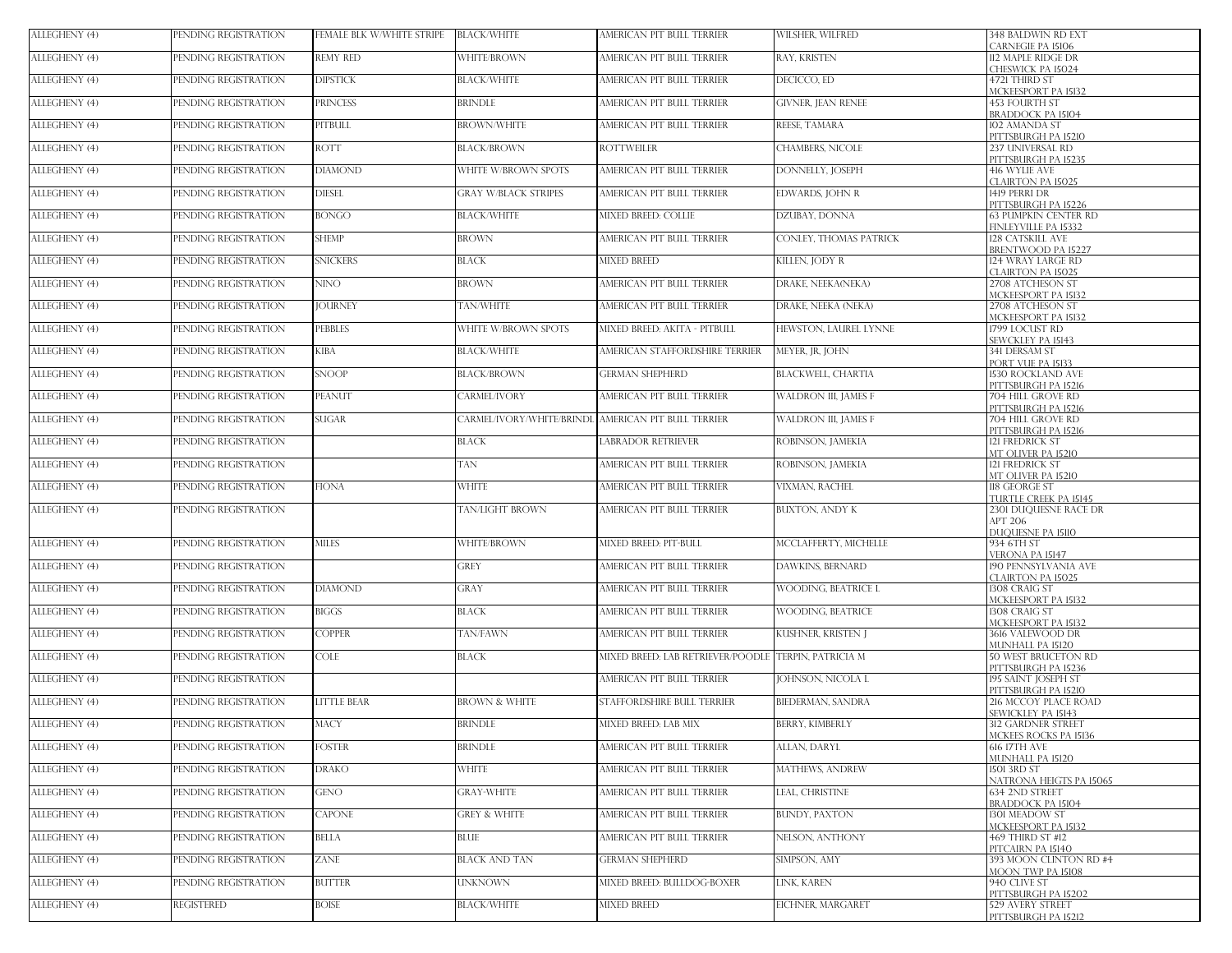| ALLEGHENY (4)        | <b>REGISTERED</b>    | <b>MAXIUMUS</b> | <b>BROWN</b>                 | AMERICAN PIT BULL TERRIER           | LEVENTIS, CHRIS             | 4033 WINDSOR STREET<br>PITTSBURGH PA 15217                                |
|----------------------|----------------------|-----------------|------------------------------|-------------------------------------|-----------------------------|---------------------------------------------------------------------------|
| ALLEGHENY (4)        | <b>REGISTERED</b>    | <b>SNICKERS</b> | TAN                          | <b>MIXED BREED</b>                  | <b>BROOKS, ROBERT M</b>     | 2705 HARBISON STREET<br>NATRONA HEIGHTS PA 15065                          |
| ALLEGHENY (4)        | <b>REGISTERED</b>    | <b>BEAR</b>     | <b>BROWN</b>                 | AMERICAN PIT BULL TERRIER           | <b>GREENWALT, KATHLEEN</b>  | 1602 NASH AVENUE<br>PITTSBURGH PA 15235                                   |
| ALLEGHENY (4)        | <b>REGISTERED</b>    | <b>ASEY</b>     | <b>DARK BROWN</b>            | <b>GERMAN SHEPHERD</b>              | STEFANIAK, GARY             | <b>156 PENNSYLVANIA AVENUE</b>                                            |
| ALLEGHENY (4)        | <b>REGISTERED</b>    | ROCKY           | <b>BLACK/BROWN</b>           | <b>GERMAN SHEPHERD</b>              | TURNER BENDRISS, KATHLEEN   | <b>BRIDGEVILLE PA 15017</b><br>23 PROSPECT STREET                         |
| ALLEGHENY (4)        | <b>REGISTERED</b>    | LUCKY           | <b>BRINDLE</b>               | AMERICAN PIT BULL TERRIER           | MARTORELLA, ANTHONY M.      | TURTLE CREEK PA 15145<br><b>30 BRIGHTWOOD ROAD</b><br>CORAOPOLIS PA 15108 |
| ALLEGHENY (4)        | <b>REGISTERED</b>    | <b>DIESEL</b>   | <b>BLACK/BROWN</b>           | <b>MIXED BREED</b>                  | MEHALCIK, JUDY              | <b>611 INDIANA AVE</b><br>GLASSPORT PA 15045                              |
| ALLEGHENY (4)        | <b>REGISTERED</b>    | BRUNO           | <b>WHITE</b>                 | AMERICAN PIT BULL TERRIER           | FAULKNER, GUY               | 115 EAST 17TH AVE<br>HOMESTEAD PA 15120                                   |
| ALLEGHENY (4)        | <b>REGISTERED</b>    | <b>INIQUE</b>   | <b>BLACK</b>                 | <b>MIXED BREED</b>                  | RUSNAK, ANNETTE             | 115 EAST 17TH ST<br>HOMESTEAD PA 15120                                    |
| ALLEGHENY (4)        | <b>REGISTERED</b>    | KING .          | TAN                          | <b>MASTIFF</b>                      | <b>CLINE, WALTER</b>        | 149 EAST SCHWAB AVE<br>MUNHALL PA 15170                                   |
| ALLEGHENY (4)        | <b>REGISTERED</b>    | <b>TOBY</b>     | WHITE W/BLACK PATCHES        | <b>MIXED BREED</b>                  | CHULY-GEIGER, DIANE KAY     | 76 S BRYANT AVE<br><b>BELLEVUE PA 15202</b>                               |
| ALLEGHENY (4)        | <b>REGISTERED</b>    | POO-BEAR        | <b>BLACK/BROWN</b>           | <b>ROTTWEILER</b>                   | PRONTIKER, DENISE MARIE     | <b>6102 SMITHFIELD ST</b><br>MCKEESPORT PA 15135                          |
| ALLEGHENY (4)        | <b>REGISTERED</b>    | <b>ROXEE</b>    | <b>BLACK/BROWN</b>           | <b>ROTTWEILER</b>                   | PRONTIKER, DENISE MARIE     | <b>6102 SMITHFIELD ST</b><br>MCKEESPORT PA 15135                          |
| ALLEGHENY (4)        | <b>REGISTERED</b>    | CAPONE          | BROWN/WHITE/BRINDLE          | AMERICAN BULLDOG                    | PALERMO, MICHAEL A          | 8270 REMINGOTN DR<br>PITTSBURGH PA 15237                                  |
| ALLEGHENY (4)        | <b>REGISTERED</b>    | <b>KODY</b>     | <b>GREY/WHITE</b>            | MIXED BREED: HUSKY/MALAMUTE         | TINE, WILLIAM R             | 437 LESLIE ST<br><b>E MCKEESPORT PA 15035</b>                             |
| ALLEGHENY (4)        | <b>REGISTERED</b>    | DAKOTA          | <b>ORANGE &amp; WHITE</b>    | <b>BRITTANY SPANIEL</b>             | FRANCI, FRANK L.            | 2748 5TH ST.<br><b>MONROEVILLE PA 15146</b>                               |
| ALLEGHENY (4)        | <b>REGISTERED</b>    | EVA.            | <b>BRINDLE</b>               | MIXED BREED PIT BULL MIX            | COPELAND. BRANDON           | 903 CORBIN STREET<br>WEST MIFFLIN PA 15122                                |
| ALLEGHENY (4)        | <b>REGISTERED</b>    | GINO            | <b>BLACK/BROWN</b>           | MINIATURE PINSCHER                  | <b>WESTON, RICHARD</b>      | 2833 WASHINGTON BLVD<br>LIBERTY BORO PA 15133                             |
| ALLEGHENY (4)        | <b>REGISTERED</b>    | ГІКА            | <b>BRINDLE - BROWN/BLACK</b> | AMERICAN PIT BULL TERRIER           | BOYD, ZACHARY MARSHALL      | 214 FREEPORT ROAD<br>PITTSBURGH PA 15238                                  |
| ALLEGHENY (4)        | <b>REGISTERED</b>    | FUZZY           | <b>BLACK &amp; BROWN</b>     | <b>OTHER: SHEPHERD</b>              | SIEMINSKI, MARGARET         | 1274 EIGHTH AVE<br>NATRONA HEIGHTS PA 15065                               |
| ALLEGHENY (4)        | <b>REGISTERED</b>    | <b>SPOOKY</b>   | <b>BLACK &amp; WHITE</b>     | AMERICAN PIT BULL TERRIER           | <b>GATES, WILLIAM</b>       | 1407 RAVINE STREET<br>MUNHALL PA 15120                                    |
| ALLEGHENY (4)        | <b>REGISTERED</b>    | DEMI            | <b>BLACK W/WHITE CHEST</b>   | AMERICAN PIT BULL TERRIER           | BARAN, JOHN WILLIAM         | 1101 VINE STREET<br>CORAOPOLIS PA 15108                                   |
| ALLEGHENY (4)        | <b>REGISTERED</b>    | <b>BODI</b>     | <b>APRICOT BRINDLE</b>       | MIXED BREED: MASTIFF-PIT MIX        | HARRIS, HILLARY             | <b>615 PATRICK STREET</b><br>MILLVALE PA 15209                            |
| ALLEGHENY (4)        | <b>REGISTERED</b>    | <b>SIS</b>      | <b>BRINDLE</b>               | AMERICAN PIT BULL TERRIER           | <b>DOUBT, LEROY</b>         | <b>209 SARAH STREET</b><br>MCKEES ROCKS PA 15136                          |
| ALLEGHENY (4)        | <b>REGISTERED</b>    | YOGI            | <b>BRINDLE</b>               | AMERICAN PIT BULL TERRIER           | <b>DOUBT, LEROY</b>         | <b>209 SARAH STREET</b><br>MCKEES ROCKS PA 15136                          |
| ALLEGHENY (4)        | <b>REGISTERED</b>    | LUCY            | <b>BLACK &amp; TAN</b>       | <b>GERMAN SHEPHERD</b>              | KELLY, SHAWN                | 356 MEADE DRIVE<br>MOON TOWNSHIP PA 15108                                 |
| ALLEGHENY (4)        | <b>REGISTERED</b>    | <b>ZENA</b>     | <b>BROWN</b>                 | MIXED BREED: PIT BULL MIX           | <b>BAKER, JAMES</b>         | 407 35TH STREET<br>MCKEESPORT PA 15132                                    |
| ALLEGHENY (4)        | REGISTERED           | ROSCO           | <b>BLACK</b>                 | OTHER: SHEPHERD                     | KUBRICK, MOLLY              | 117 JACKSONE CIRCLE<br>MCDONALD PA 15057                                  |
| ALLEGHENY (4)        | <b>REGISTERED</b>    | GENO            | <b>BLACK &amp; BROWN</b>     | <b>GERMAN SHEPHERD</b>              | MAROUARD IR. WILLIAM JOSEPH | <b>436 FAIRWAY DRIVE</b><br>PITTSBURGH PA 15227                           |
| ALLEGHENY (4)        | <b>REGISTERED</b>    | <b>DALTON</b>   | <b>BROWN &amp; WHITE</b>     | AMERICAN PIT BULL TERRIER           | YOST. DONN EARL             | <b>19 PROSPECT STREET</b><br>PITTSBURGH PA 15223                          |
| ALLEGHENY (4)        | <b>REGISTERED</b>    | <b>EORGE</b>    | <b>BLACK</b>                 | MIXED BREED: PIT BULL LAB MIX       | SUNSERI, MARIANNE           | 206 WALLISTON AVE<br>PITTSBURGH PA 15202                                  |
| <b>ARMSTRONG</b> (1) | REGISTERED           | MOLLY           | <b>GRAY BRINDLE W/WHITE</b>  | MIXED BREED: GERMAN SHEPHERD<br>МIХ | LEISURE, TRISHA             | 1222 6TH AVE<br>FORD CITY PA 16226                                        |
| BEAVER (4)           | PENDING REGISTRATION | <b>SNIPER</b>   | <b>BLACK/WHITE</b>           | AMERICAN PIT BULL TERRIER           | HUBBARD, LILLIE             | 895 DUTCH RIDGE ROAD<br><b>BEAVER PA 15009</b>                            |
| BEAVER (4)           | PENDING REGISTRATION | BRUTUS          | <b>BROWN/BLACK</b>           | <b>ROTTWEILER</b>                   | SIMPSON, EVELYN             | 1470 5TH AVE<br>NEW BRIGHTON PA 15066                                     |
| BEAVER (4)           | PENDING REGISTRATION | CRYSTAL         | TAN                          | <b>MIXED BREED</b>                  | FILLIP, RICHARD             | 407 BRIDGE ST<br><b>BRIDGEWATER PA 15009</b>                              |
| BEAVER (4)           | PENDING REGISTRATION | <b>BEAR</b>     | <b>BLACK</b>                 | <b>ROTTWEILER</b>                   | BENTLEY, SHAWNEEN           | 318 16TH ST<br><b>BEAVER FALLS PA 15010</b>                               |
| BEAVER (4)           | PENDING REGISTRATION | MOSES           | <b>BROWN</b>                 | <b>MIXED BREED</b>                  | ANDERSON, KEVIN L.          | <b>438 ISTH AVE</b><br><b>BEAVER FALLS PA 15010</b>                       |
| BEAVER (4)           | PENDING REGISTRATION | RAGS            | <b>BROWN/WHITE</b>           | <b>MIXED BREED</b>                  | <b>BEVINGTON, KATHY</b>     | 742 MARKET ST<br><b>BRIDGEWATER PA 15009</b>                              |
| BEAVER (4)           | PENDING REGISTRATION | PIT BULL        | <b>BROWN/WHITE</b>           | AMERICAN PIT BULL TERRIER           | <b>IONES, RACHAEL</b>       | 526 HOLMES AVE<br><b>BADEN PA 15005</b>                                   |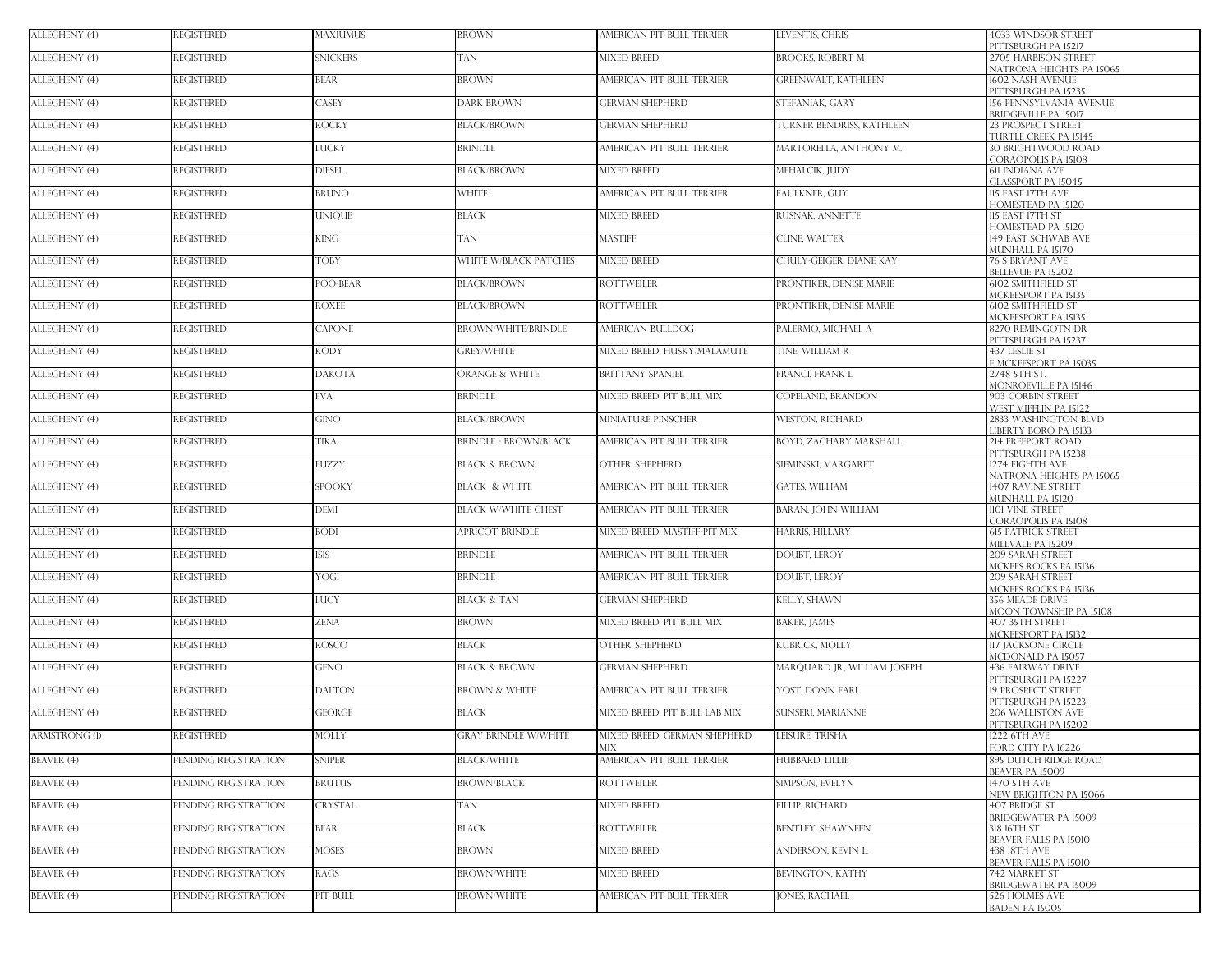| BEAVER (4)           | PENDING REGISTRATION | <b>COMET</b>      | <b>WHITE</b>             | AMERICAN PIT BULL TERRIER                                | MILLER, LAKISHIA                   | 119 JONES S T<br>ALIQUIPPA PA 15001                  |
|----------------------|----------------------|-------------------|--------------------------|----------------------------------------------------------|------------------------------------|------------------------------------------------------|
| BEAVER (4)           | PENDING REGISTRATION | ZENA              | MULTI                    | AMERICAN PIT BULL TERRIER                                | MONTANEZ, ERIC D                   | 3906 39TH ST<br>NEW BRIGHTON PA 15066                |
| BEAVER (4)           | PENDING REGISTRATION | UNKNOWN           | <b>BLACK</b>             | AMERICAN PIT BULL TERRIER                                | DAWSON, MEAGAN                     | 120 PATTERSON AVE<br>ALIQUIPPA PA 15001              |
| BEAVER (4)           | PENDING REGISTRATION | <b>MOSES</b>      | <b>GREY</b>              | AMERICAN PIT BULL TERRIER                                | MCCUE, MICHAEL                     | <b>1611 19TH AVE</b><br>BEAVE FALLS PA 15010         |
| BEAVER (4)           | PENDING REGISTRATION | <b>ROSIE</b>      | <b>BROWN/WHITE</b>       | MIXED BREED: PIT BULL                                    | MCCUE, MICHAEL                     | <b>1611 19TH AVE</b><br><b>BEAVER FALLS PA 15010</b> |
| BEAVER (4)           | <b>REGISTERED</b>    | <b>IIGGS</b>      | <b>BRINDLE/WHITE</b>     | AMERICAN PIT BULL TERRIER                                | <b>JETER, RUSSHELI</b>             | <b>517 ELIZABETH STREET</b><br>ALIQUIPPA PA 15001    |
| BEAVER (4)           | <b>REGISTERED</b>    | NIKE              | <b>BLACK/WHITE</b>       | AMERICAN PIT BULL TERRIER                                | <b>KLINE, VERONICA</b>             | 1613 IST AVENUE<br><b>BEAVER FALLS PA 15010</b>      |
| BEAVER (4)           | <b>REGISTERED</b>    | <b>MADISON</b>    | <b>BROWN</b>             | CHINESE SHAR-PEI                                         | TUNNO. IASON R.                    | <b>416 16TH AVE</b><br><b>BEAVER FALLS PA 15010</b>  |
| BEAVER (4)           | REGISTERED           | ROSCOE            | <b>WHITE</b>             | AMERICAN STAFFORDSHIRE TERRIER                           | HUSKINS, RAELENE C.                | 1265 S. ELM STREET<br>MONACA PA 15061                |
| BEAVER (4)           | REGISTERED           | JAX               | <b>BLONDE</b>            | <b>GOLDEN RETRIEVER</b>                                  | <b>SANNER, DAVID</b>               | 854 UNION AVE<br><b>BADEN PA 15005</b>               |
| <b>BEDFORD</b> (6)   | PENDING REGISTRATION | <b>SCOUT</b>      | <b>BROWN/WHITE</b>       | AMERICAN PIT BULL TERRIER                                | <b>WYLIE, THOMAS</b>               | 307 1/2 WEST PITT ST<br>BEDFORD PA 15522             |
| <b>BEDFORD</b> (6)   | PENDING REGISTRATION | <b>DAISEY</b>     | WHITE/BLACK/BROWN        | MIXED BREED: BEAGLE MIX                                  | ZELANKO, JODY LYNN                 | 161 YELLOW CREEK RD<br><b>HOPEWELL PA</b>            |
| <b>BEDFORD</b> (6)   | PENDING REGISTRATION | <b>BANE</b>       | <b>BROWN/WHITE</b>       | AMERICAN PIT BULL TERRIER                                | <b>WYLIE, THOMAS</b>               | 307 1/2 WEST PITT ST<br>BEDFORD PA 15522             |
| BERKS (7)            | PENDING REGISTRATION | PEARL             | <b>BRINDLE AND WHITE</b> | AMERICAN PIT BULL TERRIER                                | SMITH, LAURA JEAN                  | <b>2555 FAIRVIEW AVE</b><br>READING PA 19606         |
| BERKS (7)            | PENDING REGISTRATION | <b>SPENCER</b>    | <b>BLACK AND WHITE</b>   | <b>DALMATIAN</b>                                         | DERER, JOYCE                       | 1130 VAN REED ROAD<br>READING PA 19605               |
| BERKS (7)            | <b>REGISTERED</b>    | <b>GIRLFRIEND</b> | <b>BROWN</b>             | AMERICAN PIT BULL TERRIER                                | <b>BOWERS, RONDA</b>               | 150 PLUM CREEK RD<br>BERNVILLE PA 19506              |
| BERKS <sup>(7)</sup> | <b>REGISTERED</b>    | <b>MISTY</b>      | <b>WHITE W/ BROWN</b>    | AMERICAN STAFFORDSHIRE TERRIER                           | STRONSICK, STEPHANIE               | <b>42 HIGH VIEW LN</b><br><b>MERTZTOWN PA 19539</b>  |
| BERKS (7)            | <b>REGISTERED</b>    | <b>LEVI</b>       | <b>BLUE-FAWN</b>         | AMERICAN STAFFORDSHIRE TERRIER                           | ROLLAND, LUKE                      | 113 W. 33RD STREET<br>READING PA 19605               |
| BERKS (7)            | <b>REGISTERED</b>    | <b>ZEUS</b>       | <b>BLACK</b>             | <b>ROTTWEILER</b>                                        | <b>BUCKLEY, CHARLENE</b>           | 11 HILLVIEW ROAD<br><b>MORGANTOWN PA 19543</b>       |
| BERKS (7)            | <b>REGISTERED</b>    | <b>MILO</b>       | <b>BROWN &amp; WHITE</b> | MIXED BREED: AMERICAN BULL<br><b>DOG/LAB</b>             | AIELLO, WILIAM                     | 1370 IRONSTONE DRIVE<br>BOYERTOWN PA 19512           |
| BERKS (7)            | <b>REGISTERED</b>    | redd              | <b>RED</b>               | OTHER: COONHOUND                                         | STAMBAUGH, DENNIS                  | <b>5 WASHINGTON AVE</b><br>STRAUSSTOWN PA 19559      |
| BLAIR(5)             | PENDING REGISTRATION | PABLO             | <b>BLACK</b>             | ROTTWEILER                                               | EATON, JOSEPH CASEY                | <b>321 FRANKLIN ST</b><br>HOLLIDAYSBURG PA 16648     |
| BLAIR (5)            | PENDING REGISTRATION | rosie             | <b>BLACK</b>             | <b>ROTTWEILER</b>                                        | EATON, JOSEPH CASEY                | <b>321 FRANKLIN ST</b><br>HOLLIDAYSBURG PA 16648     |
| BLAIR(5)             | PENDING REGISTRATION | <b>JACKSON</b>    | <b>BLACK/TAN</b>         | <b>ROTTWEILER</b>                                        | WYLAND, ALICE                      | 161 CAMAROTO RD<br>WILLIAMSBURG PA 16693             |
| <b>BRADFORD</b> (3)  | PENDING REGISTRATION | UNKNOWN           | <b>UNKNOWN</b>           | <b>MIXED BREED</b>                                       | FRYE-IRISH, LETITIA                | 120 SPRUCE ST APT 604<br>ATHENS PA 18810             |
| BUCKS <sub>(7)</sub> | PENDING REGISTRATION | PETE              | <b>UNKNOWN</b>           | AMERICAN PIT BULL TERRIER                                | DITRAPANO, JOHN                    | <b>48 ANVIL LANE</b><br>WARRINGTON PA 18976          |
| BUCKS (7)            | <b>REGISTERED</b>    | <b>JERSEY</b>     | BLACK/BROWN/BRINDLE      | AMERICAN PIT BULL TERRIER                                | FONTANEZ, BRIAN                    | <b>111 THUNDER CIRCLE</b><br>BENSALEM PA 19020       |
| BUCKS <sup>(7)</sup> | <b>REGISTERED</b>    | <b>ZEUS</b>       | <b>WHITE</b>             | AMERICAN PIT BULL TERRIER                                | TADRZYNSKI SR, DAVID               | 5123 WINDWARD LN<br>BENSALEM PA 19020                |
| BUCKS (7)            | <b>REGISTERED</b>    | ROCKY             | <b>BLACK</b>             | OTHER: TERRIER                                           | <b>GRAVER, GERARD</b>              | <b>38 TWISTING LANE</b><br>LEVITTOWN PA 19054        |
| BUCKS (7)            | <b>REGISTERED</b>    | <b>TEEKA</b>      | <b>BLACK &amp; BROWN</b> | <b>GERMAN SHEPHERD</b>                                   | MCCAFFREE, KONSTANCE               | 560 MAPLE AVE.<br>DOYLESTOWN PA 18901                |
| BUCKS (7)            | <b>REGISTERED</b>    | <b>LILY</b>       | <b>BRINDLE W/WHITE</b>   | MIXED BREED: PIT BULL MIX                                | LIVERMAN, DEXTER R.                | 595 DOLORO DRIVE<br><b>MORRISVILLE PA 19067</b>      |
| BUCKS (7)            | <b>REGISTERED</b>    | PAULIE            | <b>BLACK</b>             | MIXED BREED: PIT BULL MIX                                | LIVERMAN, DEXTER                   | 595 DOLORO DRIVE<br><b>MORRISVILLE PA 19067</b>      |
| BUCKS <sup>(7)</sup> | <b>REGISTERED</b>    | J.J.              | <b>BLACK &amp; WHITE</b> | ENGLISH BUILLDOG                                         | ADAMS, GINA                        | 1916 PARKVIEW AVE<br>BRISTOL PA 19007                |
| BUCKS (7)            | <b>REGISTERED</b>    | <b>BOWSER</b>     | <b>BROWN &amp; WHITE</b> | MIXED BREED: PIT BULL MIX                                | <b>BOYKIN III, CHARLES PATRICK</b> | 7 NEW SCHOOL LANE<br>LEVITTOWN PA 19054              |
| BUCKS <sup>(7)</sup> | <b>REGISTERED</b>    | MAXI              | <b>BROWN &amp; WHITE</b> | MIXED BREED: PIT BULL MIX                                | CARNEY, KIMBERLY                   | <b>35 AMITY COURT</b><br>LANGHORNE PA 19047          |
| BUCKS (7)            | REGISTERED           | NINA              | BRINDLE-BROWN-WHITE      | MIXED BREED: PIT BULL MIX                                | CARNEY, KIMBERLY                   | 35 AMITY COURT<br>LANGHORNE PA 19047                 |
| BUCKS (7)            | <b>REGISTERED</b>    | REX               | WHITE AND BROWN          | AMERICAN PIT BULL TERRIER: PIT BULL PETSCH, SHELLI       |                                    | 144 OLD ORCHARD RD<br>CHALFONT PA 18914              |
| BUCKS (7)            | <b>REGISTERED</b>    | ODIN              | <b>BLACK AND BROWN</b>   | MIXED BREED: GERMAN SHEPHERD/PIT EHRLEN, GERARD<br>BULLI |                                    | <b>222 NORTH BELLEVUE AVE</b><br>LANGHORNE PA 19047  |
| BUCKS (7)            | REGISTERED           | <b>DEXTER</b>     | <b>GRAY</b>              | AMERICAN PIT BULL TERRIER                                | HENDRICKS, TAMMY                   | 219 TOHICKON AVE<br><b>QUAKERTOWN PA 18951</b>       |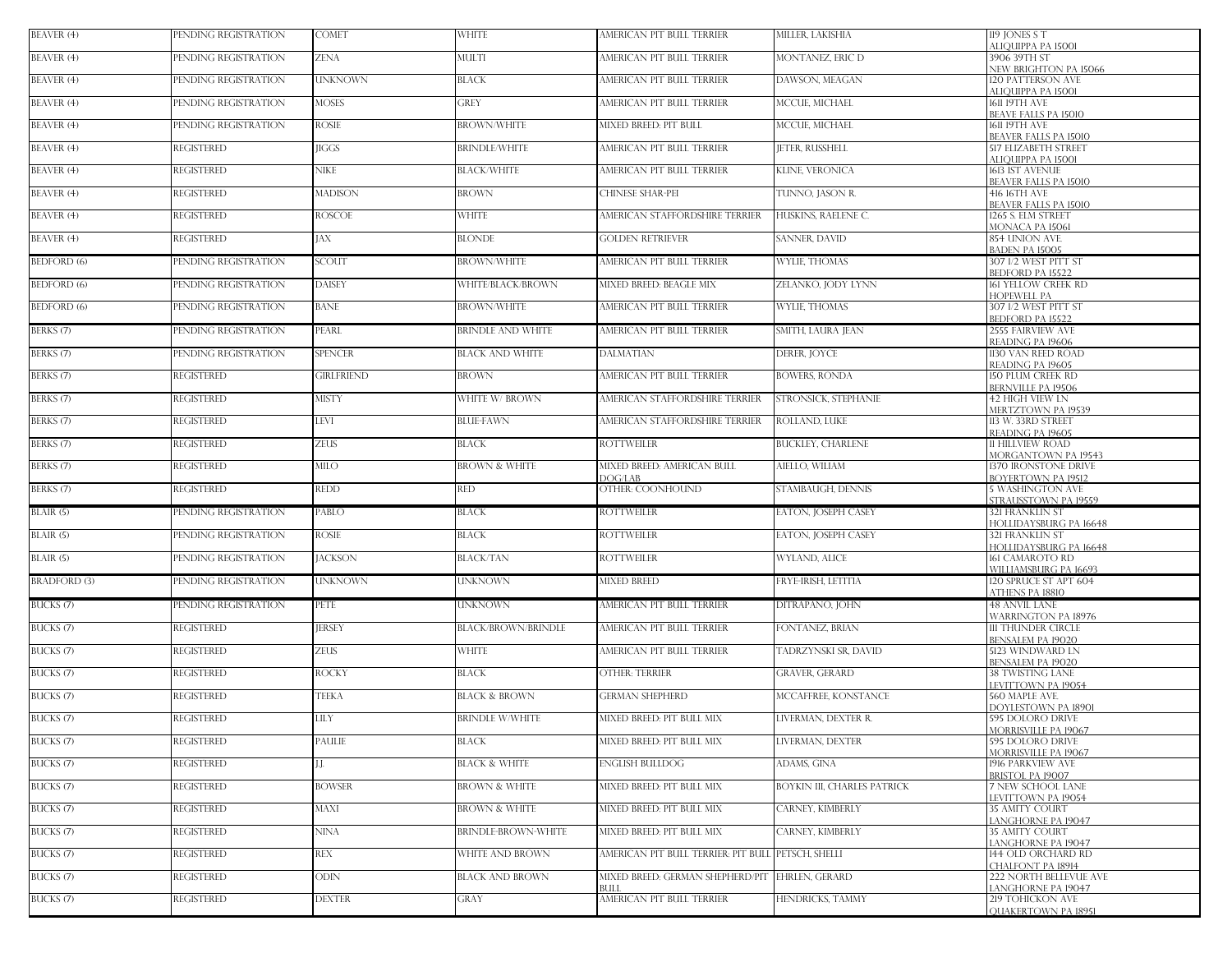| BUTLER (4)  | PENDING REGISTRATION | <b>ARMONI</b>         | <b>BLACK/BLUE</b>          | AMERICAN PIT BULL TERRIER              | <b>KRAUCHAK, WAYNE</b>    | 147 THORN RUN RD<br><b>BUTLER PA 16001</b>                    |
|-------------|----------------------|-----------------------|----------------------------|----------------------------------------|---------------------------|---------------------------------------------------------------|
| BUTLER (4)  | <b>REGISTERED</b>    | <b>ROXY</b>           | <b>BRINDLE SUIT</b>        | AMERICAN BULLDOG                       | <b>QUINN, CHARLOTTE</b>   | 170 WINTERS ROAD<br>BUTLER PA 16002                           |
| BUTLER (4)  | <b>REGISTERED</b>    | <b>FAMOUS</b>         | <b>BLACK/WHITE</b>         | <b>MIXED BREED: LAB</b>                | REARICK, JAIME LYNN       | <b>4026 WEATHERBAINE DR</b><br>VALENCIA PA 16059              |
| BUTLER (4)  | <b>REGISTERED</b>    | <b>CEELO</b>          | BRINDLE                    | AMERICAN PIT BULL TERRIER              | LISCHY, COLIN             | 106 W MCGOWAN ST                                              |
| BUTLER (4)  | <b>REGISTERED</b>    | <b>KEISHA-TWEENER</b> | <b>BROWN</b>               | <b>BOXER</b>                           | MCLAUGHLIN, JAMES         | PROSPECT PA 16052<br>100 E. ROCKENSTEIN AVE.                  |
| BUTLER (4)  | <b>REGISTERED</b>    | <b>HERA</b>           | <b>BROWN</b>               | <b>BOXER</b>                           | MCLAUGHLIN, JAMES         | BUTLER PA 16001<br>100 E. ROCKENSTEIN AVE.<br>BUTLER PA 16001 |
| BUTLER (4)  | <b>REGISTERED</b>    | <b>DAX</b>            | BRINDLE                    | <b>BOXER</b>                           | STIRLING, JEREMY          | 212 FERGUSON AVE<br><b>BUTLER PA 16001</b>                    |
| BUTLER (4)  | <b>REGISTERED</b>    | <b>SHADOW</b>         | <b>BLACK &amp; WHITE</b>   | MIXED BREED: PIT BULL MIX              | <b>WEATHERFORD, MARK</b>  | <b>671 SANDY HILL ROAD</b><br>VALENCIA PA 16059               |
| BUTLER (4)  | <b>REGISTERED</b>    | <b>BAYLEE</b>         | <b>BROWN W/WHITE CHEST</b> | MIXED BREED: LAB/AMERICAN BULL<br>DOG. | PETRALIA, ELLIE           | 204 ZENITH ROAD<br><b>BUTLER PA 16001</b>                     |
| CAMBRIA (4) | PENDING REGISTRATION | <b>ZEUS</b>           | <b>GREY/WHITE</b>          | AMERICAN PIT BULL TERRIER              | MCGARY JR, DANIEL DAVID   | 152 MORRIS ST<br>N CAMBRIA PA 15714                           |
| CAMBRIA (4) | PENDING REGISTRATION | <b>SWEETIE</b>        | <b>BLACK &amp; RUST</b>    | <b>ROTTWEILER</b>                      | ROSE, SANDY               | 328 LAKE STREET<br>SOUTH FORK PA 15956                        |
| CAMBRIA (4) | <b>REGISTERED</b>    | <b>TYSON</b>          | TAN/BRINDLE-BUCKSKIN       | AMERICAN PIT BULL TERRIER              | ONDER, CORINNE            | PO BOX 98<br>232 COULTER ST                                   |
|             |                      |                       |                            |                                        |                           | DUNLO PA 15930                                                |
| CARBON (3)  | PENDING REGISTRATION | <b>DOMINO</b>         | WHITE                      | AMERICAN PIT BULL TERRIER              | <b>DEZZI III, MELANIO</b> | <b>583 FRANKLIN AVE</b><br>PALMERTON PA 18071                 |
| CARBON (3)  | PENDING REGISTRATION | <b>ANGEL</b>          | <b>TAN</b>                 | <b>MIXED BREED</b>                     | MAUSER, MICHELE K.        | 226 FERN STREET<br><b>JIM THORPE PA 18229</b>                 |
| CARBON (3)  | <b>REGISTERED</b>    | <b>DUNCAN</b>         | TAN/BLACK                  | OTHER: HUSKITA                         | RHYDER, ROBIN SCOTT       | 198 WEST BOWMANS ROAD<br>LEHIGHTON PA 18235                   |
| CARBON (3)  | <b>REGISTERED</b>    | <b>INDY</b>           | WHITE                      | AMERICAN PIT BULL TERRIER              | KALINS-LUTZ, SHELLY       | <b>PO BOX 375</b><br>LAKE HARMONY PA 18624                    |
| CENTRE (2)  | PENDING REGISTRATION | <b>KADO</b>           | BROWN                      | AMERICAN PIT BULL TERRIER              | MARTINEZ, ARIANNA         | 188 S. WATER STREET<br><b>BELLEFONTE PA 16823</b>             |
| CENTRE (2)  | PENDING REGISTRATION | <b>TANK</b>           | <b>BLACK &amp; WHITE</b>   | AMERICAN PIT BULL TERRIER              | SYVERSON, DAWN A.         | 223 E. MAIN STREET<br><b>BOALSBURG PA 16827</b>               |
| CENTRE (2)  | PENDING REGISTRATION | <b>O'REIN</b>         | <b>BROWN &amp; WHITE</b>   | AMERICAN PIT BULL TERRIER              | CHRISTY JR., ROBERT       | 127 SOUTH ALLEGHENY STREET<br>APT. 3                          |
| CENTRE (2)  | <b>REGISTERED</b>    | <b>MITCHELL ALLEN</b> | <b>RED</b>                 | <b>DOBERMAN PINSCHER</b>               | PECZE, MICHELLE LYNN      | BELLEFONTE PA 16823<br><b>162 SPARROW DRIVE</b>               |
|             |                      |                       |                            |                                        |                           | <b>BELLEFONTE PA 16823</b>                                    |
| CENTRE (2)  | <b>REGISTERED</b>    | <b>SKYLER ANN</b>     | <b>BLUE</b>                | <b>DOBERMAN PINSCHER</b>               | PECZE, MICHELLE LYNN      | 818 FOREST AVE<br>BELLEFONTE PA 16823                         |
| CENTRE (2)  | <b>REGISTERED</b>    | <b>CHINDI</b>         | <b>WHITE</b>               | <b>GERMAN SHEPHERD</b>                 | LUNA, GREGORY A.          | 1657 HOUSERVILLE ROAD<br>STATE COLLEGE PA 16801               |
| CENTRE (2)  | <b>REGISTERED</b>    | <b>IZABELLA</b>       | <b>BLACK/BRINDLE</b>       | <b>MIXED BREED</b>                     | WILLIAMS, TYLER           | 102 HILLCREST STREET<br>BOX 191                               |
| CENTRE (2)  | <b>REGISTERED</b>    | <b>STELLA</b>         | <b>BLACK/WHITE</b>         | <b>MIXED BREED: COLLIE</b>             | WOOLLEY, PAUL OSWALD      | HOWARD PA 16841<br>146 LOWER GEORGES VALLEY RD                |
| CENTRE (2)  | <b>REGISTERED</b>    | TIKA                  | <b>BLACK &amp; TAN</b>     | CHINESE SHAR-PEI: SHAR-PEI MIX         | DAVIDSON, JAMES           | SPRING MILLS PA 16875<br>332L VAIRO BLVD                      |
| CENTRE (2)  | <b>REGISTERED</b>    | TIG                   | BLACK                      | MIXED BREED: LAB                       | <b>CONTRERAS, JORGE</b>   | STATE COLLEGE PA 16803<br>930 N ATHERTON STREET               |
|             |                      |                       |                            |                                        |                           | STATE COLLEGE PA 16803                                        |
| CENTRE (2)  | <b>REGISTERED</b>    | <b>RUGER</b>          | <b>BROWN</b>               | <b>BELGIAN MALINOIS</b>                | <b>GAMBLE, ANNE</b>       | 126 KAVAS CIRCLE<br><b>BELLEFONTE PA 16823</b>                |
| CHESTER (7) | PENDING REGISTRATION | <b>GEORGIA</b>        | BLACK W/ BROWN             | <b>GORDON SETTER</b>                   | KELLY, GRACE              | 1017 W. MARSHALL STREET<br>NORRISTOWN PA 19401                |
| CHESTER (7) | PENDING REGISTRATION | <b>UNKNOWN</b>        | <b>WHITE</b>               | AMERICAN BULLDOG                       | RESSEL, TABATHA           | 101 CLYDESDALE CIRCLE<br>HONEYBROOK PA 19344                  |
| CHESTER (7) | PENDING REGISTRATION | JR                    | BRINDLE AND WHITE          | MIXED BREED: PIT BULL/BOXER            | MEDINA, EARLINE           | 229 BRIDGE ST<br>SPRING CITY PA 19475                         |
| CHESTER (7) | PENDING REGISTRATION | <b>DELIAH</b>         | TAN                        | AMERICAN PIT BULL TERRIER              | ROSCIOLI, SEAN THOMAS     | 744 CHESSIE CT<br>WEST CHESTER PA 19380                       |
| CHESTER (7) | PENDING REGISTRATION | <b>UNKNOWN</b>        | <b>BLACK AND WHITE</b>     | <b>MIXED BREED: PIT BULL</b>           | MELCHIORRE, JENNIFER      | <b>40 PERCHERON DRIVE</b><br>SPRING CITY PA 19475             |
| CHESTER (7) | <b>REGISTERED</b>    | <b>BOSS</b>           | <b>BLACK &amp; TAN</b>     | <b>GERMAN SHEPHERD</b>                 | <b>BENTZ, JOHN</b>        | 125 WICKERSHAM ROAD<br>OXFORD PA 19363                        |
| CHESTER (7) | <b>REGISTERED</b>    | TUG                   | TAN & BLACK                | <b>GERMAN SHEPHERD</b>                 | HEPPS, MARCIA             | 807 GENERAL HOWE DRIVE<br>WEST CHESTER PA 19380               |
| CHESTER (7) | <b>REGISTERED</b>    | <b>WALLACE</b>        | WHITE & BLACK              | MIXED BREED: PIT BULL MIX              | MISETIC, EVA              | <b>4 BROOKMONT DRIVE</b><br><b>MALVERN PA 19355</b>           |
| CHESTER (7) | <b>REGISTERED</b>    | <b>KYA</b>            | <b>GRAY-WHITE</b>          | AMERICAN PIT BULL TERRIER              | MISETIC, EVA              | <b>4 BROOKMONT DRIVE</b><br><b>MALVERN PA 19355</b>           |
| CHESTER (7) | <b>REGISTERED</b>    | <b>CHEWY</b>          | BLACK                      | <b>MIXED BREED: LAB MIX</b>            | MISETIC, EVA              | <b>4 BROOKMONT DRIVE</b>                                      |
|             |                      |                       |                            |                                        |                           | <b>MALVERN PA 19355</b>                                       |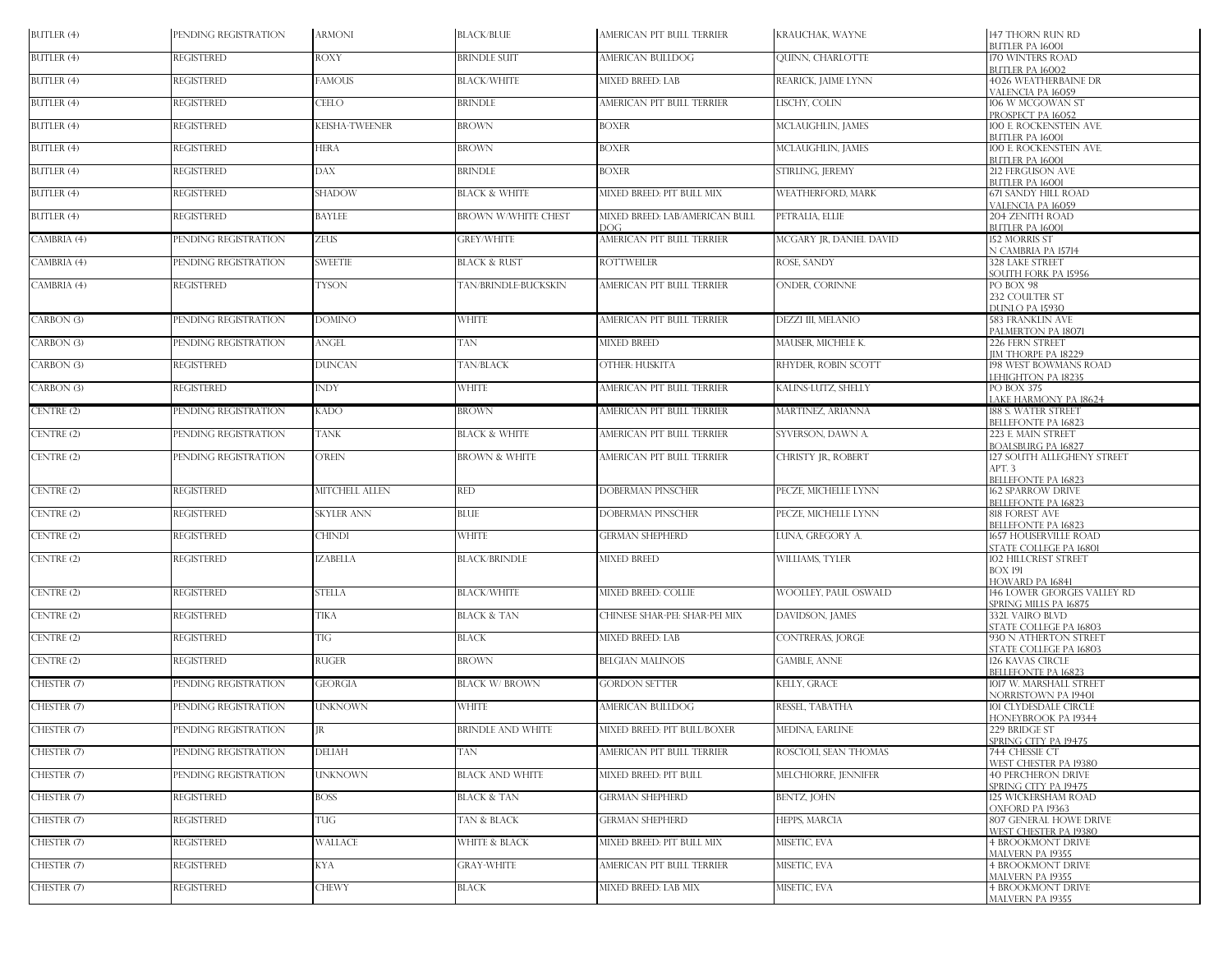| CHESTER (7)           | <b>REGISTERED</b>     | $\mathbf{H}$   | <b>BLACK &amp; BROWN</b>      | ROTTWEILER                          | JARRATT, RANDI             | 116 VALLEY STREAM CIRCLE<br>CHESTERBROOK PA 19087        |
|-----------------------|-----------------------|----------------|-------------------------------|-------------------------------------|----------------------------|----------------------------------------------------------|
| CHESTER (7)           | <b>REGISTERED</b>     | <b>WINZY</b>   | APRICOT/TAN                   | MIXED BREED: BASSET HOUND MIX       | <b>BURCH, REBECCA</b>      | 3511 HUMPTOWN ROAD<br>DOWNINGTOWN PA 19335               |
| CHESTER (7)           | <b>REGISTERED</b>     | <b>HUMPHRY</b> | <b>BLACK</b>                  | MIXED BREED: LAB SHEPHERD MIX       | WHITEMAN, MARK             | 1608 MARGO LANE                                          |
| CHESTER (7)           | <b>REGISTERED</b>     | <b>JUNE</b>    | <b>BLACK &amp; WHITE</b>      | OTHER: HUSKY                        | HAYES, BLAYNE              | WEST CHESTER PA 19380<br>1608 MARGO LANE                 |
| CLARION (1)           | REGISTERED            | MURPHY         | TAN & WHITE                   | STAFFORDSHIRE BULL TERRIER          | ROBUCK, AMANDA             | WEST CHESTER PA 1938O<br>1961 HUEY ROAD                  |
| CLARION (1)           | <b>REGISTERED</b>     | <b>BO</b>      | TAN & WHITE                   | MIXED BREED: LAB/HOUND MIX          | MARTIN, AMANDA L           | RIMERSBURG PA 16213<br>19298 RT. 208                     |
|                       |                       |                |                               |                                     |                            | FRYBURG PA 16326                                         |
| CLEARFIELD (2)        | PENDING REGISTRATION  | <b>PATRICK</b> | <b>BROWN &amp; WHITE</b>      | MIXED BREED: LAB                    | <b>BAUMGARTNER, JOSEPH</b> | 5476 MORRISDALE-ALLPORT HIGHWAY<br>ALLPORT PA 16821      |
| CLEARFIELD (2)        | <b>REGISTERED</b>     | <b>HUNTER</b>  | BLACK                         | ABRADOR RETRIEVER                   | CARLSON, CYNTHIA           | 60 MANNING DRIVE/BOX 54<br>KYLERTOWN PA 16847            |
| CLEARFIELD (2)        | <b>REGISTERED</b>     | <b>ZEUS</b>    | <b>BLACK/TAN</b>              | MIXED BREED: GERMAN SHEPHERD        | AL-TIKRITY, JUHAINA WIDAD  | 1300 MARKET ST<br>PO BOX 111<br>KARTHUS PA 16845         |
| CLINTON (2)           | PENDING REGISTRATION  | <b>SHASTA</b>  | BLACK/GRAY/WHITE              | SIBERIAN HUSKY                      | MAINES, JR., THOMAS E.     | 3698 PINE MOUNTAIN ROAD                                  |
| CLINTON (2)           | PENDING REGISTRATION  |                | MULTI-COLORED                 | AMERICAN PIT BULL TERRIER           | MACE, JEANNE K.            | JERSEY SHORE PA 17740<br>163 14TH STREET                 |
| COLUMBIA (5)          | REGISTERED            | <b>BRUISER</b> | <b>BLACK</b>                  | MIXED BREED: LAB MIX                | MUSSER, JOHN               | RENOVO PA 17764<br>227 EAST KLINE ROAD                   |
| <b>CRAWFORD (1)</b>   | PENDING REGISTRATION  | <b>CAPONE</b>  | TAN                           | STAFFORDSHIRE BULL TERRIER          | <b>BROADDUS, MARYANN</b>   | NESCOPECK PA 18635<br>416 1/2 PINE STREET                |
|                       | PENDING REGISTRATION  |                |                               | OTHER: WHEATEN TERRIER              |                            | MEADVILLE PA 16335                                       |
| <b>CUMBERLAND (6)</b> |                       | CL             | TAN                           |                                     | WALTON, SHARON             | <b>301 CLOUDLESS SKY DRIVE</b><br>MECHANICSBURG PA 17050 |
| <b>CUMBERLAND (6)</b> | PENDING REGISTRATION  | <b>MAX</b>     | <b>BROWN/WHITE</b>            | OTHER: PIT BULL                     | THUMMA, SHEILA             | 95 SOUTH IST ST<br>LEMOYNE PA 17011                      |
| <b>CUMBERLAND (6)</b> | PENDING REGISTRATION  | <b>BLUE</b>    | <b>BROWN/GREY BRINDLE</b>     | CANE CORSO MASTIF                   | <b>WALKER, BRIANNA</b>     | 1706 KATHRYN STREET<br>NEW CUMBERLAND PA 17070           |
| <b>CUMBERLAND (6)</b> | PENDING REGISTRATION  | <b>BELLA</b>   | <b>BLACK</b>                  | CANE CORSO MASTIF                   | <b>WALKER, BRIANNA</b>     | 1706 KATHRYN STREET<br>NEW CUMBERLAND PA 17070           |
| <b>CUMBERLAND (6)</b> | <b>REGISTERED</b>     | <b>UTLEY</b>   | <b>BLACK/TAN</b>              | <b>GERMAN SHEPHERD</b>              | BURKE, SHARON ORFANELLI    | <b>311 MANCHESTER RD</b>                                 |
| <b>CUMBERLAND (6)</b> | <b>REGISTERED</b>     | SNYPER/BUDDY   | <b>BROWN</b>                  | DOBERMAN PINSCHER                   | MCCLINTOCK, DONALD         | CAMP HILL PA 17011<br>19 BURGNERS MILL ROAD              |
| <b>CUMBERLAND (6)</b> | <b>REGISTERED</b>     | <b>KARMA</b>   | TAN & WHITE                   | AMERICAN PIT BULL TERRIER           | RICKER, ANDREW WILLIAM     | CARLISLE PA 17015<br>22 MAPLE AVE                        |
| <b>CUMBERLAND (6)</b> | <b>REGISTERED</b>     | <b>DIGGER</b>  | <b>BLACK/TAN</b>              | MIXED BREED: ROTTWEILER MIX         | RICKER, RUSSELL            | WALNUT BOTTOM PA 17266<br>1431 ENOLA ROAD                |
| <b>CUMBERLAND (6)</b> | <b>REGISTERED</b>     | <b>KLEAVER</b> | TRI-COLOR                     | <b>MIXED BREED</b>                  | SHATTO, JOCELYN            | CARLISLE PA 17013<br>614 2ND STREET                      |
| DAUPHIN (6)           | CITY LIMITS-3RD CLASS | FAITH          | <b>WHITE</b>                  | AMERICAN PIT BULL TERRIER           | HOLLAND, DEWAYNE           | NEW CUMBERLAND PA 17070<br>2423 REEL STREET              |
| DAUPHIN (6)           | CITY LIMITS-3RD CLASS | <b>BEAST</b>   | GRAY                          | AMERICAN PIT BULL TERRIER           | HOLLAND, DEWAYNE           | HARRISBURG PA 17110<br>2423 REEL STREET                  |
|                       |                       |                |                               |                                     |                            | HARRISBURG PA 17110                                      |
| DAUPHIN (6)           | CITY LIMITS-3RD CLASS | NIKO.          | GRAY                          | AMERICAN BULLDOG                    | <b>STOKES, TYSON</b>       | 268 CALDER ST<br>HARRISBURG PA 17102                     |
| DAUPHIN (6)           | PENDING REGISTRATION  | <b>CHINA</b>   | TAN                           | AMERICAN PIT BULL TERRIER           | DEAN, RENEE                | 1328 ALBANY ROAD<br><b>HARRISBURG PA 17112</b>           |
| DAUPHIN (6)           | PENDING REGISTRATION  | <b>UNKNOWN</b> | <b>UNKNOWN</b>                | MIXED BREED: PIT BUILL/LAB          | SHULL, ZACHARY             | <b>3023 LOCUST STREET</b><br>HARRISBURG PA 17109         |
| DAUPHIN (6)           | PENDING REGISTRATION  | <b>BRODIE</b>  | <b>BROWN W/WHITE</b>          | AMERICAN PIT BULL TERRIER           | MUNDIE, STEPHANIE A.       | 2923 BANKS STREET<br>HARRISBURG PA 17103                 |
| DAUPHIN (6)           | PENDING REGISTRATION  | <b>COCO</b>    | <b>WHITE</b>                  | AMERICAN PIT BULL TERRIER           | <b>BUITRAGO, PEDRO P</b>   | <b>5887 LAUREL ST</b>                                    |
| DAUPHIN (6)           | PENDING REGISTRATION  | PRINCESS       | TAN AND WHITE                 | AMERICAN PIT BULL TERRIER           | ST CLAIR, STEPHEN          | HARRISBURG PA 17112<br>26 S 28TH ST REAR                 |
| DAUPHIN (6)           | PENDING REGISTRATION  | <b>RHOADY</b>  | <b>YELLOW</b>                 | ABRADOR RETRIEVER                   | KINDNESS, MICHAEL          | HARRISBURG PA 17103<br>1001 N SPRING ST APT H-1          |
| DAUPHIN (6)           | <b>REGISTERED</b>     | NIKO .         | <b>BLACK/TAN</b>              | <b>GERMAN SHEPHERD</b>              | <b>SHOOP, BARRY</b>        | MIDDLETOWN PA 17057<br>1142 COLEBROOK RD                 |
| DAUPHIN (6)           | <b>REGISTERED</b>     | <b>SHETANI</b> | <b>BRINDLE</b>                | MIXED BREED: GERMAN                 | <b>GWILT, DENISE</b>       | MIDDLETOWN PA 17057<br>32 STATE ST                       |
| DAUPHIN (6)           | <b>REGISTERED</b>     | <b>MIA</b>     | <b>WHITE &amp; GREY</b>       | SHEP/ROTTWEILER<br>ALASKAN MALAMUTE | <b>WELLER, ROBERT</b>      | MIDDLETOWN PA 17057-1015<br><b>8 SANDY HILL ROAD</b>     |
| DAUPHIN (6)           | <b>REGISTERED</b>     | PEPPER         | <b>BLACK W/WHITE MARKINGS</b> | MIXED BREED: PIT BULL/LAB           | <b>FISHER, COURTNEY</b>    | HUMMELSTOWN PA 17036<br><b>455 E. DERRY ROAD</b>         |
|                       |                       |                |                               |                                     |                            | HERSHEY PA 17033                                         |
| DAUPHIN (6)           | <b>REGISTERED</b>     | <b>ONYX</b>    | <b>BLACK &amp; WHITE</b>      | <b>BOXER</b>                        | BERSTLER, KIM M.           | 324 ELM CT.<br>MIDDLETOWN PA 17057                       |
| DAUPHIN (6)           | <b>REGISTERED</b>     | NIGHT          | <b>BLACK</b>                  | AMERICAN STAFFORDSHIRE TERRIER      | BENNETT, PHILLIP B.        | 121 ANN STREET<br>MIDDLETOWN PA 17057                    |
| DELAWARE (7)          | PENDING REGISTRATION  | <b>GHOST</b>   | <b>GREY/BLUE</b>              | AMERICAN PIT BULL TERRIER           | FITZHUGH, ANTHONY          | 157 WESTDALE RD<br><b>UPPER DARBY PA 19082</b>           |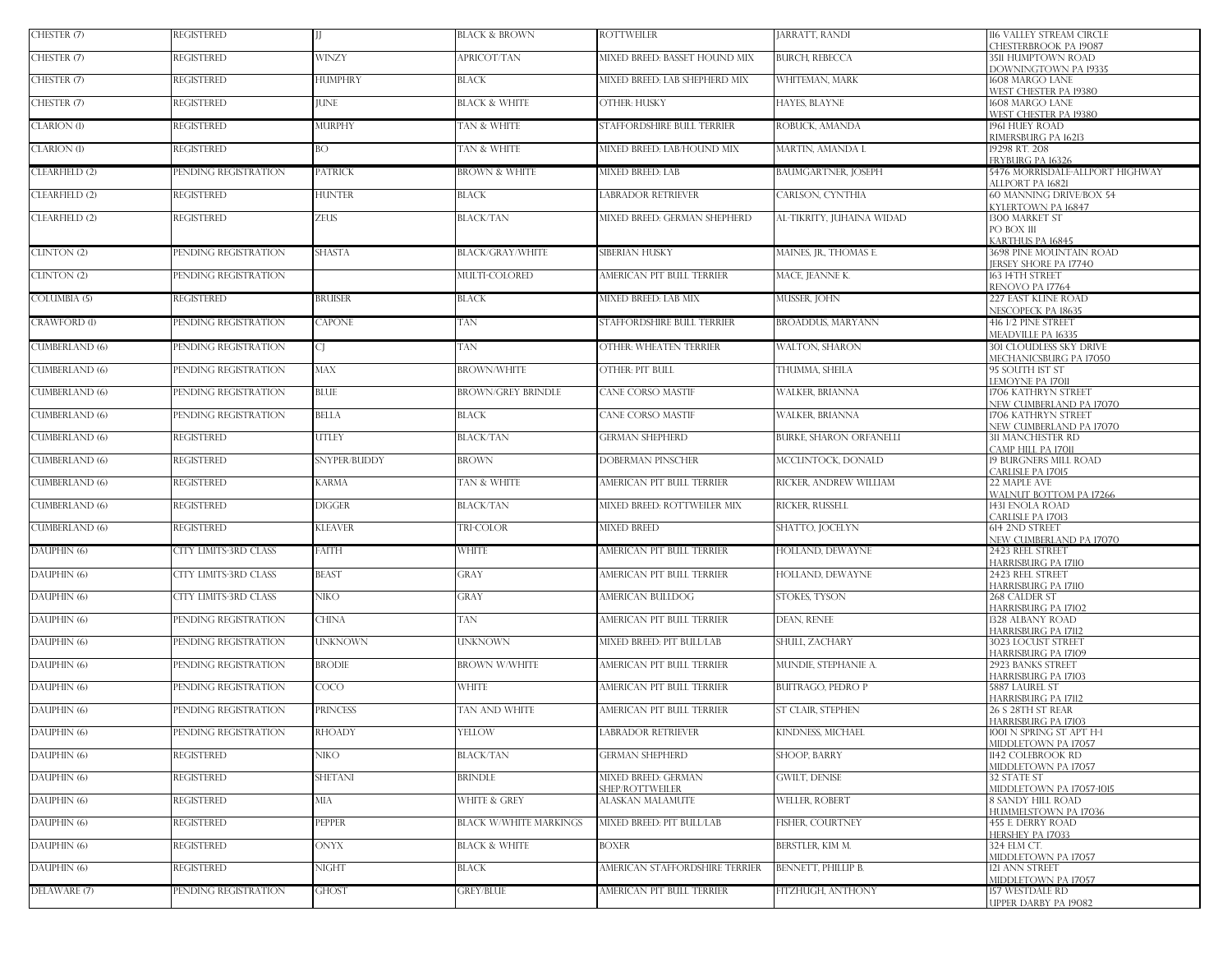| DELAWARE (7)              | PENDING REGISTRATION         | <b>APOLLO</b>        | <b>BLUE MERLE</b>         | AUSTRALIAN SHEPHERD              | ZALESKI, KATHLEEN           | 710 LAWSON AVE<br>HAVERTOWN PA 19083                                 |
|---------------------------|------------------------------|----------------------|---------------------------|----------------------------------|-----------------------------|----------------------------------------------------------------------|
| DELAWARE (7)              | REGISTERED                   | RAVEN                | BLACK                     | MIXED BREED: POODLE              | TROSKO, LINDA               | 138 EATON DR<br><b>WAYNE PA 19087</b>                                |
| DELAWARE (7)              | REGISTERED                   | <b>TEXAS</b>         | <b>BROWN/TAN</b>          | MIXED BREED: PITTBULL            | ZIOBER, AMY                 | <b>303 WALNUT PLACE</b><br><b>HAVERTOWN PA 19083</b>                 |
| DELAWARE (7)              | <b>REGISTERED</b>            | <b>GUNER</b>         | YELLOW                    | <b>MIXED BREED: LAB MIX</b>      | YATSUK, GARY                | 115 W. GARRISON ROAD                                                 |
| DELAWARE (7)              | <b>REGISTERED</b>            | <b>SHASHA</b>        | BRINDLE                   | AMERICAN PIT BULL TERRIER        | FRITZ, MARK                 | PARKSIDE PA 19015<br>706 PAXON HOLLOW ROAD<br>BROOMALL PA 19008      |
| DELAWARE (7)              | <b>REGISTERED</b>            | <b>GUINNESS</b>      | CHOCOLATE BROWN           | LABRADOR RETRIEVER               | <b>LIEBLEIN, STEVEN</b>     | <b>200 STRATHMORE ROAD</b><br>HAVERTOWN PA 19083                     |
| DELAWARE (7)              | <b>REGISTERED</b>            | <b>JELLY BEAN</b>    | TAN                       | AMERICAN PIT BULL TERRIER        | <b>CAMPBELL, ROBIN</b>      | <b>2 ROSETREE DRIVE</b>                                              |
| DELAWARE (7)              | <b>REGISTERED</b>            | WALLY                | <b>BLACK</b>              | MIXED BREED: CHOW/MOUNTAIN<br>ЮG | SWIERCZECK, CHRIS           | <b>BROOMALL PA 19008</b><br>249 DOGWOOD RD<br>MEDIA PA 19063         |
| DELAWARE (7)              | <b>REGISTERED</b>            | AKIKO                | <b>WHITE-BLACK</b>        | AKITA                            | WRIGHT, IOHN                | <b>9 STRATHMORE RD</b><br>HOVERTOWN PA 19083                         |
| DELAWARE (7)              | REGISTERED                   | <b>ISOBE</b>         | <b>BLACK AND TAN</b>      | <b>GERMAN SHEPHERD</b>           | CLIFFORD, WILLIAM           | 200 TIMBER JUMP LANE<br>MEDIA PA 19003                               |
| ELK(1)                    | <b>REGISTERED</b>            | <b>KAPONE</b>        | <b>BROWN/WHITE/BLACK</b>  | MIXED BREED: PITT BULL MIX       | <b>BURLINGAME, NICOLE C</b> | <b>6315 GARDNER HILL RD</b>                                          |
| ELK(1)                    | REGISTERED                   | CROCKETT             | YELLOW                    | <b>ABRADOR RETRIEVER</b>         | SKRABA, BARB                | WEEDVILLE PA 15868<br>78 STATION ST<br>RIDGWAY PA 15853              |
| ERIE (1)                  | CITY LIMITS-3RD CLASS        | <b>LUCKY</b>         | <b>BLACK/GRAY</b>         | CHOW CHOW                        | <b>GREINER, RAYMOND</b>     | 2614 HOLLAND STREET<br><b>ERIE PA 16504</b>                          |
| ERIE (1)                  | CITY LIMITS-3RD CLASS        | <b>BEAR</b>          | WHITE                     | MIXED BREED: GERMAN SHEPHERD     | ROTE-CASON, SUSAN           | 946 EAST 28TH STREET                                                 |
| ERIE (1)                  | CITY LIMITS-3RD CLASS        | <b>LEX</b>           | <b>BLACK W/WHITE PAWS</b> | AMERICAN PIT BULL TERRIER        | <b>MYERS, CATHLENE</b>      | <b>ERIE PA 16504</b><br>340 WEST 18TH ST                             |
|                           |                              |                      |                           |                                  |                             | APT 1<br><b>ERIE PA 16502</b>                                        |
| ERIE (1)                  | CITY LIMITS-3RD CLASS        | UNKNOWN-DARK BRINDLE | <b>DARK BRINDLE</b>       | AMERICAN PIT BULL TERRIER        | HOLT, JEFF                  | 3609 MELROSE AVE<br><b>FRIE PA 16508</b>                             |
| ERIE (1)                  | <b>CITY LIMITS-3RD CLASS</b> | <b>STICH</b>         | <b>BLACK/WHITE</b>        | AMERICAN PIT BULL TERRIER        | <b>JENKINS, DWAYNE</b>      | 2818 REED ST<br><b>ERIE PA 16504</b>                                 |
| ERIE (1)                  | CITY LIMITS-3RD CLASS        | <b>JUGHEAD</b>       | <b>BLACK/WHITE</b>        | AMERICAN PIT BULL TERRIER        | HARTLEB, CHERYL             | 2912 PINE AVE<br><b>ERIE PA 16504</b>                                |
| $ERIE$ $(1)$              | CITY LIMITS-3RD CLASS        | <b>CUMA</b>          | BLUE                      | CANE CORSO MASTIF                | <b>BECKER, MORGAN</b>       | 717 GERMAN ST<br>ERIE PA 16503-1013                                  |
| ERIE (1)                  | CITY LIMITS-3RD CLASS        | DEE DEE              | RUST                      | CHOW CHOW                        | NAYLOR, ARNESIA             | 640 DOWNING CT<br><b>ERIE PA 16502</b>                               |
| $ERIE$ (1)                | CITY LIMITS-3RD CLASS        |                      |                           | <b>MIXED BREED</b>               | BENEDICT, JEAN M            | 1872 E 34TH ST<br><b>ERIE PA 16510</b>                               |
| ERIE (1)                  | CITY LIMITS-3RD CLASS        | <b>KILO</b>          | TAN                       | AMERICAN PIT BULL TERRIER        | YOUNG, ROBERT LEE           | 349 W 20TH ST<br><b>ERIE PA 16502</b>                                |
| ERIE (1)                  | CITY LIMITS-3RD CLASS        | <b>UNKNOWN</b>       | <b>UNKNOWN</b>            | AMERICAN PIT BULL TERRIER        | DIAZ, JOSE                  | 1049 WEST 29TH STREET<br><b>ERIE PA 16508</b>                        |
| ERIE (1)                  | <b>CITY LIMITS-3RD CLASS</b> | <b>TRINITY</b>       | <b>BROWN &amp; WHITE</b>  | AMERICAN PIT BULL TERRIER        | TASS, ALICIA                | 1619 MYRTLE STREET                                                   |
| $ERIE$ (1)                | CITY LIMITS-3RD CLASS        | <b>UNKNOWN</b>       | <b>BRINDLE</b>            | AMERICAN PIT BULL TERRIER        | <b>GREEN, LAWERENCE</b>     | <b>ERIE PA 16508</b><br>355 WEST 20TH STREET                         |
| ERIE (1)                  | CITY LIMITS-3RD CLASS        | DOG ONE              | BRINDLE                   | AMERICAN PIT BULL TERRIER        | WAYNE, JOSEPH               | <b>ERIE PA 16501</b><br>711 EAST 7TH STREET                          |
| ERIE (1)                  | CITY LIMITS-3RD CLASS        | DOG TWO              | <b>BLUE</b>               | AMERICAN PIT BULL TERRIER        | WAYNE, JOSEPH               | <b>ERIE PA 16503</b><br>711 EAST 7TH STREET                          |
| ERIE (1)                  | CITY LIMITS-3RD CLASS        | PIMP                 | GRAY                      | AMERICAN PIT BULL TERRIER        | PARKER, APRIL               | <b>ERIE PA 16503</b><br>762 EAST 7TH STREET                          |
| ERIE (1)                  | REGISTERED                   | LOLA                 | <b>WHITE/BROWN</b>        | AMERICAN BULLDOG                 | LEMMON, ANDREW L            | <b>ERIE PA 16503</b><br>9710 GONDA DRIVE                             |
| ERIE (1)                  | REGISTERED                   | MAX                  | BLACK                     | <b>JACK RUSSELL TERRIER</b>      | CONNERS, JENNIFER A         | <b>FRIE PA 16509</b><br><b>417 LAKE CLIFF DR</b>                     |
| $ERIE$ $\left( l \right)$ | <b>REGISTERED</b>            | MAX                  | <b>BRINDLE</b>            | AMERICAN PIT BULL TERRIER        | SZYMANOWSKI, NATALIE        | LAWRENCE PARK PA 16511<br>532 MECHANIC STREET                        |
| ERIE(1)                   | <b>REGISTERED</b>            | <b>ASPER</b>         | <b>BLACK &amp; TAN</b>    | <b>GERMAN SHEPHERD</b>           | HART, DANIEL S.             | GIRARD PA 16417<br>5522 DORIS DRIVE                                  |
| ERIE(1)                   | REGISTERED                   | <b>RED</b>           | TAN & WHITE               | SHIBA INU                        | <b>FOUST, BRIDGET</b>       | <b>GIRARD PA 16417</b><br>3638 HEREFORD ROAD<br><b>ERIE PA 16510</b> |
| FAYETTE (4)               | PENDING REGISTRATION         | <b>ZEANNA</b>        | <b>BRINDLE</b>            | MIXED BREED: PIT BULL            | <b>SEESE, PATRICK</b>       | 154 DINNER BELL-OHIOPYLE RD                                          |
| FAYETTE (4)               | PENDING REGISTRATION         | <b>HERCULES</b>      | FAWN                      | OTHER: BOXER                     | <b>SEESE, PATRICK</b>       | FAMINGTON PA 15437<br>154 DINNER BELL-OHIOPYLE RD                    |
| FAYETTE (4)               | PENDING REGISTRATION         | SID                  | BLACK                     | MIXED BREED: LAB MIX             | JOSEPH, BRIAN               | <b>FAMINGTON PA 15437</b><br><b>45 LEITH ST</b>                      |
| FAYETTE (4)               | <b>REGISTERED</b>            | <b>GADGE</b>         | TAN AND WHITE             | <b>MIXED BREED</b>               | SKODA, KRYSTAL              | UNIONTOWN PA 15401<br>1238 SECOND ST                                 |
| FRANKLIN (6)              | <b>REGISTERED</b>            | <b>HENICE</b>        | <b>BLACK &amp; WHITE</b>  | AMERICAN PIT BULL TERRIER        | VOSS, SHERRY ANN            | BROWNSVILLE PA 15417<br>12381 NORTH WELTY ROAD                       |
|                           |                              |                      |                           |                                  |                             | WAYNESBORO PA 17268                                                  |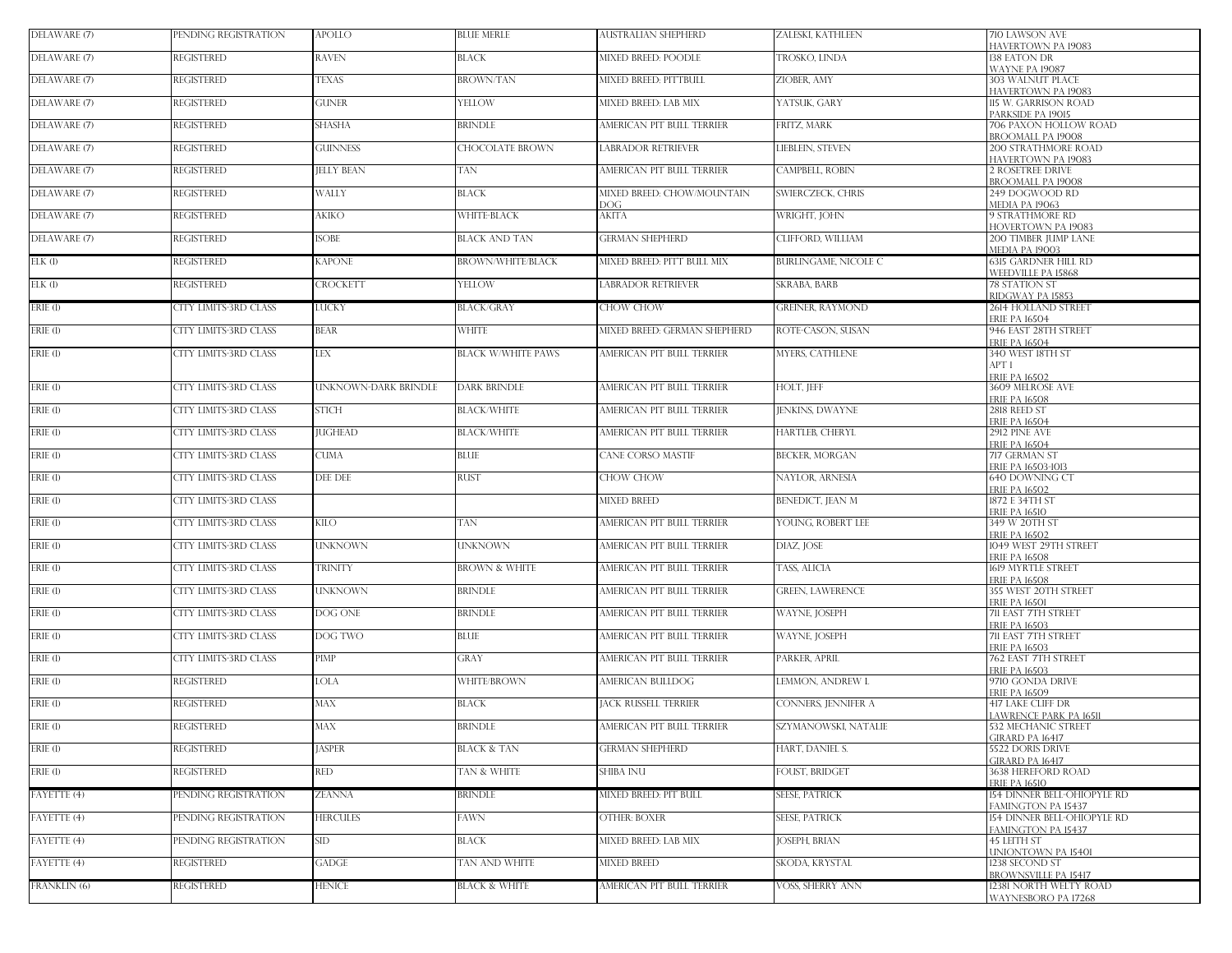| FRANKLIN (6)         | <b>REGISTERED</b>            | REMI AKA REMINGTON | <b>BROWN &amp; WHITE</b>   | AMERICAN PIT BULL TERRIER                               | POE, BRYCE ALAN             | <b>120 MILHOUSE AVE</b><br>CHAMBERSBURG PA 17202                          |
|----------------------|------------------------------|--------------------|----------------------------|---------------------------------------------------------|-----------------------------|---------------------------------------------------------------------------|
| FRANKLIN (6)         | <b>REGISTERED</b>            | RILEY              | <b>BLACK &amp; BROWN</b>   | <b>GERMAN SHEPHERD</b>                                  | MYERS, JESSIE               | 9081 GAP ROAD                                                             |
| FRANKLIN (6)         | <b>REGISTERED</b>            | <b>JASPER</b>      | <b>BLACK W/ GREY</b>       | MIXED BREED: HEELER MIX                                 | HYATT, TRACY                | WAYNESBORO PA 17268<br>3657 VALLEY VIEW DRIVE                             |
| FRANKLIN (6)         | <b>REGISTERED</b>            | <b>MAX</b>         | <b>BLACK &amp; WHITE</b>   | SIBERIAN HUSKY                                          | BYRD, CATHERINE R.          | CHAMBERSBURG PA 17202<br><b>5897 BRADLEY ROAD</b>                         |
| FRANKLIN (6)         | <b>REGISTERED</b>            | <b>AUSTIN</b>      | WHITE, BROWN, BLACK        | <b>JACK RUSSELL TERRIER</b>                             | HINSLEY, JUNELL R           | <b>GREENCASTLE PA 17225</b><br><b>600 FAIRVIEW AVE</b>                    |
| FULTON (6)           | PENDING REGISTRATION         | <b>UNKNOWN</b>     | <b>BRINDLE &amp; WHITE</b> | MIXED BREED: PIT BULL/BOXER                             | KRAMER, DOUGLAS             | CHAMBERSBURG PA 17202<br>1530 MOUNTAIN ROAD                               |
| FULTON (6)           | <b>REGISTERED</b>            | <b>MICKEY</b>      | <b>BLACK/WHITE</b>         | CHIHUAHUA                                               | FOX, KENNETH                | WARFORDSBURG PA 17267<br>131 BROWN ROAD APT. 1<br>FORT LITTLETON PA 17223 |
| GREENE (4)           | PENDING REGISTRATION         | <b>SISSY</b>       | WHITE & BROWN              | MIXED BREED: BOXER/PIT BULL MIX                         | <b>BENNETT, FLORA</b>       | 401 TOMS RUN RD PO BOX 183<br>BRAVE PA 15316                              |
| HUNTINGDON (5)       | PENDING REGISTRATION         | <b>BEAR</b>        | BLACK                      | MIXED BREED: GERMAN SHEPHERD/LAB MILLER, DUSTIN A       |                             | 21737 GRISSINGER RD<br>THREE SPRINGS PA 17264                             |
| HUNTINGDON (5)       | PENDING REGISTRATION         | <b>GEORGIA</b>     | <b>BRINDLE</b>             | AMERICAN PIT BULL TERRIER                               | MILLER, DUSTIN A            | 21737 GRISSINGER RD<br>THREE SPRINGS PA 17264                             |
| INDIANA (1)          | <b>REGISTERED</b>            | <b>NOLA</b>        | <b>BLK/TAN</b>             | <b>GERMAN SHEPHERD</b>                                  | DAVIS, SHELLY H             | 1130 FETTERHOFF ROAD<br>SMICKSBURG PA 16256                               |
| <b>JEFFERSON (1)</b> | <b>REGISTERED</b>            | <b>HUNTER</b>      | <b>BLK/WHT</b>             | MIXED BREED: PITT BULL MIX                              | PENDLETON, TERRI            | 901 MAIN STREET<br>BROCKWAY PA 15824                                      |
| LACKAWANNA (3)       | <b>CITY LIMITS-3RD CLASS</b> | <b>CHARLIE</b>     | <b>WHITE</b>               | AMERICAN BULLDOG                                        | GRANAHAN JR., MARK          | 1118 ST. ANN'S STREET<br><b>SCRANTON PA 18504</b>                         |
| LACKAWANNA (3)       | PENDING REGISTRATION         | <b>ZEUS</b>        | <b>BLACK &amp; WHITE</b>   | AMERICAN PIT BULL TERRIER                               | MANCHIO, FRANK              | <b>57 PARK STREET</b><br>CARBONDALE PA 18407                              |
| LACKAWANNA (3)       | PENDING REGISTRATION         | <b>DIESEL</b>      | <b>BROWN</b>               | <b>OTHER: TERRIER</b>                                   | VASS, TRACY                 | <b>407 LOFTUS STREET</b><br>THROOP PA 18512                               |
| LACKAWANNA (3)       | PENDING REGISTRATION         | <b>TEDDY</b>       | TRI-COLOR                  | <b>MIXED BREED</b>                                      | GORESCHAK, MARY SUE         | 206 BUTTERNUT LANE<br>CLARKS SUMMIT PA 18411                              |
| LACKAWANNA (3)       | PENDING REGISTRATION         | <b>JADE</b>        | WHITE & TAN                | MIXED BREED: PIT BULL MIX                               | <b>QUINONES, TAMEKA</b>     | 1420 E GIBSON ST<br><b>SCRANTON PA 18510</b>                              |
| LACKAWANNA (3)       | <b>REGISTERED</b>            | <b>GOOBER</b>      | <b>BLACK/TAN</b>           | <b>MIXED BREED</b>                                      | <b>WOODENSCHEK. HEATHER</b> | <b>237 KEYSER AVENUE</b><br><b>OLD FORGE PA 18518</b>                     |
| LANCASTER (7)        | PENDING REGISTRATION         | <b>ROMEO</b>       | LIGHT TAN/WHITE            | AMERICAN PIT BULL TERRIER                               | STARK, MICHELE S.           | 2726 ROYAL ROAD<br>LANCASTER PA 17603                                     |
| LANCASTER (7)        | PENDING REGISTRATION         | <b>DONKEY</b>      | <b>BLONDE AND TAN</b>      | MIXED BREED: LAB/SHEPHERD                               | RODRIGUEZ, REBECCA          | 592 CANDLEWYCK RD<br>ANCASTER PA 17601                                    |
| LANCASTER (7)        | <b>REGISTERED</b>            | <b>BO</b>          | LIGHT GOLD-APRICOT         | <b>GOLDENDOODLE</b>                                     | <b>WALLACE, DIANNE</b>      | <b>30 OCOLA DR</b><br>PARADISE PA 17562                                   |
| LANCASTER (7)        | <b>REGISTERED</b>            | <b>OSCAR</b>       | TAN/WHITE (YELLOW)         | MIXED BREED: TERRIER/LAB                                | REED, MARGARET              | 343 E ORANGE ST<br>ANCASTER PA 17602                                      |
| LANCASTER (7)        | <b>REGISTERED</b>            | <b>REX</b>         | SPOTTED/LIVER              | GERMAN SHORTHAIRED POINTER                              | SCEPANSKI, TIMOTHY          | 33 PARK CIRCLE DRIVE<br>ANCASTER PA 17603                                 |
| LANCASTER (7)        | <b>REGISTERED</b>            | <b>MAZZERATI</b>   | <b>BLACK</b>               | <b>DOBERMAN PINSCHER</b>                                | MILLIRON, CHRISTINE         | 934 CHESTNUT STREET<br><b>GAP PA 17527</b>                                |
| LANCASTER (7)        | <b>REGISTERED</b>            | <b>CHICO</b>       | <b>BROWN &amp; WHITE</b>   | AMERICAN PIT BULL TERRIER                               | MARTZALL, MEGAN S.          | 3741 COLUMBIA AVE<br><b>MOUNTVILLE PA 17554</b>                           |
| LANCASTER (7)        | <b>REGISTERED</b>            | SHEA               | BROWN & WHITE              | MIXED BREED: PIT BULL MIX                               | EVERETT, JOSEPH MICHAEL     | 104 VILLAGE GREEN LANE<br><b>ANCASTER PA 17603</b>                        |
| LANCASTER (7)        | <b>REGISTERED</b>            | <b>TIGGER</b>      | TRI-COLOR                  | MIXED BREED: SHEPHERD MIX                               | CONVILLE, TERESA A.         | <b>10 ELSER HILL ROAD</b><br><b>LITITZ PA 17543</b>                       |
| LANCASTER (7)        | <b>REGISTERED</b>            | <b>SPANKY</b>      | <b>BROWN AND WHITE</b>     | ENGLISH BUILLDOG                                        | DEMARCO, DAVID M.           | 817 HELEN AVE<br>ANCASTER PA 17601                                        |
| LANCASTER (7)        | <b>REGISTERED</b>            | PAIGE              | UNKNOWN                    | AMERICAN PIT BULL TERRIER                               | FERNANDEZ, TANYA            | 457 BISCAYNE RD<br>ANCASTER PA 17601                                      |
| LAWRENCE (4)         | PENDING REGISTRATION         | <b>KIZZY</b>       | BROWN                      | AMERICAN PIT BULL TERRIER                               | MOXLEY III, CLIFFORD L      | 124 STATE AVE<br>ELLWOOD CITY PA 16117                                    |
| LAWRENCE (4)         | PENDING REGISTRATION         | <b>TARZAN</b>      | <b>BLACK</b>               | AMERICAN PIT BULL TERRIER                               | MOXLEY III, CLIFFORD I      | 124 STATE AVE<br>ELLWOOD CITY PA 16117                                    |
| LAWRENCE (4)         | PENDING REGISTRATION         | ZIGGY              | BROWN                      | AMERICAN PIT BULL TERRIER                               | KNECHTEL, SHAWN LOUIS       | 224 WAMPUM AVE<br>ELLWOOD CITY PA 16117                                   |
| LAWRENCE (4)         | <b>REGISTERED</b>            | LYCAN              | BLUE                       | AMERICAN STAFFORDSHIRE TERRIER                          | MCCLYMONDS, KASEY           | <b>300 FOCH STREET</b><br>ELLWOOD CITY PA 16117                           |
| LEBANON (6)          | PENDING REGISTRATION         | <b>HURRICANE</b>   | BLACK AND WHITE            | AMERICAN PIT BULL TERRIER                               | RHEN, KYLE                  | 1742 A THOMPSON AVE<br><b>EBANON PA 17046</b>                             |
| LEBANON (6)          | PENDING REGISTRATION         | <b>SADIE</b>       | <b>BROWN</b>               | AMERICAN PIT BULL TERRIER                               | RHEN, KYLE                  | 1742 A THOMPSON AVE<br><b>EBANON PA 17046</b>                             |
| LEBANON (6)          | PENDING REGISTRATION         | <b>MAY MAY</b>     | TAN AND BROWN              | AMERICAN PIT BULL TERRIER                               | MINNICH, SARAH A            | 106 PRINCETON AVE<br><b>MT GRETNA PA 17064</b>                            |
| LEBANON (6)          | PENDING REGISTRATION         | <b>BLAZE</b>       | TAN AND WHITE              | AKITA                                                   | HEFFERON, ALLYSON           | <b>124 LIGHTHOUSE DRIVE</b><br>ONESTOWN PA 17038                          |
| LEBANON (6)          | <b>REGISTERED</b>            | POLLY              | <b>BLACK &amp; WHITE</b>   | <b>MIXED BREED:</b><br><b>GREYHOUND/TERRIER/PIT MIX</b> | LUTZ, BRIAN                 | 701 HETRICK AVE.<br>PALMYRA PA 17078                                      |
| LEBANON (6)          | <b>REGISTERED</b>            | <b>JADEN</b>       | <b>GREY/BLUE</b>           | AMERICAN PIT BULL TERRIER                               | WINTERS-HUGHES, TERRY LYNN  | 101 N GRANT ST<br>PALMYRA PA 17078                                        |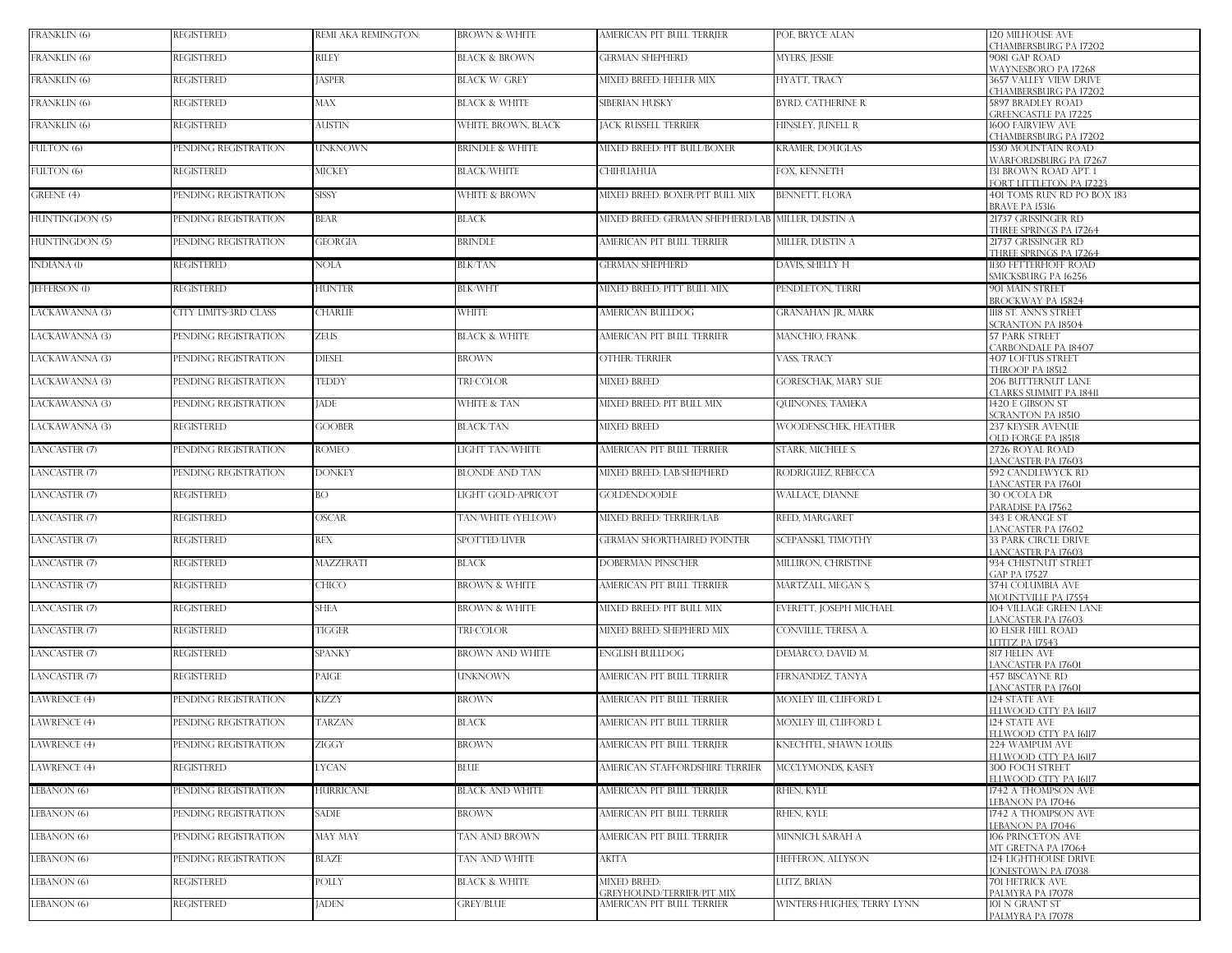| LEBANON (6)           | <b>REGISTERED</b>    | <b>SAINT</b>      | BLACK                      | MIXED BREED: LAB MIX                       | <b>GIBSON, JACOB</b>     | <b>14 PYLMOUTH DRIVE</b><br><b>IONESTOWN PA 17038</b>     |
|-----------------------|----------------------|-------------------|----------------------------|--------------------------------------------|--------------------------|-----------------------------------------------------------|
| LEHIGH (7)            | PENDING REGISTRATION | <b>ERNEY</b>      | BROWN                      | AMERICAN PIT BULL TERRIER                  | <b>WENGER, KURT</b>      | 5746 OUAIL CREEK ROAD<br>MACUNGIE PA 18062                |
| LEHIGH <sub>(7)</sub> | PENDING REGISTRATION | <b>BEAR</b>       | <b>BROWN</b>               | <b>BULLMASTIFF</b>                         | EATMAN, MICHAEL          | 1463 S. JEFFERSON STREET<br>ALLENTOWN PA 18103            |
| LEHIGH (7)            | PENDING REGISTRATION | <b>SID</b>        | BLACK                      | <b>OTHER: SHAR-PEI</b>                     | RODRIGUEZ, ORLANDO       | <b>431 E HAMILTON ST</b><br>ALLENTOWN PA 18109            |
| LEHIGH (7)            | PENDING REGISTRATION | <b>HAZE</b>       | <b>BROWN</b>               | AMERICAN PIT BULL TERRIER                  | <b>BECK, SHARON</b>      | 614 1/2 PARK ST<br>ALLENTOWN PA 18102                     |
| LEHIGH (7)            | PENDING REGISTRATION | PAOLO             | <b>BLACK</b>               | <b>GERMAN SHEPHERD</b>                     | <b>BAUGHER, KATHLEEN</b> | 775 EAST PAOLI ST<br>ALLENTOWN PA 18103                   |
| LEHIGH (7)            | PENDING REGISTRATION | <b>BAMBINO</b>    | <b>BLACK AND WHITE</b>     | MIXED BREED: PIT BULL                      | CONSTENBADER, ANN        | 1009 BROAD WAY<br>FOUNTAIN HILL PA 18105                  |
| LEHIGH (7)            | <b>REGISTERED</b>    | <b>CHARLIE</b>    | WHITE W/ DARK SPOTS        | OTHER: BOXER/GREAT PYRENEES                | WOLFF, TED               | 4643 MAPLE STREET<br>SCHNECKSVILLE PA 18078               |
| LEHIGH (7)            | <b>REGISTERED</b>    | <b>JAKE</b>       | ORANGE/TAN                 | <b>MIXED BREED: RHODESIAN</b><br>RIDGEBACK | TOLOTTI, ASHLEY          | 1055 CETRONIA RD APT GI<br><b>BREINIGSVILLE PA 18031</b>  |
| LEHIGH (7)            | <b>REGISTERED</b>    | <b>TANK</b>       | <b>BLACK &amp; TAN</b>     | <b>ROTTWEILER</b>                          | <b>BRILLHART, KEITH</b>  | 275 GAP ROAD<br>MACUNGIE PA 18062                         |
| LEHIGH (7)            | <b>REGISTERED</b>    | <b>COLBY</b>      | WHITE                      | MIXED BREED: PIT BULL/BOXER MIX            | OKANE, NICHOLAS          | <b>251 BLUE SAGE DRIVE</b><br>ALLENTOWN PA 18104          |
| LEHIGH (7)            | <b>REGISTERED</b>    | PAISLEY           | <b>WHITE</b>               | MIXED BREED: PIT BULL/BOXER MIX            | OKANE, NICHOLAS          | <b>251 BLUE SAGE DRIVE</b><br>ALLENTOWN PA 18104          |
| LEHIGH (7)            | <b>REGISTERED</b>    | <b>MAYA</b>       | <b>BLACK &amp; TAN</b>     | <b>GERMAN SHEPHERD</b>                     | ALVARADO, ANTONIO        | 743 MOHAWK STREET<br>ALLENTOWN PA 18103                   |
| <b>LUZERNE (3)</b>    | PENDING REGISTRATION | TRUDY             | FAWN                       | MIXED BREED: TERRIER MIX                   | CEPIN, REGINA            | 5254 OLD AIRPORT ROAD<br>MILNESVILLE PA 18239             |
| <b>LUZERNE (3)</b>    | <b>REGISTERED</b>    | <b>DIESEL</b>     | GRAY                       | AMERICAN PIT BULL TERRIER                  | FANNING, JANET           | 1041 N JAMES ST<br>HAZLETON PA 18202                      |
| LYCOMING (2)          | <b>REGISTERED</b>    | <b>COCOA</b>      | BLACK/TAN                  | <b>MIXED BREED</b>                         | PHILLIPS. DAVID          | <b>55 SWAMP ALLEY</b><br>MUNCY PA 17756                   |
| LYCOMING (2)          | <b>REGISTERED</b>    | <b>SCOOBY</b>     | <b>BLACK &amp; WHITE</b>   | AMERICAN PIT BULL TERRIER                  | MILLER, CHRIS            | 12660 STATE ROUTE 287<br>TROUT RUN PA 17771               |
| MCKEAN (1)            | PENDING REGISTRATION | <b>KIERA</b>      | WHITE-BLACK ON L EYE       | AMERICAN PIT BULL TERRIER                  | PEFFER, JUSTIN S. T.     | 9811 RT 6                                                 |
| MCKEAN (1)            | PENDING REGISTRATION | <b>IZZY</b>       | <b>BROWN/WHITE</b>         | MIXED BREED: PIT BULL MIX                  | PAAR, CHRISTOPHER        | KANE PA 16735<br>80 EAST MAIN ST PO BOX 7134              |
| MCKEAN (1)            | <b>REGISTERED</b>    | <b>SNUFFY</b>     | BROWN                      | <b>MIXED BREED</b>                         | PASHKOW, ERIN            | MT IEWETT PA 16740<br>37 SHEP RUN RD<br>BRADFORD PA 16701 |
| <b>MCKEAN</b> (1)     | <b>REGISTERED</b>    | <b>BAILEY</b>     | <b>BLACK &amp; WHITE</b>   | AMERICAN PIT BULL TERRIER                  | <b>BAILEY, KIM</b>       | 20 WILDWOOD AVE<br><b>BRADFORD PA 16701</b>               |
| MCKEAN (1)            | <b>REGISTERED</b>    | <b>DIESEL</b>     | DARK BROWN W/WHITE         | AMERICAN PIT BULL TERRIER                  | BANEY, CHAD DAVID        | <b>37 YORK STREET</b><br>BRADFORD PA 16701                |
| MERCER (1)            | REGISTERED           | <b>GYASI</b>      | UNKNOWN                    | MIXED BREED: UNKNOWN                       | <b>EYNON, LESLIE</b>     | 9 WOODBINE DR<br><b>GREENVILLE PA 16125</b>               |
| MIFFLIN (5)           | <b>REGISTERED</b>    | <b>BABIE</b>      | <b>GRAY/TAN/BLACK</b>      | MIXED BREED: GERMAN SHEPHERD               | DIVEN, TAMMY JO          | PO BOX 96                                                 |
|                       |                      |                   |                            |                                            |                          | 737 WATER ST<br>NEWTON HAMILTON PA 17075                  |
| MIFFLIN (5)           | <b>REGISTERED</b>    | <b>BUCK WHEAT</b> | <b>BROWN/WHITE</b>         | AMERICAN PIT BULL TERRIER                  | BRANNON, III, RUSSELL W. | <b>50 BRANNON DOOR DRIVE</b><br><b>GRANVILLE PA 17029</b> |
| MIFFLIN (5)           | <b>REGISTERED</b>    | <b>HURLEY</b>     | YELLOW                     | <b>LABRADOR RETRIEVER</b>                  | CONNER, TRISTAN K        | 99 MAPLE GROVE RD<br><b>BELLEVILLE PA 17004</b>           |
| MONROE(3)             | PENDING REGISTRATION | <b>BEAR</b>       | <b>UNKNOWN</b>             | AMERICAN PIT BULL TERRIER                  | <b>SHAHP, SALLY</b>      | RR 2. BOX 2096<br>EAST STROUDSBURG PA 18301               |
| MONROE (3)            | PENDING REGISTRATION | <b>BRUISER</b>    | <b>BLUE/TAN</b>            | CANE CORSO MASTIF                          | REOUENA, VICTOR          | 366 GLADE DR<br>ONG POND PA 18334                         |
| MONROE (3)            | PENDING REGISTRATION | <b>GINGER</b>     | YELLOW                     | <b>LABRADOR RETRIEVER</b>                  | <b>GERENDAY, DAWN</b>    | 18 BEAR MEDICINE RD<br>EFFORT PA 18330                    |
| <b>MONROE</b> (3)     | PENDING REGISTRATION | <b>LOLA</b>       | <b>BLACK/BROWN</b>         | <b>UNKNOWN</b>                             | RYAN, ELLEN              | 42 BRIDGE ST<br>STROUDSBURG PA 18360                      |
| <b>MONROE</b> (3)     | PENDING REGISTRATION | <b>LOLA</b>       | <b>BLACK/BROWN</b>         | <b>OTHER</b>                               | MANGER, ANTHONY          | 42 BRIDGE ST<br>STROUDSBURG PA 18360                      |
| <b>MONROE (3)</b>     | PENDING REGISTRATION | <b>BUDDY</b>      | <b>BROWN-LICENSE 13616</b> | AMERICAN PIT BULL TERRIER                  | DELORENZO, RONALD LEE    | 308 WILLIAMS DR<br>STROUDSBURG PA 18302                   |
| <b>MONROE (3)</b>     | PENDING REGISTRATION | <b>AM PITBULL</b> | WHITE/BROWN                | AMERICAN PIT BULL TERRIER                  | <b>BURRELL, WILLIAM</b>  | 10 HEMLOCK RD<br>MT POCONO PA 18344                       |
| <b>MONROE (3)</b>     | PENDING REGISTRATION | <b>ANDY</b>       | TAN                        | AMERICAN PIT BULL TERRIER                  | <b>BELMONTE, ROBERT</b>  | 9778 AUBURN TERRACE<br>TOBYHANNA PA 18466                 |
| MONROE (3)            | PENDING REGISTRATION | <b>MYA</b>        | WHITE                      | AMERICAN PIT BULL TERRIER                  | RIVERA. CHRISTINA        | 8173 ROBINWOOD DR<br>TOBYHANNA PA 18466                   |
| <b>MONROE</b> (3)     | PENDING REGISTRATION | <b>JACK</b>       | <b>BLACK/WHITE</b>         | AMERICAN PIT BULL TERRIER                  | MCCARTY, JOANNE          | 8974 W SHERWOOD DR<br>KUNKLETOWN PA 18058                 |
| <b>MONROE</b> (3)     | PENDING REGISTRATION | <b>WATSON</b>     | BLACK                      | <b>MIXED BREED: MASTIFF</b>                | SIKAND, SANT S           | 101 BRINLEIGH DR<br><b>EAST STROUDSBURG PA 18301-9266</b> |
| <b>MONROE (3)</b>     | PENDING REGISTRATION | BLU               | BLUE                       | <b>GERMAN SHEPHERD</b>                     | KILMURRAY, KIMBERLY      | <b>305 WOODLAND TRAILS</b><br><b>STROUDSBURG PA 18302</b> |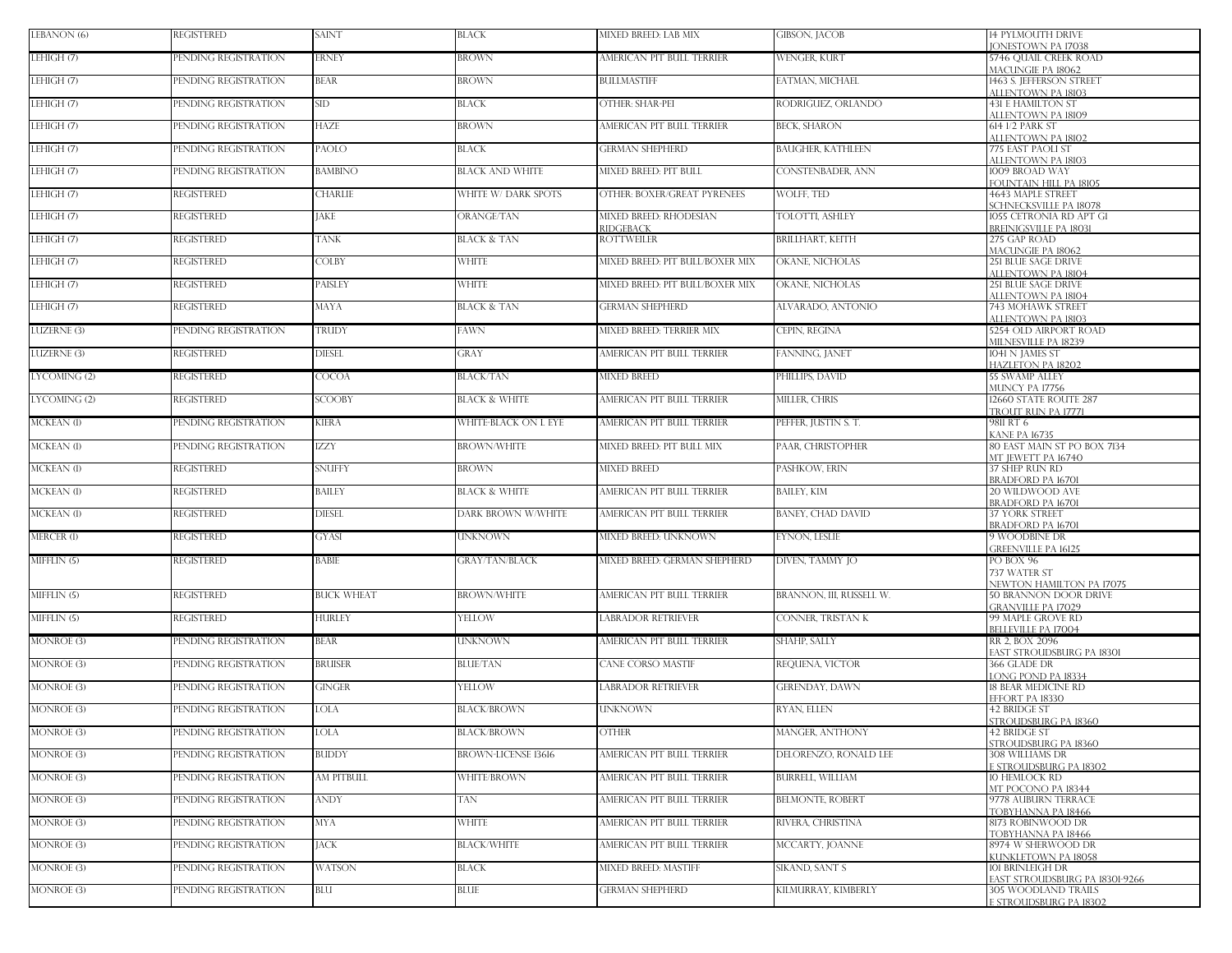| MONROE (3)                      | PENDING REGISTRATION                         | BIJOU                    | <b>BLACK &amp; BROWN</b>                             | <b>ROTTWEILER</b>                                         | LEE-HARRIS, RHKIAH      | 548 WINONA LKS<br>EAST STROUDSBURG PA 18302         |
|---------------------------------|----------------------------------------------|--------------------------|------------------------------------------------------|-----------------------------------------------------------|-------------------------|-----------------------------------------------------|
| <b>MONROE</b> (3)               | PENDING REGISTRATION                         | PUMBA                    | <b>BROWN</b>                                         | AMERICAN PIT BULL TERRIER                                 | <b>GALLAGER, MEGAN</b>  | 14 OLD POST RD<br>TOBYHANNA PA 18466                |
| MONROE (3)                      | PENDING REGISTRATION                         | <b>GRACIE</b>            | <b>SILVER &amp; GREY</b>                             | AMERICAN PIT BULL TERRIER                                 | QUINONES, JERMAINE      | 126 ED CHRISTINE DR.                                |
| MONROE (3)                      | PENDING REGISTRATION                         | <b>BLUE</b>              | <b>FAWN</b>                                          | AMERICAN PIT BULL TERRIER                                 | <b>GWYNN, MICHAEL</b>   | STROUDSBURG PA 18360<br><b>7257 LONG PINE DRIVE</b> |
| <b>MONROE</b> (3)               | PENDING REGISTRATION                         | <b>SPIKE</b>             | <b>FAWN</b>                                          | AMERICAN PIT BULL TERRIER                                 | CAMPBELL, TRACY         | TOBYHANNA PA 18466<br>42 OLD POST ROAD              |
| MONROE (3)                      | PENDING REGISTRATION                         | <b>DIAMOND</b>           | <b>FAWN</b>                                          | AMERICAN PIT BULL TERRIER                                 | CAMPBELL, TRACY         | TOBYHANNA PA 18466<br>42 OLD POST ROAD              |
| MONROE (3)                      | PENDING REGISTRATION                         | POLLY                    | <b>BLACK &amp; WHITE</b>                             | <b>MIXED BREED: PIT BULL/LAB</b>                          | RAMAGNOLO, JOHN         | TOBYHANNA PA 18466<br>764 RED ROCK ROAD             |
| <b>MONROE</b> (3)               | PENDING REGISTRATION                         |                          |                                                      | UNKNOWN                                                   |                         | CRESCO PA 18326                                     |
| <b>MONROE</b> (3)               | PENDING REGISTRATION                         | PRINCESS                 | <b>BROWN &amp; WHITE</b>                             | AMERICAN PIT BULL TERRIER                                 | <b>VALLE CHRISTINA</b>  | 81 KINNEY AVE                                       |
|                                 |                                              |                          |                                                      |                                                           |                         | MT POCONO PA 18344                                  |
| MONROE (3)<br><b>MONROE</b> (3) | PENDING REGISTRATION<br>PENDING REGISTRATION | PRINCESS<br><b>HAVOC</b> | <b>BROWN &amp; WHITE</b><br><b>BLACK &amp; BROWN</b> | AMERICAN PIT BULL TERRIER<br>MIXED BREED: PIT BULL/GERMAN | FORD, JAMES E.          | <b>163 SEMINOLE TRAIL</b>                           |
|                                 |                                              |                          |                                                      | <b>SHEPHERD</b>                                           |                         | TOBYHANNA PA 18466                                  |
| MONROE (3)                      | PENDING REGISTRATION                         | <b>BUBBY</b>             |                                                      | CHIHUAHUA                                                 | <b>GARRIS, KAREN</b>    | 202 N COURTLAND ST<br>EAST STROUSDSBURG PA 18301    |
| MONROE (3)                      | PENDING REGISTRATION                         | <b>SHILOW</b>            | <b>BLACK</b>                                         | <b>ROTTWEILER</b>                                         | GODOY, NIGEL            | 2338 SOUTHRIDGE DR<br><b>STROUDSBURG PA 18302</b>   |
| <b>MONROE</b> (3)               | PENDING REGISTRATION                         | BO.                      | <b>BLACK</b>                                         | <b>ROTTWEILER</b>                                         | <b>GODOY, NIGEL</b>     | 2338 SOUTHRIDGE DR<br><b>STROUDSBURG PA 18302</b>   |
| MONROE (3)                      | PENDING REGISTRATION                         | <b>ROCCO</b>             | <b>BLACK</b>                                         | <b>ROTTWEILER</b>                                         | SANCHEZ, NICOLE BONNY   | 2866 YELLOW STONE DR                                |
| <b>MONROE</b> (3)               | PENDING REGISTRATION                         | <b>SCOUT</b>             | <b>BLACK AND WHITE</b>                               | <b>BORDER COLLIE</b>                                      | RANZE JR, JOHN          | <b>BLAKESLEE PA 1861O</b><br>551 PRICES DR          |
| MONROE (3)                      | <b>REGISTERED</b>                            | <b>DAKOTA</b>            | RED/WHITE                                            | SIBERIAN HUSKY                                            | SIMONSON, STACY L       | CRESCON PA 18326<br><b>551 PENN ESTATES</b>         |
| <b>MONROE</b> (3)               | <b>REGISTERED</b>                            | ORION                    | <b>BLACK/WHITE</b>                                   | SIBERIAN HUSKY                                            | SIMONSON, STACY L       | E STROUDSBURG PA 18301<br><b>551 PENN ESTATES</b>   |
| <b>MONROE</b> (3)               | REGISTERED                                   | MAJOR                    | <b>BLACK/TAN</b>                                     | <b>GERMAN SHEPHERD</b>                                    | SABATER, THOMAS         | <b>STROUDSBURG PA 18301</b><br>2274 RT 115          |
| MONROE (3)                      | <b>REGISTERED</b>                            | LUCKY                    | WHITE W/BROWN SPOTS                                  | <b>JACK RUSSELL TERRIER</b>                               | <b>SUTTON, LORI</b>     | EFFORT PA 18330<br>2307 JESTER CT                   |
| <b>MONROE</b> (3)               | <b>REGISTERED</b>                            | ATHEENA                  | <b>BLACK/WHITE</b>                                   | AMERICAN PIT BULL TERRIER                                 | DORST, CHAD             | TOBYHANNA PA 18466<br>116 CLOVER LANE               |
|                                 |                                              |                          |                                                      |                                                           |                         | EAST STROUDSBURG PA 18301                           |
| <b>MONROE</b> (3)               | <b>REGISTERED</b>                            | <b>BUFFY</b>             | <b>BLACK &amp; TAN</b>                               | <b>ROTTWEILER</b>                                         | <b>BELUCH, CATRINI</b>  | 1517 BELGRAVIA DR<br>TOBYHANNA PA 18466             |
| MONTGOMERY (7)                  | PENDING REGISTRATION                         | ANGEL                    | <b>BLUE</b>                                          | AMERICAN PIT BULL TERRIER                                 | OLIVER, ROBERT          | A-30 LEARY DRIVE<br>HORSHAM PA 19044                |
| MONTGOMERY (7)                  | PENDING REGISTRATION                         | <b>MEEKO</b>             | <b>BLACK</b>                                         | <b>GERMAN SHEPHERD</b>                                    | FELLUS, VICTOR          | 1049 DENSTON DRIVE<br>AMBLER PA 19002               |
| MONTGOMERY (7)                  | PENDING REGISTRATION                         | <b>BIGHEAD</b>           | <b>BLACK AND WHITE</b>                               | AMERICAN PIT BULL TERRIER                                 | KLISH, JAMES            | 2601 BROADWAY AVE<br>HATBORO PA 19040               |
| MONTGOMERY (7)                  | PENDING REGISTRATION                         | ZACHARIAH                | <b>BLACK AND WHITE</b>                               | MIXED BREED: LAB-PIT MIX                                  | LEMON-JACKSON, BONITA   | 51 KING STREET APT 4<br>POTTSTOWN PA 19464          |
| MONTGOMERY (7)                  | PENDING REGISTRATION                         | <b>IVY</b>               | <b>BRINDLE</b>                                       | AMERICAN PIT BULL TERRIER                                 | <b>WALLACE, LIKINE</b>  | <b>311 CONNOR ST</b><br>EAST NORRISTOWN PA 19401    |
| MONTGOMERY (7)                  | PENDING REGISTRATION                         | <b>BRONX</b>             | <b>BRINDLE</b>                                       | AMERICAN PIT BULL TERRIER                                 | <b>WALLACE, LIKINE</b>  | 311 CONNOR ST<br>EAST NORRISTOWN PA 19401           |
| MONTGOMERY (7)                  | <b>REGISTERED</b>                            | SANDY                    | <b>REDISH-TAN</b>                                    | MIXED BREED: GOLDEN-BORDER<br><b>OLLIE</b>                | <b>SEDOR JOHN</b>       | 209 ARGYLE RD<br><b>ARDMORE PA 19003</b>            |
| MONTGOMERY (7)                  | <b>REGISTERED</b>                            | <b>GUNNEY</b>            | <b>TAN</b>                                           | AMERICAN PIT BULL TERRIER                                 | HAMPSHIRE, KIMBERLY     | 20 JAMES RD                                         |
| MONTGOMERY (7)                  | <b>REGISTERED</b>                            | ANGUS                    | <b>BROWN &amp; WHITE</b>                             | MIXED BREED: PIT BULL MIX                                 | ROMAN, TOM              | HATBORO PA 19040<br>100 OVERBROOK PARKWAY           |
| MONTGOMERY (7)                  | <b>REGISTERED</b>                            | <b>TANGO</b>             | <b>WHITE</b>                                         | MIXED BREED: PIT BULL MIX                                 | ROMAN, TOM              | WYNNEWOOD PA 19096<br>100 OVERBROOK PARKWAY         |
| MONTGOMERY (7)                  | <b>REGISTERED</b>                            | NUNU                     | <b>WHITE &amp; BROWN</b>                             | AMERICAN PIT BULL TERRIER                                 | LEIS, DOV ALLAN         | WYNNEWOOD PA 19096<br>29 EDGEMOOR ROAD              |
| MONTGOMERY (7)                  | <b>REGISTERED</b>                            | KOFI                     | <b>WHEATEN</b>                                       | RHODESIAN RIDGEBACK                                       | HELLER, LINDA           | CHELTANHAM PA 19012<br>519 MONROE ROAD              |
| MONTGOMERY (7)                  | REGISTERED                                   | <b>ROADY</b>             | <b>BRINDLE</b>                                       | MIXED BREED: BOXER MIX                                    | MCANANY, MAUREEN        | <b>MERION PA 19066</b><br>1456 N. HANOVER STREET    |
| MONTGOMERY (7)                  | <b>REGISTERED</b>                            | WILBE-NOODLES            | <b>DARK RED</b>                                      | AMERICAN PIT BULL TERRIER                                 | KOCHMER, DANA           | POTTSTOWN PA 19464<br>1456 N HANOVER STREET         |
| MONTGOMERY (7)                  | REGISTERED                                   | <b>SEAMUS</b>            | TAN & BLACK                                          | <b>GERMAN SHEPHERD</b>                                    | <b>SPEARS, PATRICIA</b> | POTTSTOWN PA 19464<br>2746 NORMAN ROAD              |
| MONTGOMERY (7)                  | <b>REGISTERED</b>                            | <b>STICKS</b>            | <b>BRINDLE AND WHITE</b>                             | AMERICAN PIT BULL TERRIER                                 | SHIFFER, STEVEN         | ROSLYN PA 19001<br>32 E MONTGOMERY AVE              |
| NORTHAMPTON (3)                 | REGISTERED                                   | IKE                      | LT GREY/WHITE                                        | ALASKAN MALAMUTE                                          | NEGRAO, JOSEPH          | HATBORO PA 19040<br>167 BUTZTOWN ROAD               |
|                                 |                                              |                          |                                                      |                                                           |                         | BETHLEHEM PA 18020                                  |
| NORTHAMPTON (3)                 | <b>REGISTERED</b>                            | COAL                     | <b>BLACK</b>                                         | CHINESE SHAR-PEI                                          | MILLER, KERRI           | 711 GARIBALDI AVE<br>ROSETO PA 18013                |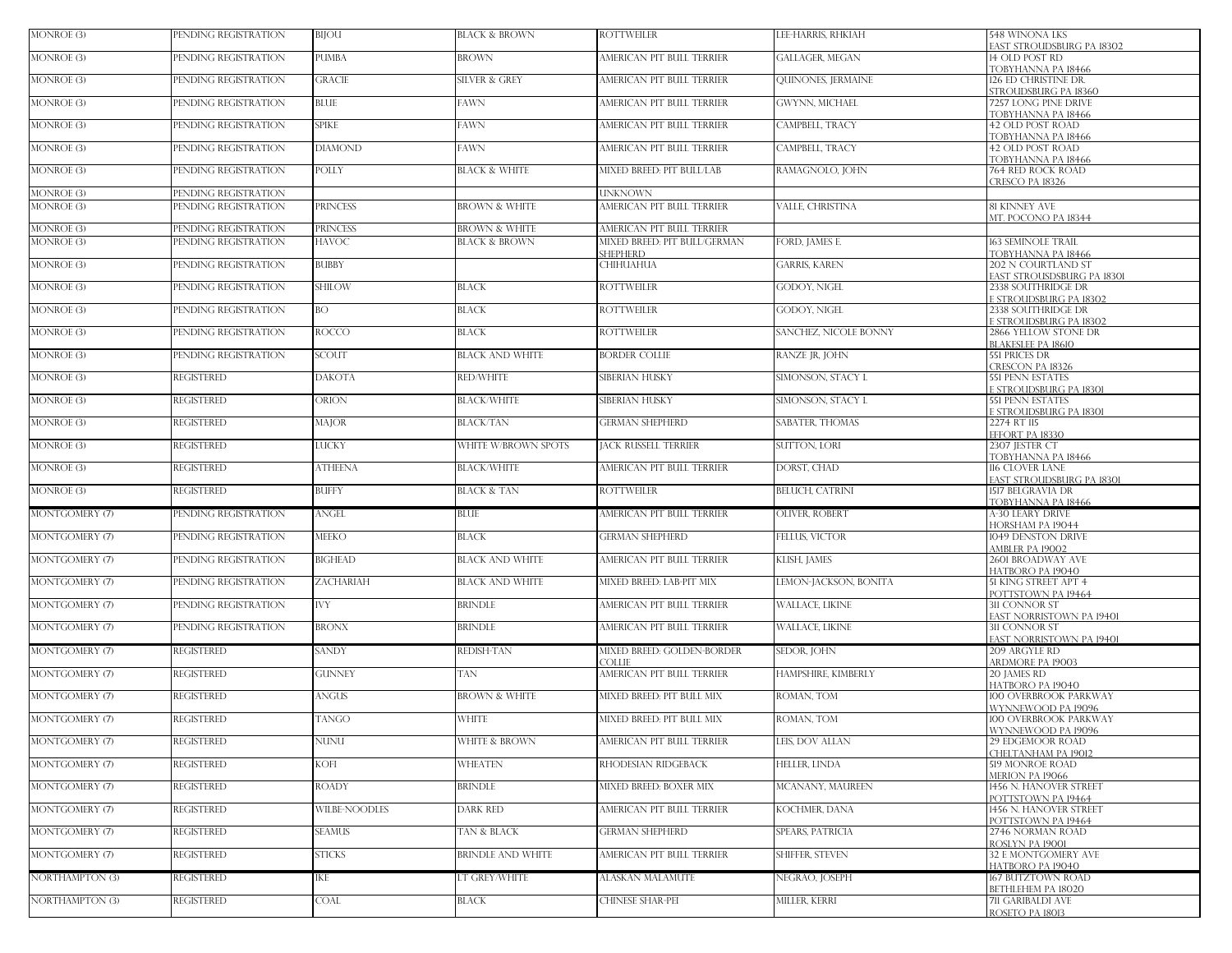| <b>NORTHAMPTON (3)</b>    | <b>REGISTERED</b>            | <b>NATALIE</b>   | <b>BROWN</b>                                        | CHINESE SHAR-PEI                                   | MILLER, KERRI           | <b>711 GARIBALDI AVE</b><br>ROSETO PA 18013            |
|---------------------------|------------------------------|------------------|-----------------------------------------------------|----------------------------------------------------|-------------------------|--------------------------------------------------------|
| <b>NORTHAMPTON (3)</b>    | REGISTERED                   | <b>NESSA</b>     | WHITE/BROWN                                         | AMERICAN PIT BULL TERRIER                          | FIGLIA, ROSA            | 563 DEERFIELD DR<br>NAZARETH PA 18064                  |
| NORTHAMPTON (3)           | <b>REGISTERED</b>            | <b>DIESEL</b>    | RED BRINDLE W/WHITE CHEST AMERICAN PIT BULL TERRIER |                                                    | RODRIGUEZ, GABRIELLA R  | 1148 MINSI TRAIL STREET                                |
| NORTHAMPTON (3)           | <b>REGISTERED</b>            | APPLE            | <b>BLACK W/ BROWN</b>                               | MIXED BREED: GERMAN SHEPHERD                       | PATTERSON, PHYLLIS S.   | BETHLEHEM PA 18018<br><b>6 FOREST ROAD</b>             |
| <b>NORTHAMPTON (3)</b>    | <b>REGISTERED</b>            | <b>ZZABELLA</b>  | WHITE AND BROWN                                     | ИIХ<br>MIXED BREED: PIT BULL MIX                   | DALESSANDRO, MARY M.    | BANGOR PA 18013<br><b>315 MAIN STREET</b>              |
| NORTHAMPTON (3)           | <b>REGISTERED</b>            | MINNIE           | <b>BROWN</b>                                        | MIXED BREED: PIT BULL                              | HENDERSON, MICHAEL J    | BANGOR PA 18013<br>504 STONES CROSSING RD              |
| NORTHUMBERLAND (5)        | PENDING REGISTRATION         | GRACY            | <b>BRINDLE &amp; WHITE</b>                          | AMERICAN PIT BULL TERRIER                          | CAMPBELL, VICTORIA      | ASTON PA 18045<br>43 N. COAL STREET                    |
| <b>NORTHUMBERLAND (5)</b> | PENDING REGISTRATION         | <b>MYA</b>       | <b>BRINDLE</b>                                      | AMERICAN PIT BULL TERRIER                          | WARREN, MICHELLE        | SHAMOKIN PA 17872<br>5395 SUSQUEHANNA TRAIL            |
| <b>NORTHUMBERLAND (5)</b> | PENDING REGISTRATION         | EMI              | FAWN/WHITE                                          | MIXED BREED: PIT BULL-BOXER                        | REEDY, RYAN             | <b>TURBOTVILLE PA 17772</b><br>1728 W WALNUT ST        |
| <b>NORTHUMBERLAND (5)</b> |                              | <b>FUDGE</b>     | WHITE/BLACK                                         |                                                    | REEDY, RYAN             | COAL TOWNSHIP PA 17866                                 |
|                           | PENDING REGISTRATION         |                  |                                                     | MIXED BREED: PIT BULL-BOXER                        |                         | 1728 W WALNUT ST<br>CO] PA 17866                       |
| <b>NORTHUMBERLAND (5)</b> | PENDING REGISTRATION         | <b>TONKA</b>     | <b>BLACK AND WHITE</b>                              | STAFFORDSHIRE BULL TERRIER                         | DERR, MARDELLE          | <b>55 S FRANKLIN ST</b><br>SHAMOKIN PA 17872           |
| NORTHUMBERLAND (5)        | <b>REGISTERED</b>            | <b>SWEET PEA</b> | SPOTTED WHITE/BROWN                                 | AMERICAN PIT BULL TERRIER                          | <b>BROWN, CAROL</b>     | 914 E. CHESTNUT STREET<br><b>SHAMOKIN PA 17872</b>     |
| NORTHUMBERLAND (5)        | <b>REGISTERED</b>            | <b>MAX</b>       | <b>BROWN/TAN/BLACK</b>                              | <b>GERMAN SHEPHERD</b>                             | FOOTE, ALBERTINA        | 404 PENNSYLVANIA AVE<br>WATSONTOWN PA 17777            |
| PERRY (6)                 | <b>REGISTERED</b>            | CRAIG            | <b>BRINDLE &amp; WHITE</b>                          | AMERICAN PIT BULL TERRIER                          | LEWIS, SCOTT K.         | <b>438 VALLEY STREET</b><br><b>MARYSVILLE PA 17053</b> |
| PERRY (6)                 | <b>REGISTERED</b>            | <b>GUNNER</b>    | <b>BLACK WITH WHITE SPOTTS</b>                      | AUSTRALIAN CATTLE DOG/BLUE                         | <b>BROWN, DEBRA</b>     | 416 MYRTLE AVE<br><b>MARYSVILLE PA 17053</b>           |
| PHILADELPHIA (7)          | CITY LIMITS-IST CLASS        | FRANKLIN         | <b>BLONDE</b>                                       | HEELER: AUSTRALIAN CATTLE MIX<br>ABRADOR RETRIEVER | MONTGOMERY, WILLIAM     | 2131 EARP STREET                                       |
| PHILADELPHIA (7)          | CITY LIMITS-IST CLASS        |                  |                                                     | UNKNOWN                                            | MYERS, IRENE            | PHILADELPHIA PA 19143<br>PА                            |
| PHILADELPHIA (7)          | CITY LIMITS-IST CLASS        |                  |                                                     | UNKNOWN                                            | <b>ERWIN, TERRENCE</b>  | 2445 N CAOLORADO ST<br>PHILADELPHIA PA 19132           |
| PHILADELPHIA (7)          | CITY LIMITS-IST CLASS        | <b>UNKNOWN</b>   | <b>UNKNOWN</b>                                      | UNKNOWN                                            | KALLITSOPOULOS, MARIA   |                                                        |
| PHILADELPHIA (7)          | CITY LIMITS-IST CLASS        | <b>INKNOWN</b>   | UNKNOWN                                             | <b>JNKNOWN</b>                                     | HE. KENNY G             | 1700 NAPFLE AVE<br>РНІLАDЕLРНІА РА 19111               |
| PHILADELPHIA (7)          | CITY LIMITS-1ST CLASS        | <b>UNKNOWN</b>   | <b>UNKNOWN</b>                                      | UNKNOWN                                            | VASQUEZ-SMITH, MARIE    | <b>4614 VISTA STREET</b><br>PHILADELPHIA PA 19136      |
| PHILADELPHIA (7)          | CITY LIMITS-IST CLASS        | <b>OTTO</b>      | <b>BROWN &amp; WHITE</b>                            | MIXED BREED: PIT BULL TERRIER MIX                  | <b>HARGROVE, JAMES</b>  | 2629 BRADDOCK STREET<br>PHILADELPHIA PA 19125          |
| PHILADELPHIA (7)          | CITY LIMITS-IST CLASS        | <b>HUDSON</b>    | YELLOW                                              | <b>ABRADOR RETRIEVER</b>                           | JOHNSON, LOGAN          | 811 NORTH 2ND STREET<br>PHILADELPHIA PA 19123          |
| PHILADELPHIA (7)          | CITY LIMITS-IST CLASS        |                  |                                                     | UNKNOWN                                            | LUMPKIN, DAVID          | <b>635 HOFFMAN STREET</b><br>PHILADELPHIA PA 19148     |
| PHILADELPHIA (7)          | CITY LIMITS-IST CLASS        |                  |                                                     | UNKNOWN                                            | ROBINSON, DAWN          | 5244 RIDGE AVE<br>PHILADELPHIA PA 19128                |
| PHILADELPHIA (7)          | CITY LIMITS-IST CLASS        | LOLA             | <b>BROWN</b>                                        | MIXED BREED: BOXER/MASTIFF MIX                     | ARENA, ADRIANNA         | 17 WEST COUNTY LINE ROAD                               |
| PHILADELPHIA (7)          | CITY LIMITS-1ST CLASS        | <b>WRINKLES</b>  | <b>BLACK &amp; TAN</b>                              | MIXED BREED: ROTWEILER MIX                         | HINMAN, JAIME           | HATBORO PA 19040<br>7919 CRAIG STREET                  |
| PHILADELPHIA (7)          | <b>CITY LIMITS-IST CLASS</b> | <b>UNKNOWN</b>   | <b>UNKNOWN</b>                                      | UNKNOWN                                            | WELCH, SHANTI           | PHILADELPHIA PA 19136<br><b>6031 EDMUND STREET</b>     |
| PHILADELPHIA (7)          | CITY LIMITS-IST CLASS        | BASTONE          | <b>DARK BRINDLE</b>                                 | CANE CORSO MASTIF                                  | CHADWICK, JEANETTE      | PHILADELPHIA PA 19135<br>1129 RADNOR ROAD              |
| PHILADELPHIA (7)          | CITY LIMITS-IST CLASS        | <b>UNKNOWN</b>   | <b>UNKNOWN</b>                                      | UNKNOWN                                            | PEOPLES, MICHELLE       | WAYNE PA 19087<br>4716 UPLAND STREET                   |
| PHILADELPHIA (7)          | CITY LIMITS-IST CLASS        | <b>MICHA</b>     | <b>RED NOSE</b>                                     | AMERICAN PIT BULL TERRIER                          | BROOKS, ADA             | PHILADELPHIA PA 19143<br>109 W. SEDWICK STREET         |
| PHILADELPHIA (7)          | CITY LIMITS-IST CLASS        | <b>ZION</b>      | <b>RED NOSE</b>                                     | AMERICAN PIT BULL TERRIER                          | <b>BROOKS, ADA</b>      | PHILADELPHIA PA 19119<br>109 W. SEDWICK STREET         |
|                           |                              |                  |                                                     |                                                    |                         | PHILADELPHIA PA 19119                                  |
| PHILADELPHIA (7)          | CITY LIMITS-IST CLASS        | <b>UNKNOWN</b>   | <b>UNKNOWN</b>                                      | UNKNOWN                                            | <b>GARCIA, TRINITY</b>  | 7330 MONTOUR STREET<br><b>РНІLADELPHIA РА 19111</b>    |
| PHILADELPHIA (7)          | CITY LIMITS-IST CLASS        | <b>UNKNOWN</b>   | <b>UNKNOWN</b>                                      | AMERICAN PIT BULL TERRIER                          | LOMBARDO, SHARON        | 2652 E. ANN STREET<br>PHILADELPHIA PA 19134            |
| PHILADELPHIA (7)          | CITY LIMITS-IST CLASS        | <b>BUDDY</b>     | <b>BROWN</b>                                        | LABRADOR RETRIEVER                                 | DURKIN, STEPHEN         | 8012 TERRY ST<br>PHILADELPHIA PA 19136                 |
| PHILADELPHIA (7)          | CITY LIMITS-IST CLASS        | <b>UNKNOWN</b>   | <b>UNKNOWN</b>                                      | AMERICAN PIT BULL TERRIER                          | <b>EDWARDS, EVERETT</b> | 4328 CRESSON STREET<br>PHILADELPHIA PA 19127           |
| PHILADELPHIA (7)          | CITY LIMITS-IST CLASS        | <b>HEAVEN</b>    | UNKNOWN                                             | UNKNOWN                                            | ONYSKO, AMANDA ASHLEY   | 2349 N PARK AVE<br>PHILADELPHIA PA 19132.              |
| PIKE (3)                  | PENDING REGISTRATION         | <b>UNKNOWN</b>   | <b>GREY</b>                                         | AMERICAN PIT BULL TERRIER                          | DEJESUS, BETH           | 140 MISTY MORNING DR                                   |
| POTTER (2)                | PENDING REGISTRATION         | <b>DEEBO</b>     | <b>BROWN/WHITE</b>                                  | AMERICAN BULLDOG                                   | <b>TOMB, STACEY</b>     | DINGMANS FERRY PA 18328<br>48 SECOND ST                |
| <b>SCHUYLKILL (5)</b>     | PENDING REGISTRATION         | BELLA            | <b>BLACK</b>                                        | MIXED BREED: LAB/BOXER                             | DOVE, CHERYL            | ROULETTE PA 16746<br>233 W LAUREL ST                   |
|                           |                              |                  |                                                     |                                                    |                         | TREMONT PA 17981                                       |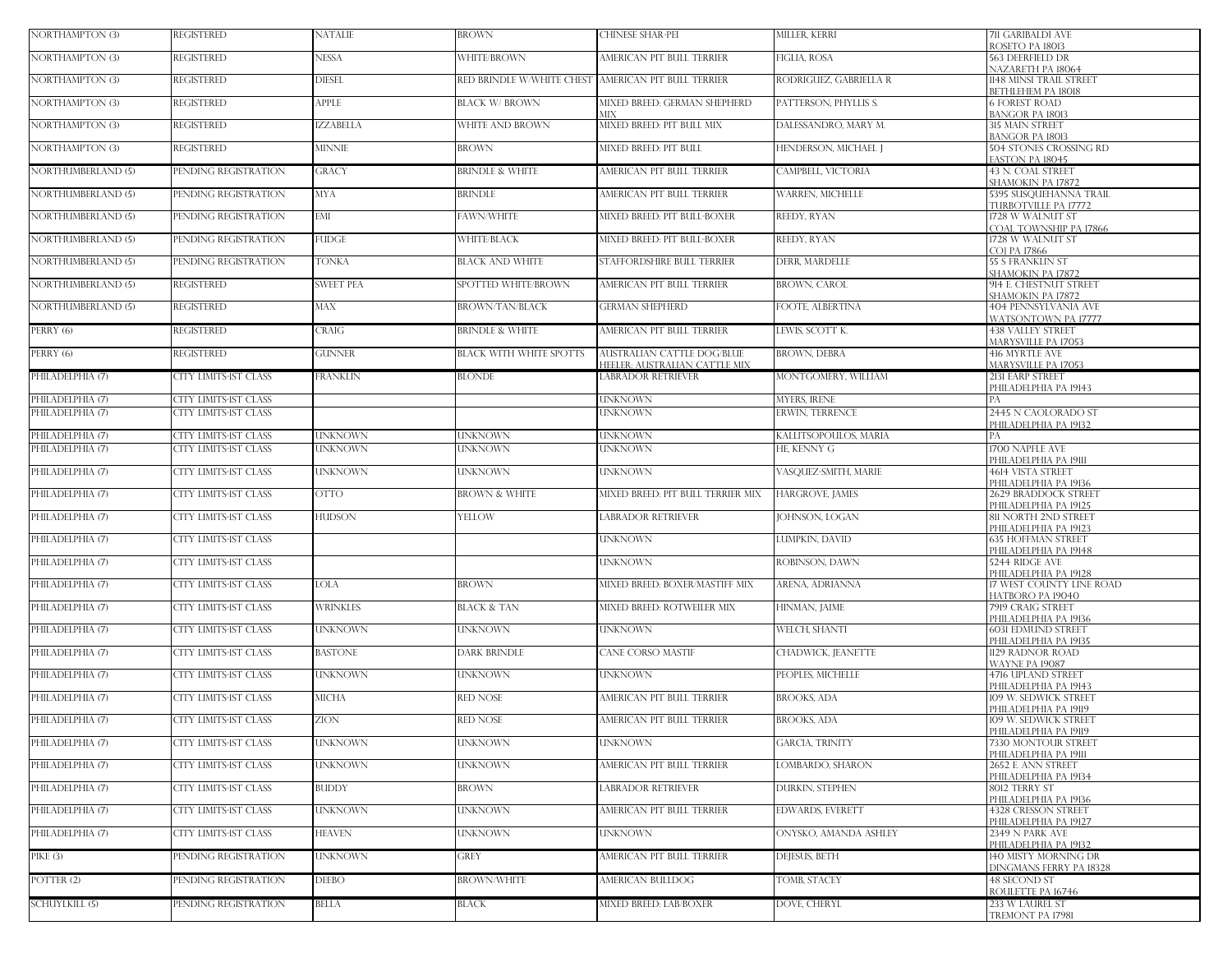| SCHUYLKILL (5)          | PENDING REGISTRATION | <b>UNKNOWN</b> | WHITE-BROWN                | OTHER: ALBINO RED NOSE PIT BULL | <b>DAVIS-EDWARDS. TIFFANY</b> | <b>510 HOWARD AVE</b><br>POTTSVILLE PA 17901                         |
|-------------------------|----------------------|----------------|----------------------------|---------------------------------|-------------------------------|----------------------------------------------------------------------|
| SCHUYLKILL (5)          | PENDING REGISTRATION | <b>BEAR</b>    | <b>BLACK/RUST</b>          | <b>ROTTWEILER</b>               | HUNTSINGER IR. IAMES          | 743 E CHESTNUT ST<br>HEGINS PA 17938                                 |
| SCHUYLKILL (5)          | PENDING REGISTRATION | <b>MOLLY</b>   | <b>BLUE AND WHITE</b>      | AMERICAN PIT BULL TERRIER       | STROHECKER, ELAINE            | 12 ISTH STREET<br>RINGTOWN PA 17967                                  |
| SCHUYLKILL (5)          | PENDING REGISTRATION | <b>UNKNOWN</b> | <b>BROWN</b>               | AMERICAN PIT BULL TERRIER       | WAGNER, LYNSEY                | 305 FOREST WOOD DRIVE                                                |
| <b>SCHUYLKILL (5)</b>   | <b>REGISTERED</b>    | <b>DIAMOND</b> | BRINDLE/BLACK/BROWN/WHIT   | MIXED BREED: PIT BULL TYPE DOG  | FIETZ JR., MARCUS GREGORY     | POTTSVILLE PA 17970<br><b>6 NORTH IITH ST</b><br>POTTSVILLE PA 17901 |
| SCHUYLKILL (5)          | <b>REGISTERED</b>    | <b>BULLET</b>  | TAN AND BLACK              | <b>GERMAN SHEPHERD</b>          | <b>BELSAK, LEO C</b>          | <b>200 HUGHES AVE</b><br>NEW RINGGOLD PA 17960                       |
| SOMERSET (4)            | PENDING REGISTRATION | MAX            |                            | <b>GERMAN SHEPHERD</b>          | SAGER, ERIC                   | <b>684 HEMLOCK RD</b><br><b>BOSWELL PA 15531</b>                     |
| <b>SULLIVAN (3)</b>     | <b>REGISTERED</b>    | <b>OREO</b>    | <b>BLACK &amp; WHITE</b>   | MIXED BREED: LAB/BOXER MIX      | <b>MORRISON, BRITTANY</b>     | <b>77 RESTFUL RIDGE ROAD</b><br>LAPORTE PA 18626                     |
| TIOGA(2)                | PENDING REGISTRATION | <b>DIXIE</b>   | BLACK                      | <b>MIXED BREED</b>              | <b>EVANS, AARON J</b>         | 200 N ACADEMY ST<br>MANSFIELD PA 16933                               |
| TIOGA(2)                | PENDING REGISTRATION | <b>RASCAL</b>  | WHITE/BROWN                | <b>BULL TERRIER</b>             | <b>MATTIS, BRENDA</b>         | 988 CATLIN HOLLOW RD<br>WELLSBORO PA 16901                           |
| TIOGA(2)                | PENDING REGISTRATION | <b>BROWNIE</b> | YELLOW-DARK                | <b>GOLDEN RETRIEVER</b>         | MADISON, TRAVIS               | 2916 RT 49<br>WESTFIELD PA 16950                                     |
| TIOGA(2)                | PENDING REGISTRATION | <b>BRUNO</b>   | TAN                        | MIXED BREED: PIT BULL/BOXER MIX | MILES JR., RICHARD EUGENE     | 127 COOLIDGE AVE<br>ELKLAND PA 16920                                 |
| TIOGA(2)                | PENDING REGISTRATION | <b>GUNNER</b>  | <b>BLACK AND BROWN</b>     | <b>GERMAN SHEPHERD</b>          | CAPELLO, JAMES E              | 115 BARBER RD<br>COVINGTON PA 16917                                  |
| TIOGA(2)                | <b>REGISTERED</b>    | KUSH           | <b>BLACK/WHITE</b>         | SAINT BERNARD - ST. BERNARD     | TOMASSETTI, JENNIFER          | <b>55 WHITE LANE</b><br><b>GAINES PA 16921</b>                       |
| TIOGA(2)                | <b>REGISTERED</b>    | <b>BRINDY</b>  | <b>BRINDLE</b>             | <b>MIXED BREED</b>              | JANKOWSKI, JAMES              | 362 BLACK TOP LN<br><b>MANSFIELD PA 16933</b>                        |
| UNION (5)               | PENDING REGISTRATION | <b>BLAYZE</b>  | <b>BRINDLE AND WHITE</b>   | <b>MIXED BREED: PIT</b>         | KLINGER, PAMELA               | 816 HIGHLAND AVE<br>WEST MILTON PA 17886                             |
| VENANGO (1)             | <b>REGISTERED</b>    | <b>MYIA</b>    | BLACK/TAN                  | <b>ROTTWEILER</b>               | <b>BOAL JR, GARY ROBIN</b>    | 11 LINCOLN ST<br>FRANKLIN PA 16323                                   |
| WARREN (I)              | PENDING REGISTRATION | <b>MYA</b>     | GOLDEN                     | MIXED BREED: BLOODHOUND/LAB/PIT | FREEMAN, BRANDY               | 1 HAZEL ST PO BOX 153<br>IRVINE PA 16329                             |
| WARREN (1)              | <b>REGISTERED</b>    | <b>BRANDY</b>  | <b>WHITE</b>               | <b>MIXED BREED</b>              | MEABON, TODD M.               | 1839 COBHMAN PARK<br><b>WARREN PA 16365</b>                          |
| WARREN (I)              | <b>REGISTERED</b>    | <b>TANK</b>    | <b>BLACK &amp; WHITE</b>   | AMERICAN PIT BULL TERRIER       | ANDERSON, SABRINA             | <b>PO BOX 512</b><br>SHEFFIELD PA 16347                              |
| WASHINGTON (4)          | PENDING REGISTRATION | <b>YYAK</b>    | <b>BROWN/WHITE</b>         | AMERICAN PIT BULL TERRIER       | PAGLIARI, PHILLIP             | 421 5TH STREET<br>DONORA PA 15033                                    |
| <b>WASHINGTON (4)</b>   | PENDING REGISTRATION | <b>GOTTY</b>   | BROWN                      | AMERICAN PIT BULL TERRIER       | COURTLEY, JAMES               | <b>515 HIGHLAND AVE</b><br>NORTH CHARLEROI PA 15022                  |
| <b>WASHINGTON (4)</b>   | PENDING REGISTRATION | PRETTY         | <b>BROWN/WHITE</b>         | AMERICAN PIT BULL TERRIER       | <b>COURTLEY, JAMES</b>        | <b>515 HIGHLAND AVE</b><br>NORTH CHARLEROI PA 15022                  |
| <b>WASHINGTON (4)</b>   | PENDING REGISTRATION | <b>DUKE</b>    | WHITE W/BROWN SPOTS        | AMERICAN PIT BULL TERRIER       | RUSCHELL, DANAE               | 120 GROVE AVE<br>WASHINGTON PA 15301                                 |
| <b>WASHINGTON (4)</b>   | PENDING REGISTRATION | <b>SADIE</b>   | <b>BRINDLE</b>             | AMERICAN PIT BULL TERRIER       | RUSCHELL, DANAE               | <b>120 GROVE AVE</b><br>WASHINGTON PA 15301                          |
| <b>WASHINGTON (4)</b>   | PENDING REGISTRATION | TUFFY          | <b>MOSTLY WHITE</b>        | <b>ENGLISH BULLDOG</b>          | <b>WATKINS, CARRIE</b>        | <b>111 JOYCE DR</b><br>MCMURRAY PA 15317                             |
| <b>WASHINGTON (4)</b>   | PENDING REGISTRATION | <b>LULU</b>    | FAWN/WHITE                 | <b>ENGLISH BULLDOG</b>          | WATKINS, GEORGE               | <b>111 IOYCE DR</b><br>MCMURRAY PA 15317                             |
| <b>WASHINGTON (4)</b>   | PENDING REGISTRATION | <b>TEDDY</b>   | BLACK                      | MIXED BREED: LAB                | <b>MCMASTERS, KATHERINE</b>   | 3136 W CHESTNUT ST<br>WASHINGTON PA 15301                            |
| <b>WASHINGTON (4)</b>   | PENDING REGISTRATION | ZOE            | BRINDLE                    | AMERICAN PIT BULL TERRIER       | CALLADINE, JOS RICHARD        | 114 ARMOUR ST<br><b>BOX 455</b>                                      |
| <b>WASHINGTON (4)</b>   | PENDING REGISTRATION | <b>FLIP</b>    | BRINDLE                    | AMERICAN PIT BULL TERRIER       | <b>MORRISON, MISTY</b>        | RICHEYVILE PA 15358<br>1108 SHADY AVE                                |
| <b>WASHINGTON (4)</b>   | <b>REGISTERED</b>    | <b>CAPTAIN</b> | <b>BLACK/BROWN</b>         | MIXED BREED: SHEPHERD/PITBULL   | DENNIS, JESSICA FRANK         | CHARLEROI PA 15022<br>3523 HIGHLAND AVE                              |
| WAYNE (3)               | REGISTERED           | LOLA           | BROWN                      | AMERICAN PIT BULL TERRIER       | FINAN, BARBARA                | FINLEYVILLE PA 15332<br>145 A YOUNG STREET<br>HONESDALE PA 18431     |
| <b>WESTMORELAND (4)</b> | PENDING REGISTRATION | <b>BLIZZ</b>   | <b>WHITE</b>               | AMERICAN PIT BULL TERRIER       | GUY, JASON                    | 1520 LEISHMAN AVENUE                                                 |
| <b>WESTMORELAND (4)</b> | PENDING REGISTRATION | <b>DIAMOND</b> | <b>GREY/WHITE</b>          | AMERICAN PIT BULL TERRIER       | HAYDEN, MICHAEL               | ARNOLD PA 15068<br><b>108 11TH ST</b>                                |
| <b>WESTMORELAND (4)</b> | PENDING REGISTRATION | <b>AURORA</b>  | <b>BROWN</b>               | AMERICAN PIT BULL TERRIER       | <b>GROFF, LYNETTA</b>         | JEANNETTE PA 15644<br>106 A EMERSON STREET                           |
| <b>WESTMORELAND (4)</b> | PENDING REGISTRATION | <b>GRACIE</b>  | <b>WHITE</b>               | MIXED BREED: HUSKY-SHEPHERD     | <b>GEORGE, JOYCE CAROLYN</b>  | VANDERGRIFT PA 15690<br>205 VALLEY STREAM DRIVE                      |
| <b>WESTMORELAND (4)</b> | PENDING REGISTRATION | ACHILLES       | FAWN                       | <b>BOXER</b>                    | <b>JONES, ROBERT</b>          | DELMONT PA 15626<br>1135 DENNIS AVE                                  |
| <b>WESTMORELAND (4)</b> | PENDING REGISTRATION | <b>MAXX</b>    | <b>BRINDLE &amp; WHITE</b> | AMERICAN PIT BULL TERRIER       | LAWRENCE, KAREN               | MONESSEN PA 15062<br>1525 4TH AVE                                    |
|                         |                      |                |                            |                                 |                               | NEW KENSINGTON PA 15068                                              |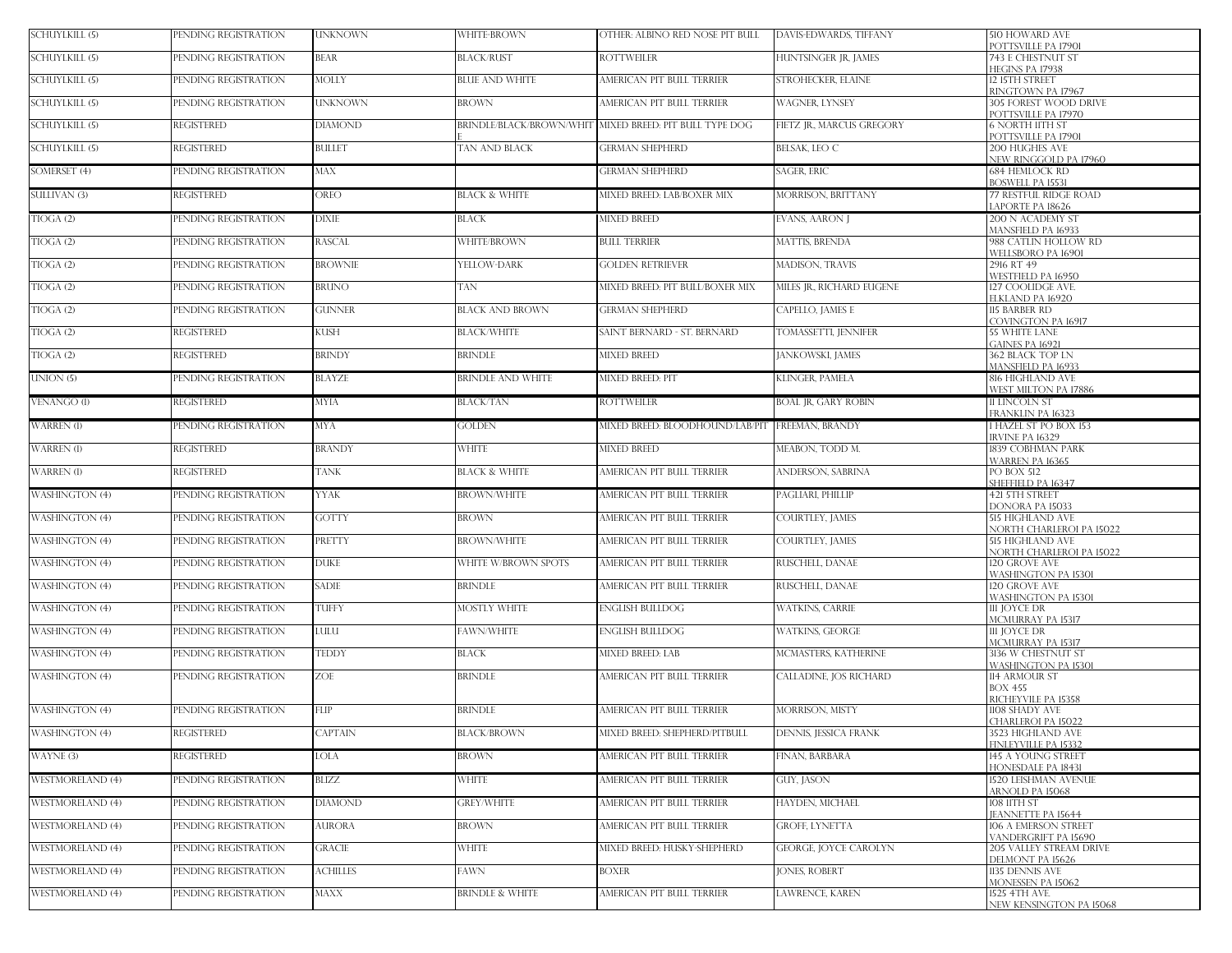| <b>WESTMORELAND (4)</b> | PENDING REGISTRATION | <b>SHANE</b>        | BLACK & TAN                 | <b>GERMAN SHEPHERD</b>                  | LONG, JULIE                | <b>208 ALLISON STREET</b><br>WEST NEWTON PA 15089            |
|-------------------------|----------------------|---------------------|-----------------------------|-----------------------------------------|----------------------------|--------------------------------------------------------------|
| <b>WESTMORELAND (4)</b> | PENDING REGISTRATION | COCO                | TAN                         | AMERICAN PIT BULL TERRIER               | KOCHE, MIKE                | 149 1/2 E. IST AVE.<br><b>DERRY PA 15627</b>                 |
| <b>WESTMORELAND (4)</b> | PENDING REGISTRATION | <b>TINK</b>         | <b>TRI-COLOR</b>            | AMERICAN PIT BULL TERRIER               | WEBB, TIFFANY              | 300 ITTH STREET                                              |
| <b>WESTMORELAND (4)</b> | PENDING REGISTRATION | WEEZY               | <b>WHITE</b>                | <b>BOXER</b>                            | WALTERS, JACK              | ARNOLD PA 15068<br>530 CLEVELAND AVE                         |
| <b>WESTMORELAND (4)</b> | PENDING REGISTRATION | <b>SCOOBY</b>       | TAN                         | AMERICAN PIT BULL TERRIER               | <b>BISH, CAITLIN</b>       | <b>LOWERBURRELL PA 15068</b><br>117 B CONTINENTAL RD         |
| <b>WESTMORELAND (4)</b> | PENDING REGISTRATION | <b>BULLIE</b>       | <b>BLUE AND WHITE</b>       | AMERICAN PIT BULL TERRIER               | <b>BISH, CAITLIN</b>       | ATROBE PA 15601<br>117 B CONTINENTAL RD                      |
| <b>WESTMORELAND (4)</b> | PENDING REGISTRATION | PUZZY               | <b>BLACK AND BRWON</b>      | MIXED BREED: GERMAN SHEPHERD            | HUDZICK, NINNA             | ATROBE PA 15650<br>124 FRANKLIN AVE                          |
| <b>WESTMORELAND (4)</b> | PENDING REGISTRATION | <b>TANK</b>         | <b>BLACK AND TAN</b>        | MIX<br><b>ROTTWEILER</b>                | PETIKA, ALEC               | VANDERGRIFT PA 15690<br><b>5047 SEOUOIA CT</b>               |
| <b>WESTMORELAND (4)</b> | PENDING REGISTRATION | <b>DIAMOND</b>      | GREY                        | MIXED BREED: PIT BULL MIX               | REBOSKY, CASSANDRA         | MURRYSVILLE PA 15668<br><b>318 HUNTINGDON AVE</b>            |
| <b>WESTMORELAND (4)</b> | PENDING REGISTRATION | <b>DIESEL</b>       | WHITE/BROWN                 | AMERICAN BULLDOG                        | REGUS, MANUEL              | NORTH HUNTINGDON PA 15642<br>417 4TH AVE                     |
| <b>WESTMORELAND (4)</b> | <b>REGISTERED</b>    | <b>SHEEBA</b>       | <b>RED/WHITE</b>            | SIBERIAN HUSKY                          | DVORAVIC, JOHN             | NEW KENSINGTON PA 15068<br>11 MARILOU DRIVE                  |
|                         |                      |                     |                             |                                         |                            | <b>EANNETTE PA 15644</b>                                     |
| <b>WESTMORELAND (4)</b> | <b>REGISTERED</b>    | WHITE DOG           | <b>WHITE</b>                | AMERICAN STAFFORDSHIRE TERRIER          | MCCLINTIC, JANE            | 237 SPRING LANE<br>LIGONIER PA 15068                         |
| <b>WESTMORELAND (4)</b> | <b>REGISTERED</b>    | <b>CLYDE</b>        | <b>WHITE</b>                | AMERICAN BULLDOG                        | ROSSELL, JARED A.          | <b>414 SEYMORE ST</b><br>W NEWTON PA 15089                   |
| <b>WESTMORELAND (4)</b> | <b>REGISTERED</b>    | <b>SHYLA</b>        | BLACK/TAN                   | MIXED BREED: LAB/BEAGLE                 | <b>BAUGHMAN, ERIC</b>      | <b>4511 EVERGREEN DR</b><br><b>EANNETTE PA 15644-4039</b>    |
| <b>WESTMORELAND (4)</b> | <b>REGISTERED</b>    | <b>RIGGS</b>        | <b>CREAM/BLACK</b>          | <b>GERMAN SHEPHERD</b>                  | PERSUN, DOLORES I          | 1296 INDIAN HILL RD<br><b>EFCHBURG PA 15656</b>              |
| <b>WESTMORELAND (4)</b> | <b>REGISTERED</b>    | <b>APPOLLO</b>      | <b>BROWN/BRINDLE</b>        | MIXED BREED: BULL MASTIFF/CANE<br>CORSO | <b>BROWN, ANDREW</b>       | <b>621 FRONT STREET</b><br>MT PLEASANT PA 15666              |
| <b>WESTMORELAND (4)</b> | <b>REGISTERED</b>    | NIKKI               | <b>BLACK &amp; WHITE</b>    | OTHER: HUSKY                            | TRUSNOVIC, MARILYN         | <b>10 HERITAGE COURT</b><br>DELMONT PA 15626                 |
| WESTMORELAND (4)        | <b>REGISTERED</b>    | <b>AGATHA CHRIS</b> | BLACK                       | MIXED BREED: PIT BULL                   | KEMP, KATHLEEN             | 1085 CRANSTON DRIVE                                          |
| <b>WESTMORELAND (4)</b> | <b>REGISTERED</b>    | <b>BESO</b>         | SPOTTED                     | AMERICAN PIT BULL TERRIER               | MAJORSKY, HAYLEY           | GREENSBURG PA 15601<br><b>154 SUPERIOR MOBILE HOME DRIVE</b> |
| <b>WESTMORELAND (4)</b> | <b>REGISTERED</b>    | <b>RUFFUS</b>       | GOLDEN                      | <b>GOLDEN RETRIEVER</b>                 | ROSS, PAMELA               | <b>DERRY PA 15627</b><br>1120 SANDSTONE DRIVE                |
| <b>WESTMORELAND (4)</b> | <b>REGISTERED</b>    | SASSA               | <b>BRINDLE</b>              | MIXED BREED: SHEPHERD MIX               | WHITNEY, KATHLEEN          | <b>GREENSBURG PA 15601</b><br>1251 LATROBE DERRY ROAD        |
| <b>WESTMORELAND (4)</b> | <b>REGISTERED</b>    | LUCY                | TRI-COLOR                   | MIXED BREED: HOUND MIX                  | PARQUETTE, DAVID           | LOYALHANNA PA 15661<br>PO BOX 323                            |
| <b>WESTMORELAND (4)</b> | <b>REGISTERED</b>    | <b>BRUTUS</b>       | <b>BRINDLE</b>              | <b>MASTIFF</b>                          | DERK, DREW                 | SMITHTON PA 15479<br>29 AVE B                                |
| <b>WESTMORELAND (4)</b> | <b>REGISTERED</b>    | TANK                | <b><i>FAN/WHITE</i></b>     | AMERICAN PIT BULL TERRIER               | MECKLEY, BROOKLYN          | ATROBE PA 15650<br>441 B MCKINLEY AVE PO BOX 185             |
| WYOMING (3)             | PENDING REGISTRATION | <b>MOCHA</b>        | BROWN                       | AMERICAN PIT BULL TERRIER               | MOFFITT, HOPE              | VANDERGRIFT PA 15629<br><b>PO BOX 243</b>                    |
|                         |                      |                     |                             |                                         |                            | 144 CHESTNUT STREET<br>AKE WINOLA PA 18625                   |
| YORK $(6)$              | PENDING REGISTRATION | <b>XENA</b>         | <b>BLACK W/ WHITE CHEST</b> | AMERICAN PIT BULL TERRIER               | BOOTS, LYNN ANN            | 181 E SPRINGETTSBURY AVE                                     |
| YORK $(6)$              | PENDING REGISTRATION | RINGO               | <b>BLACK &amp; BROWN</b>    | MIXED BREED: ROTTWEILER MIX             | INGALLS, MICHAEL           | <b>YORK PA 17403</b><br><b>6285 RIVER DRIVE</b>              |
| YORK (6)                | PENDING REGISTRATION | <b>DIESEL</b>       | <b>BRINDLE</b>              | AMERICAN PIT BULL TERRIER               | FREDETTE, SUE A.           | <b>YORK PA 17406</b><br>5145 N. SUSQUEHANNA TRAIL            |
|                         |                      |                     |                             |                                         |                            | LOT R6<br>YORK PA 17406                                      |
| YORK $(6)$              | PENDING REGISTRATION | <b>BOZ</b>          | WHITE                       | AMERICAN PIT BULL TERRIER               | CROUSE, CHRISTINA MARIE    | 107 ZEIGLER PARK ROAD<br>WINDSOR PA 17366                    |
| YORK $(6)$              | PENDING REGISTRATION | NOVA                | <b>UNKNOWN</b>              | MIXED BREED: PITBULL/LAB                | ROWER, CODY                | 107 MCALLISTER ST<br>HANOVER PA 17331                        |
| YORK $(6)$              | PENDING REGISTRATION | <b>COOPER</b>       | <b>BRINDLE</b>              | AMERICAN PIT BULL TERRIER               | TOWNSEND, CHARLEE          | 17181 MT AIRY RD<br>SHREWSBURY PA 17361                      |
| YORK (6)                | PENDING REGISTRATION | <b>CHESSIE</b>      | <b>UNKNOWN</b>              | AMERICAN PIT BULL TERRIER               | KRESS, BECKI               | 6642 MOUL RD                                                 |
| YORK (6)                | PENDING REGISTRATION | <b>GUNNER</b>       | <b>WHITE</b>                | <b>GERMAN SHEPHERD</b>                  | ALLRED, ERIC               | THOMASVILLE PA 17364<br>219 CARDINAL DRIVE                   |
| YORK $(6)$              | <b>REGISTERED</b>    | BO.                 | CHOCOLATE                   | LABRADOR RETRIEVER                      | REICHERT, ROBERT E         | SHREWSBURY PA 17110<br>4391 SCHOOL HOUSE RD                  |
| YORK $(6)$              | <b>REGISTERED</b>    | <b>MOSES</b>        | <b>BLACK</b>                | <b>ROTTWEILER</b>                       | <b>BALDWIN, LISA</b>       | DOVER PA 17315<br><b>6070 RIVER DR</b>                       |
| YORK $(6)$              | <b>REGISTERED</b>    | BRUTUS              | <b>BRINDLE/WHITE</b>        | MIXED BREED: PIT-BULL                   | RHOADES, JOHN F            | <b>YORK PA 17406</b><br><b>413 SAINT PAUL ST</b>             |
| YORK $(6)$              | <b>REGISTERED</b>    | <b>IVY</b>          | LIGHT BRINDLE/WHITE         | AMERICAN PIT BULL TERRIER               | BOOTS, LYNN ANN            | <b>YORK PA 17401</b><br>181 E SPRINGETTSBURY AVE             |
| YORK $(6)$              | <b>REGISTERED</b>    | <b>DEXTER</b>       | <b>BROWN &amp; WHITE</b>    | MIXED BREED: PIT BULL MIX               | <b>GLADFELTER, GEORGIA</b> | <b>YORK PA 17403</b><br>1129 E. SOUTH STREET                 |
|                         |                      |                     |                             |                                         |                            | <b>YORK PA 17403</b>                                         |